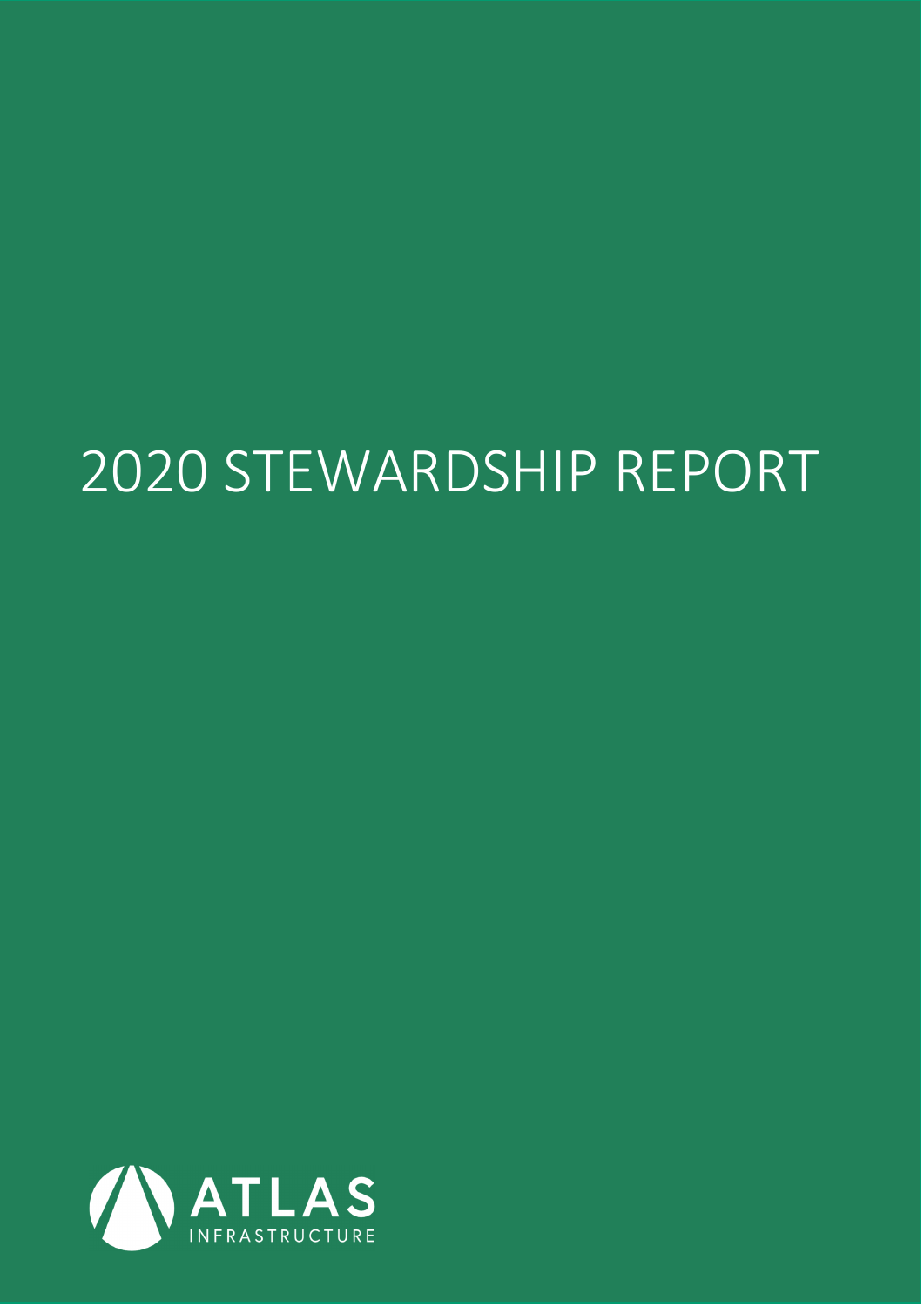

## **Table of Contents**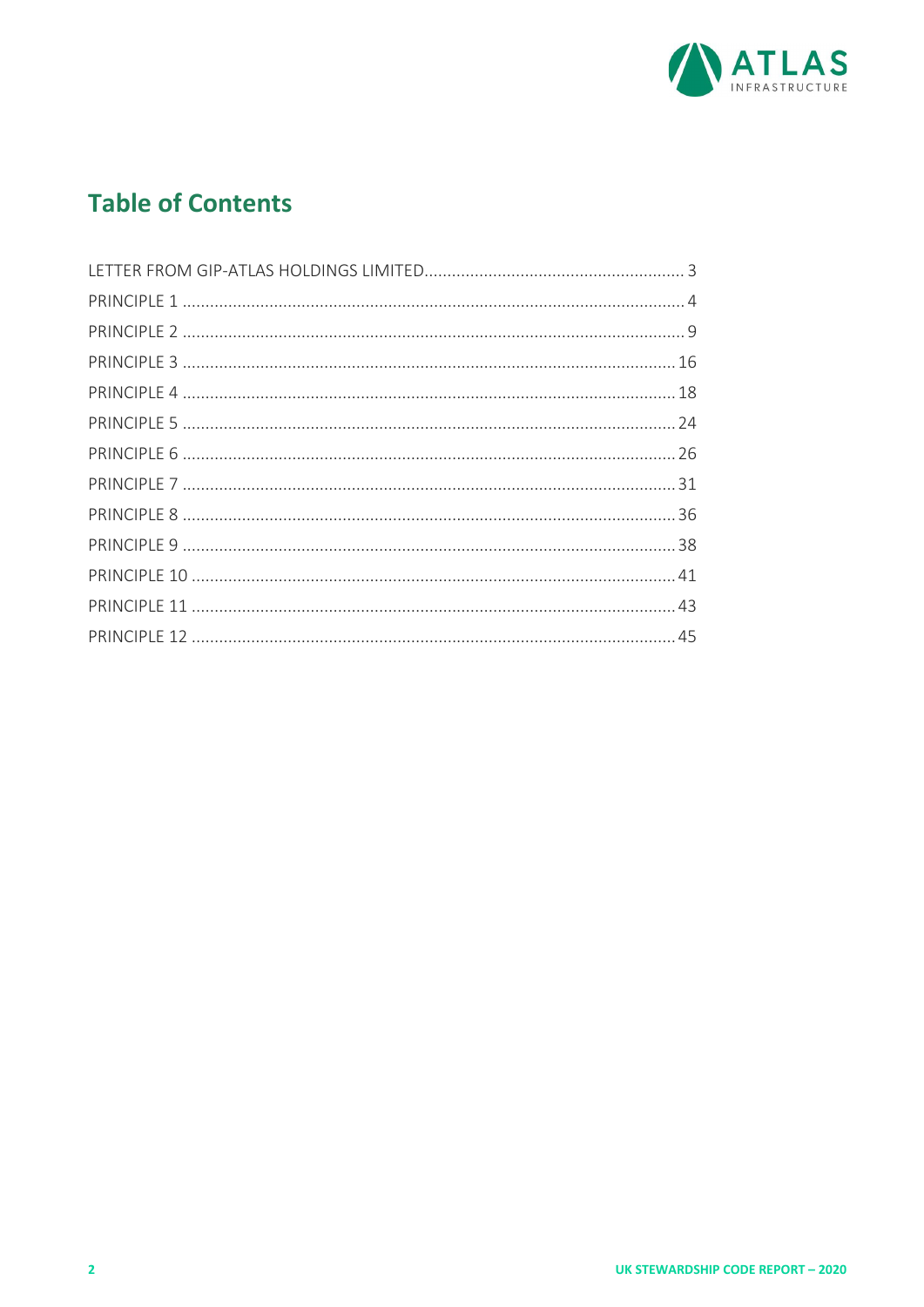

## LETTER FROM GIP‐ATLAS HOLDINGS LIMITED

Dear ATLAS Infrastructure stakeholders,

We are pleased to publish the 2020 ATLAS Infrastructure stewardship report (the "ATLAS Stewardship Report") which addresses how we implement the UK Stewardship Code 2020 ("the Code").

This report provides a summary of the ATLAS approach to applying the Principles of the Code and explanations of the activities we have undertaken during the year to 31 December 2020.

We plan to publish a report annually on our stewardship activities in line with the Code's requirements, available on our website, in addition to our annual reports which are provided directly to investors.

ATLAS Infrastructure ("ATLAS") believes that the provision of high‐quality infrastructure is critical to sustainable and inclusive future economic growth, environmental protection, societal development and to the reduction of inequality. We are strongly positioned to act as good stewards as an asset manager specialising in listed infrastructure investments with a distinct focus on the long-term outlook for the companies in which we invest. Our stewardship extends to engaging with companies as interested owners, and systematically integrating the evaluation of ESG risks and opportunities into our origination, asset management and exit decisions.

Our focus on active stewardship relevant to listed infrastructure investment stems from our desire to act in the best interests of our investors and other stakeholders and our belief that incorporating ESG factors into our policies and procedures helps us to create responsible investee companies, which will generate long-term sustainable value for all stakeholders and to deliver better long‐term returns for our investors.

We hope readers will find the ATLAS Stewardship Report informative and transparent.

Charles Kirwan‐Taylor EXECUTIVE CHAIRMAN

*(Signed on behalf of the ATLAS Infrastructure Partners and Board of Directors of GIP ATLAS)*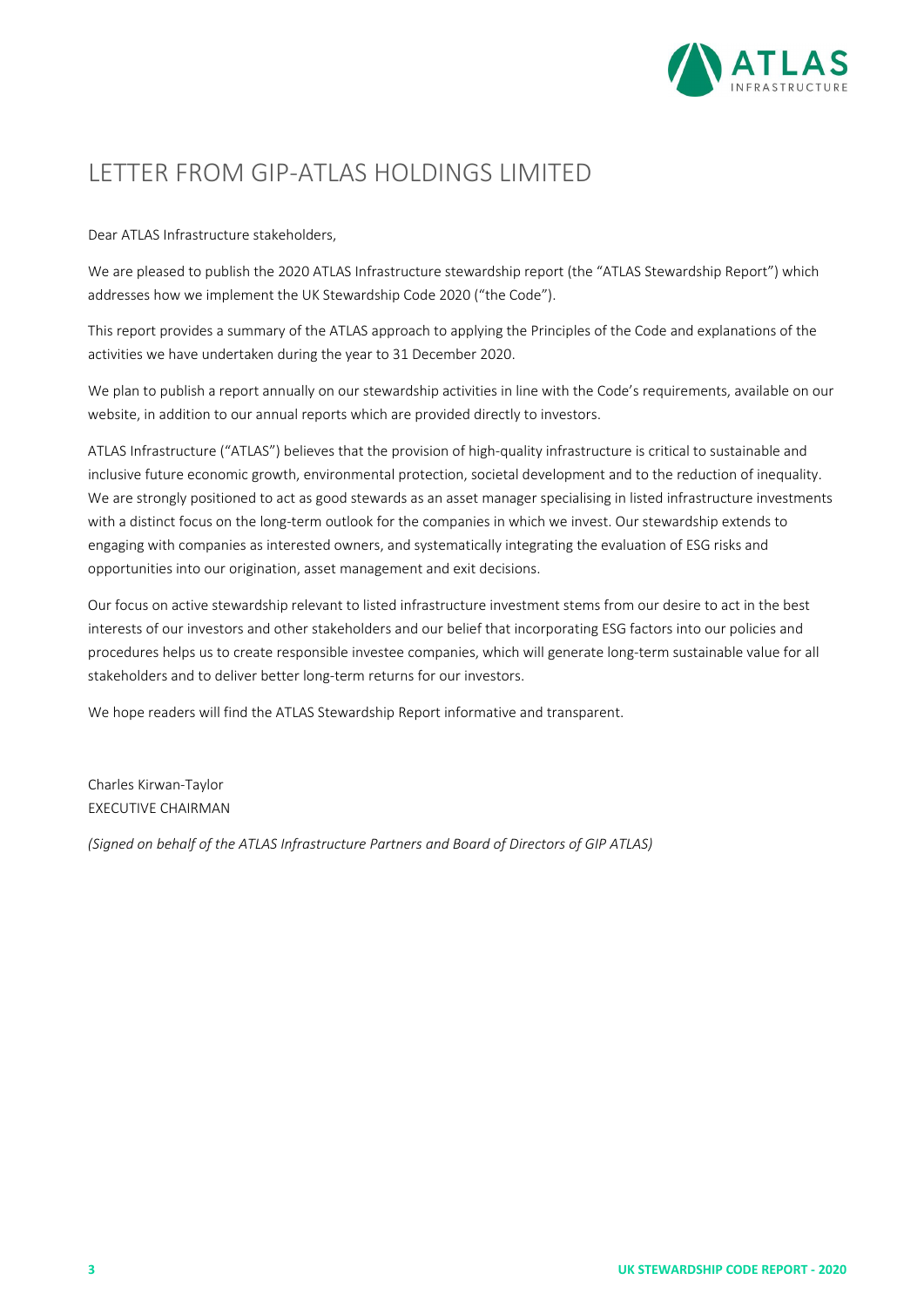

Signatories' purpose, investment beliefs, strategy, and culture enable stewardship that creates long‐ term value for clients and beneficiaries leading to sustainable benefits for the economy, the environment and society

## ATLAS BACKGROUND

ATLAS was founded in March 2017 as a partnership between the ATLAS Partners and Global Infrastructure Partners (GIP), one of the world's leading infrastructure managers with over US\$70bn under management.

It has been a founding principle of the Firm's development that ATLAS should be established with the investment resources and support to provide a world class service to its clients including best in class ownership, governance and investment structures. We have a diverse and highly experienced investment team with deep infrastructure sector knowledge. ATLAS has also established an independent Investment Governance Board and Macro and Climate Advisory Board, to help guide and oversee our investment processes, with a key focus on ensuring that we are investing our clients' funds responsibly and with a strong focus on capital preservation.

The table below outlines what we believe are the key elements of the ATLAS business and investment structure that promote and continuously improve stewardship practices.

| ATLAS foundational principles                                                                     | Stewardship outcomes                                                                                                                                                                                                                    |
|---------------------------------------------------------------------------------------------------|-----------------------------------------------------------------------------------------------------------------------------------------------------------------------------------------------------------------------------------------|
| A team of sufficient size and experience to                                                       | Assurance that research coverage is comprehensive and without                                                                                                                                                                           |
| cover the investment universe in depth, and                                                       | gaps, so output will be thorough, and opportunities will not be                                                                                                                                                                         |
| to provide the resource commitment                                                                | missed. Confidence that all client communication needs can be met                                                                                                                                                                       |
| necessary for the execution of this mandate                                                       | by experienced investment Partners.                                                                                                                                                                                                     |
| A global investment team with substantive<br>investment operations based in London and<br>Sydney. | Well-resourced bases in both the Northern and Southern<br>hemispheres promotes easier access to management teams in every<br>part of the world and so facilitates more active engagement with<br>portfolio companies.                   |
| A team driven approach to research, with                                                          | Reduced 'key man' risk: portfolios are managed considering a wide                                                                                                                                                                       |
| firm-wide ownership of the investment                                                             | range of expertise, thereby reducing the reliance on the judgement                                                                                                                                                                      |
| process. Final investment decisions taken                                                         | of a single individual.                                                                                                                                                                                                                 |
| through Investment Committees rather than<br>by one or two individuals.                           | No individual 'owns' a stock, nor do we have 'buy/sell'<br>recommendations. This greatly improves the ability of the firm to<br>adjust to new information since individuals are not handcuffed to<br>previous recommendations or views. |
| Incentives and equity structures designed to                                                      | This is essential to encourage unbiased decision making, reduce                                                                                                                                                                         |
| encourage team-focussed behaviours and to                                                         | misalignment, enhance knowledge transfer and to provide a resilient                                                                                                                                                                     |
| reduce zero sum thinking and internal                                                             | and sustainable business model which aims to endure well beyond                                                                                                                                                                         |
| competition.                                                                                      | the expected tenure of the original team.                                                                                                                                                                                               |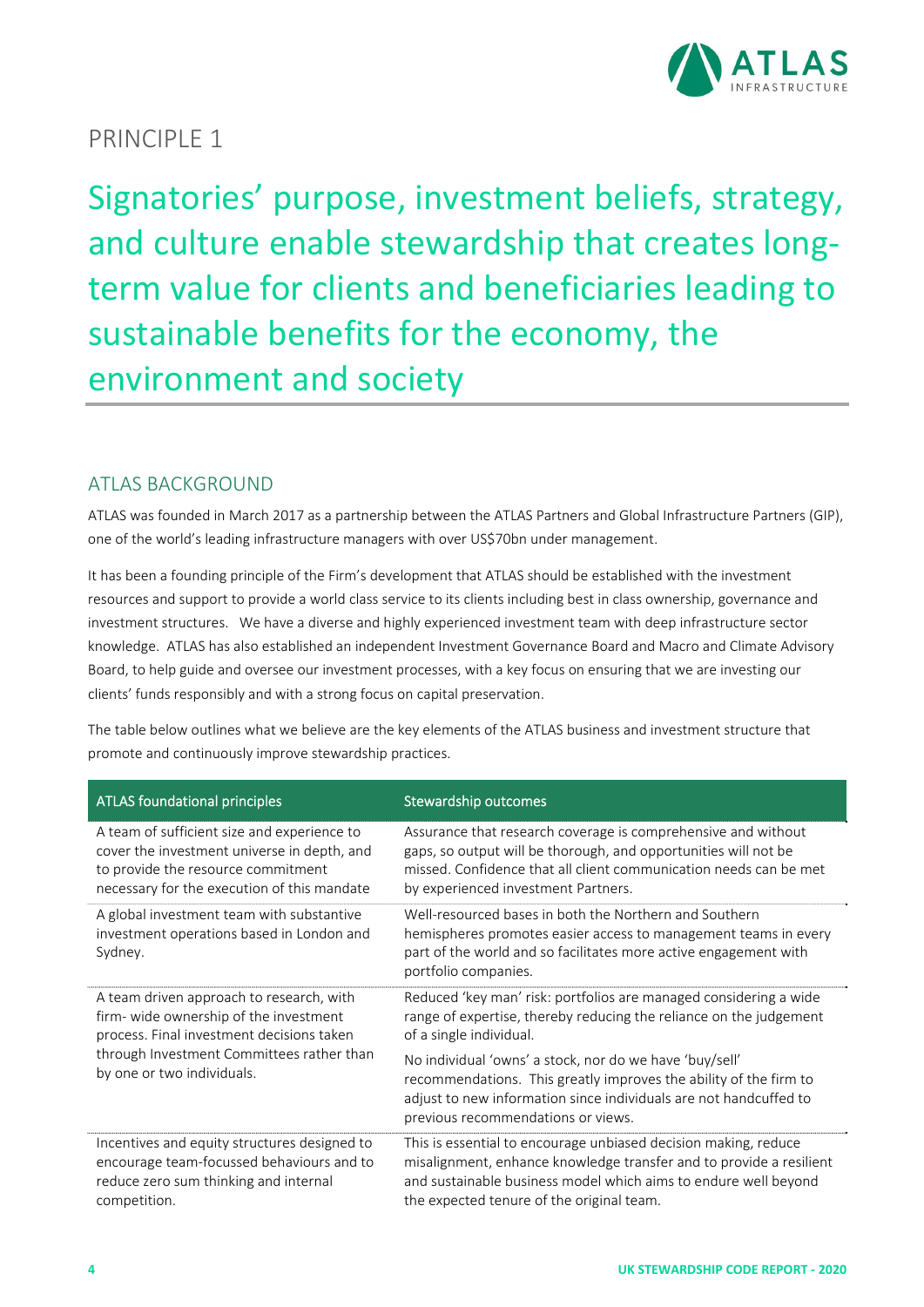

| <b>ATLAS foundational principles</b>                                                                                                                                                                                                                                | Stewardship outcomes                                                                                                                                                                                                                                                                                                         |
|---------------------------------------------------------------------------------------------------------------------------------------------------------------------------------------------------------------------------------------------------------------------|------------------------------------------------------------------------------------------------------------------------------------------------------------------------------------------------------------------------------------------------------------------------------------------------------------------------------|
| Detailed, proprietary investment models<br>focussed on the long-term cash generation of<br>investee companies                                                                                                                                                       | A focus on long-term cash flows and the valuation of those cash-<br>flows, rather than other secondary investment metrics or short-term<br>market relative forecasts, improves the likelihood that ATLAS will<br>build portfolios of assets that meet our client's infrastructure<br>investment requirements.                |
| A partnership approach to investment, with<br>leadership from a broad team of                                                                                                                                                                                       | Focus on generating returns through investing in high quality assets<br>rather than through portfolio trading.                                                                                                                                                                                                               |
| Infrastructure specialists rather than a narrow<br>group of portfolio managers.                                                                                                                                                                                     | Significantly deeper and broader sub-sector experience enabling<br>more informed research and investment decision making.                                                                                                                                                                                                    |
| A commitment to our own research and due<br>diligence, avoiding broker research and other<br>third-party recommendations.                                                                                                                                           | Avoids consensus thinking and investment influenced by short term<br>trading objectives, to concentrate on the identification of long-term<br>value.                                                                                                                                                                         |
| A capability to model changes in macro<br>variables, and to analyse the effects of<br>economic or sector-oriented stresses across<br>the entire investment universe or a specific<br>portfolio in order to analyse the comparative<br>effects of particular changes | The ability to compare portfolio and single stock outcomes to stress<br>events in the economy or different sectors of the infrastructure<br>universe provides a valuable risk management tool, facilitating better<br>investment decisions.                                                                                  |
| Establishment of independent Investment<br>Governance Board, Macro Advisory Board and<br>Climate Advisory Boards                                                                                                                                                    | Independent oversight of its investment process and outcomes<br>focussing on consistency of investments against the stated<br>investment strategy for each portfolio, including risk budgets,<br>illiquidity tolerance and risk/return objectives, the consideration of<br>the long-term interests of the investors/clients. |
| Ability to model in detail the potential impacts<br>of climate change policies on the portfolio.                                                                                                                                                                    | The ability to assess and compare single stock and portfolio<br>exposures to climate change policy scenarios in a consistent and<br>quantifiable manner. This is aimed to ensure that the portfolio<br>remains resilient in a range of climate policy environments.                                                          |
| Knowledge sharing through Sector Review<br>Forums undertaken with Global Infrastructure<br>Partners, one of the pre-eminent private<br>infrastructure investors in the world.                                                                                       | We can leverage a knowledge base greater than that available within<br>our internal team, even given the experience of that team. Access to<br>GIP's insight and experience deepens our own perspective and sector<br>understanding, leading to enhanced decision making.                                                    |

## INVESTMENT PHILOSOPHY AND BELIEFS

#### Investment philosophy

ATLAS is at its core an infrastructure investor acting in the public markets, rather than an equities manager specialising in the infrastructure sector. Our central aim is to construct portfolios of high‐quality infrastructure assets which meet our clients' investment objectives, and which deliver sustainable returns over long time periods.

Our investment approach is centred around a belief in the long‐term fundamental analysis of infrastructure assets, in the reliance on our own primary research and proprietary investment modelling, in the detailed scrutiny of relevant regulatory regimes and in the construction of cash flows to derive a profile of forward returns. We see ourselves as investors in companies, rather traders aiming to anticipate fluctuations in market price.

The listed equity market contains a large number of infrastructure stocks. However, a combination of the short‐term approach of most market participants, together with relatively limited expertise in the sector of most large general equities managers means that companies within the investment universe are rarely priced in line with long-term value, and similarly, longer term risks (and opportunities) are often not well reflected in current valuations.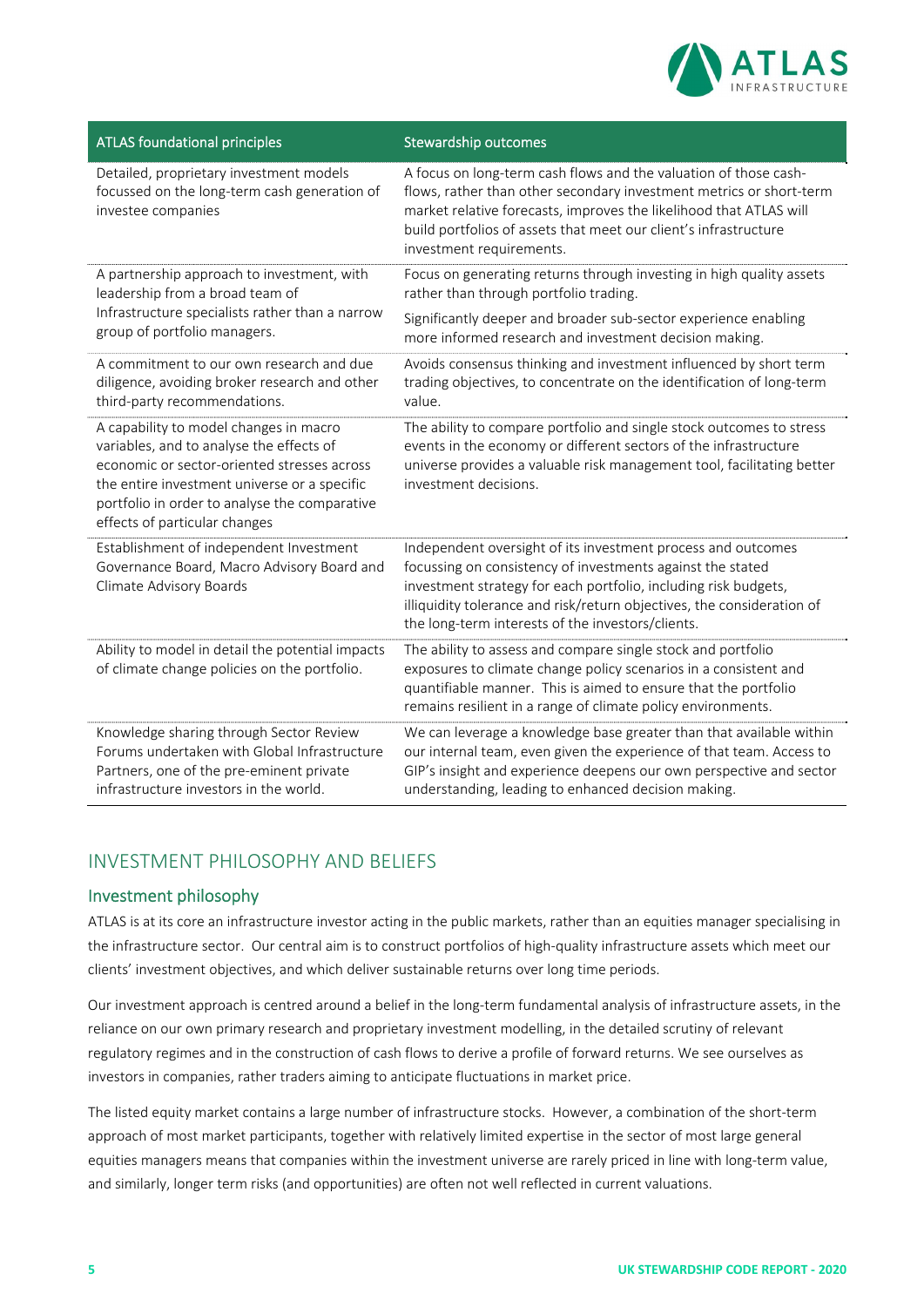

Therefore, an investment approach which looks beyond short-term market sentiment and simple market narratives, and which operates independently of market noise can identify and take advantage of market mispricing – to avoid those stocks which are overpriced and to acquire companies where long‐term value is underappreciated by the market.

ATLAS's investment philosophy is based on a belief in fundamental analysis, in the reliance on our own team‐based research and proprietary investment modelling, in the detailed scrutiny of regulatory regimes and in the construction of cash flows to derive a profile of forward returns. Indeed, we model company cash flows over a horizon of up to around 80‐years. Our objective is to create a set of comparable investment opportunities, consistently expressed and subject to rigorous stress testing across a range of macroeconomic scenarios, to select the optimal portfolio to maximise long‐term returns. This philosophy supports the ability to operate as good stewards of capital, as it requires us to focus on issues that impact on generation of value for investors and also society over the very long run.

#### Importance of detailed asset level expertise

As part of its commitment to understanding the different influences affecting the cash flows of individual companies, ATLAS recognises the importance of a detailed understanding of the sector in which a company operates. Accordingly, ATLAS organises its investment team into sector focussed teams. Analysis of specific sectors within the infrastructure universe, and the companies which fall within that sector, is undertaken by the team as a whole, rather than through the allocation of specific stocks to particular analysts.

The number of senior investment personnel in the investment team means that the Firm is able to provide senior leadership in the analysis and review of all sectors within its universe. The senior personnel are supported by a deep bench of analytical capability, thus combining experience and analytical firepower across the whole spectrum of investment opportunities. This process also allows senior personnel to mentor the development of other team members, facilitating knowledge transfer and enhancing the sustainability of the Firm over time.

Furthermore, the knowledge and insight gained by our senior team in working through several market cycles and witnessing in real time the ups and downs undergone by companies in a sector enables us to critically question management's assertions and assumptions as to their current state of readiness, and to distinguish short term market noise from matters of long term significance. This long-standing presence in our subsectors has also fostered close relationships with management teams, which facilitates improved access and engagement

#### Importance of climate change scenario risk analysis

In purchasing companies with long dated infrastructure assets investors inevitably acquire an exposure to climate driven changes in economic activity and government policies. Accordingly, the integration of climate driven changes in economics and policy is critical to understanding the long-term value of all infrastructure assets. Despite this, very few market participants are able to include these factors quantitatively within their models with the result that these important long-term considerations are often mispriced by the market.

ATLAS has developed an integrated approach to including climate change scenario modelling into each of its company models. This enables ATLAS both to identify potential risks and to capture opportunities that other market participants are unlikely to be able to see and/or quantify. We expect that the identification and quantification of the risks and opportunities presented by climate change policies will assist ATLAS in generating excess returns over the long term, and informs our engagement activities. These matters are discussed further under Principle 4 and Principle 9.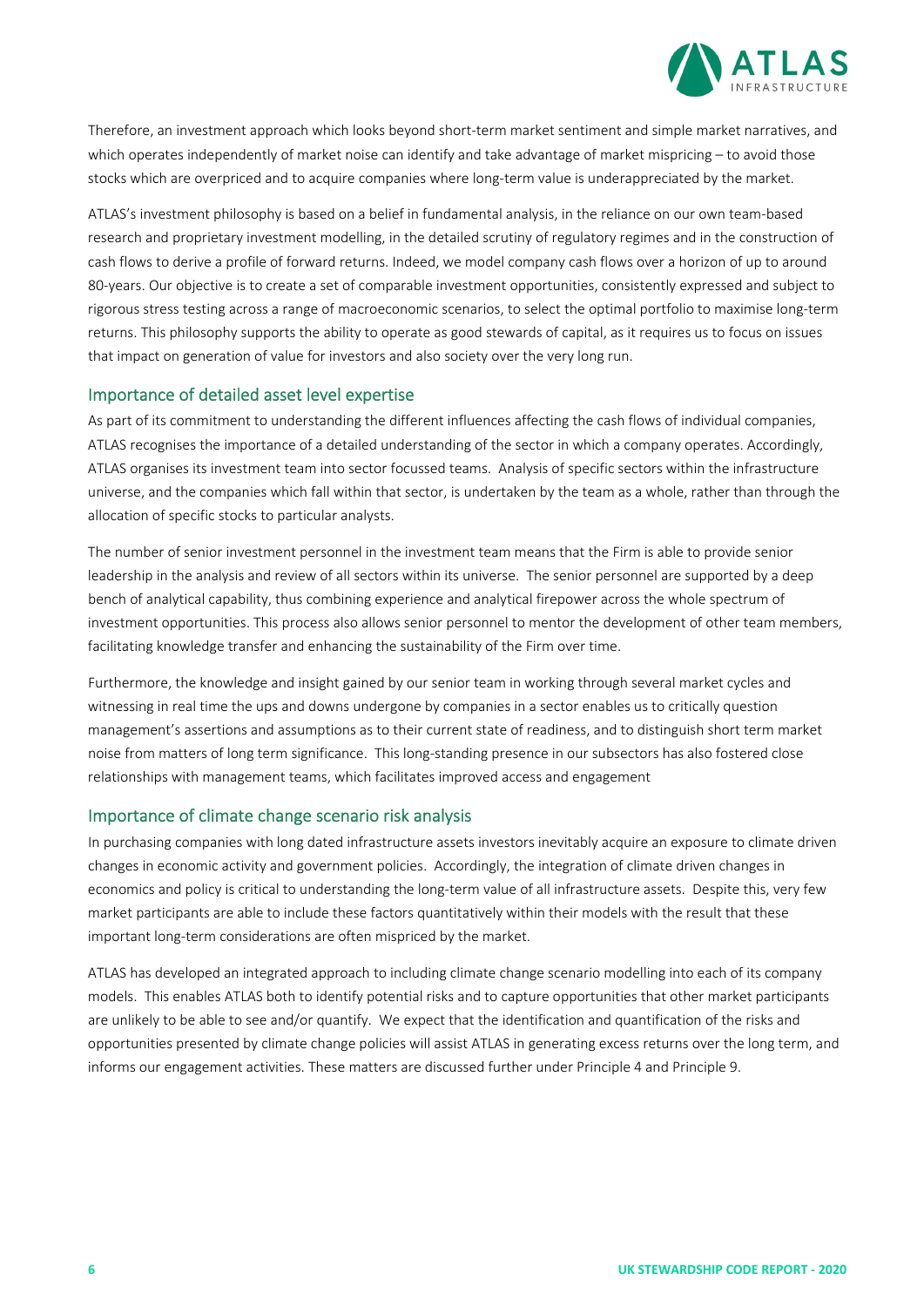

#### Other key investment beliefs

| Investment mindset                                           | We see ourselves as long-term investors, rather than traders aiming to anticipate near-term<br>price fluctuations.<br>a,<br>We are set up to take meaningful, timely, investment decisions based on our own<br>analysis and due diligence, based on the long-term outlook for cash flows;<br>We are high conviction investors with a preference for concentrated portfolios; we add<br>×<br>diversification or liquidity to a client's portfolio only when it is warranted by the client's<br>objectives;<br>We engage directly with companies in our portfolio and use our influence to reinforce<br>$\mathcal{L}_{\mathcal{A}}$<br>good governance and support companies in generating long term, sustainable returns;<br>We do not try to anticipate market movements or expect to generate performance<br>u,<br>through market timing. |
|--------------------------------------------------------------|--------------------------------------------------------------------------------------------------------------------------------------------------------------------------------------------------------------------------------------------------------------------------------------------------------------------------------------------------------------------------------------------------------------------------------------------------------------------------------------------------------------------------------------------------------------------------------------------------------------------------------------------------------------------------------------------------------------------------------------------------------------------------------------------------------------------------------------------|
| Definition and<br>measurement of risk                        | We consider risk to be the probability of a permanent (not temporary) impairment to our<br>clients' investment returns. Good risk control targets the preservation of capital.<br>We believe risk is rarely symmetric; the assumption of greater risk does not automatically lead<br>to potentially higher returns.<br>We believe that risk exposure is not effectively captured through top-down categorisations<br>and aggregation and instead should be considered through an understanding of the behaviour<br>of each asset in a range of scenarios at both the asset and portfolio level.<br>We not concerned with short-term price volatility, which we see as potentially creating<br>opportunities. We do not manage tracking error versus our benchmark.                                                                         |
| Incentives and<br>alignment                                  | We believe that alignment between ATLAS and our clients does not come from short term<br>performance incentives (internally and externally), it comes from an approach of genuine<br>partnership, the alignment of interests and full transparency.                                                                                                                                                                                                                                                                                                                                                                                                                                                                                                                                                                                        |
| <b>Breadth and</b><br>comparability of<br>investment metrics | We believe that it is imperative that investment decisions are taken on the basis of a range of<br>investment parameters, which provide a more complete understanding of investment risks<br>and returns.<br>The ATLAS process delivers a very comprehensive set of risk and return metrics for each asset<br>under consideration. They capture long-term expected returns and their sensitivity to various<br>fundamental factors such as economic, inflation and discount rate fluctuations. These are<br>prepared on a comparable basis (including scenario and risk analysis).<br>Portfolio decisions by the Investment Committee are process-driven with reference to these<br>metrics.                                                                                                                                               |
| <b>Emphasis on social</b><br>contract                        | A core component of the ATLAS philosophy is that infrastructure assets are subject to an<br>inherent social contract to operate and that they must therefore provide acceptable quality<br>services to society at a fair price. Although infrastructure assets are monopolies, regulators<br>and other oversight structures will act to restrict their ability to extract monopoly rents. Our<br>investment processes are therefore designed to reduce the expectations that infrastructure<br>firms can earn high excess returns over long time periods.                                                                                                                                                                                                                                                                                  |

## IMPLEMENTATION

Our process involves integration of ESG considerations into our company analysis, rather than introducing separate qualitative ESG metrics which may provide confused or conflicting investment signals. ESG risks for each asset are reflected in either base case cashflows or scenario / stress case outputs or both, and therefore directly and automatically form part of each portfolio decision.

We record ESG risks and key issues for each company as part of the research process. A summary of the key ESG issues is also included in all proxy voting recommendations that are considered at Investment Committee. ESG issues identified through the research process will be raised at research meetings which are attended by the ATLAS IC members and are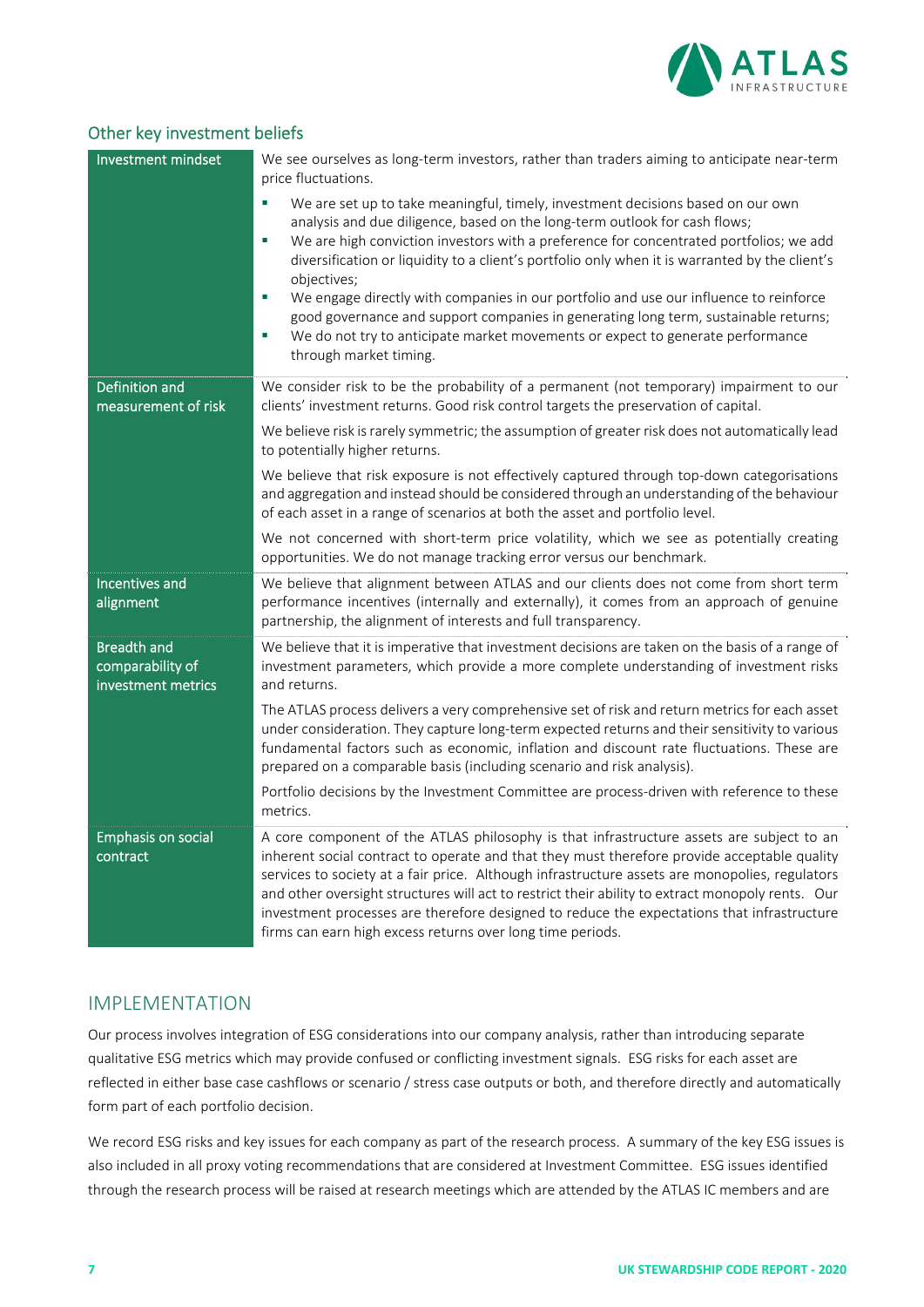

be incorporated into the investment scenarios and stress cases which form the inputs to the IC decision process. In particular, ESG analysis informs:

- The base case expected financial returns.
- The scenario returns.
- The stress case returns.

| Stock/security/asset selection | All ATLAS portfolios are constructed using the same decision support system<br>which ranks all potential assets according to base case expected return<br>(incorporating ESG impacts as above) and details their scenario risk exposures<br>(calculated using ESG impacts as above)                                                                            |
|--------------------------------|----------------------------------------------------------------------------------------------------------------------------------------------------------------------------------------------------------------------------------------------------------------------------------------------------------------------------------------------------------------|
| Portfolio construction         | The ATLAS Investment Committee constructs portfolios based on optimising<br>absolute returns whilst minimising risks. Incorporation of ESG factors directly<br>at the cash flow level translates to impacts on absolute returns (positively or<br>negatively) and the scenario returns. This then directly influences the<br>portfolio construction decisions. |
| Risk management                | Portfolio risk management is based upon the calculation of the individual<br>asset exposures to common factor risks (such as climate transition scenarios).<br>As such the risk management of the portfolio directly incorporates the ESG<br>impacts calculated during the analysis process.                                                                   |

#### Ratings and Awards

ATLAS's comprehensive approach to ESG and climate change in particular has been recognised in a range of forums and by several bodies.

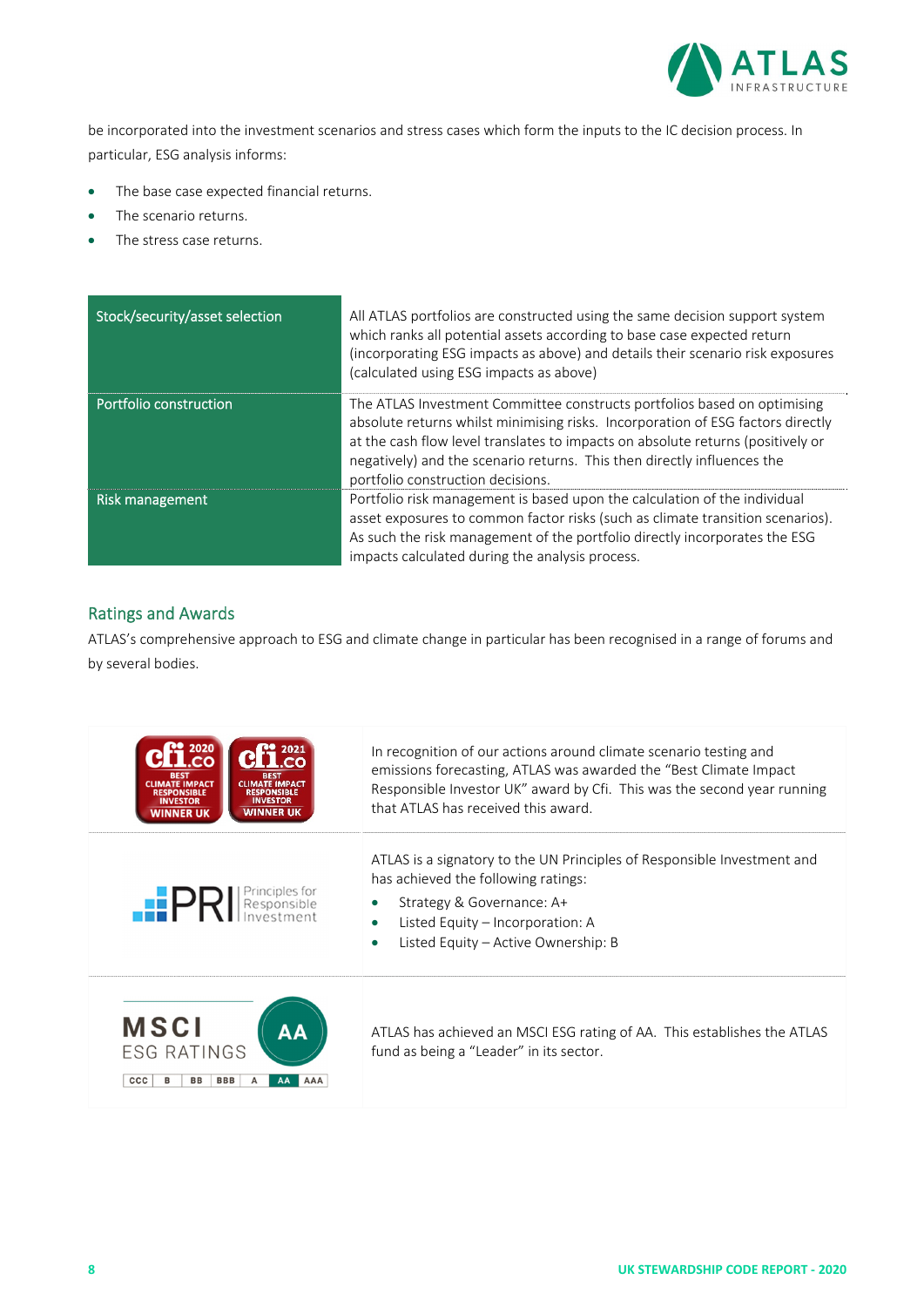

## Signatories' governance, resources and incentives support stewardship

## **BACKGROUND**

The ATLAS governance and organisation structure has been designed around the belief that long term sustainable outcomes for investors can only be met with robust and effective governance and accountability structures. In particular, our organisational design has emphasised the importance of having independent and well-resourced functions for:

- Investment decision making;
- Compliance and risk governance; and
- Investment governance.

Importantly each of these functions is able to report directly to the ATLAS Board. We have achieved this through the following organisational design decisions:

- The compliance function (led by the CCO) reports directly to the ATLAS Board through the executive committee. The CCO of ATLAS also has a direct contact with the head of GIP legal and compliance
- Investment decision making is the responsibility of the Investment Committee and supported by one of the most experienced teams in the industry (see below). The IC structure ensures that there is no 'key person risk' in decision making and the make of the IC includes both investment specialists as well as client requirement specialists
- Investment Governance is the responsibility of the Investment Governance Board which is chaired by the Executive Chairman and which has a direct report into the ATLAS Board.

#### Areas for future development

ATLAS has identified the following as areas for future development in the governance and resourcing of the firm:

- As the firm grows, we will need to add or develop our resources so that all key functions within ATLAS have defined succession plans such that we can mitigate key person risk as much as possible
- The firm was founded as a boutique with a strong common heritage amongst the team members, as the firm grows and develops, we have identified those areas where we would wish to add diversity of experience and background to our investment and governance functions to ensure that we are able to continue meeting the requirements of clients into the future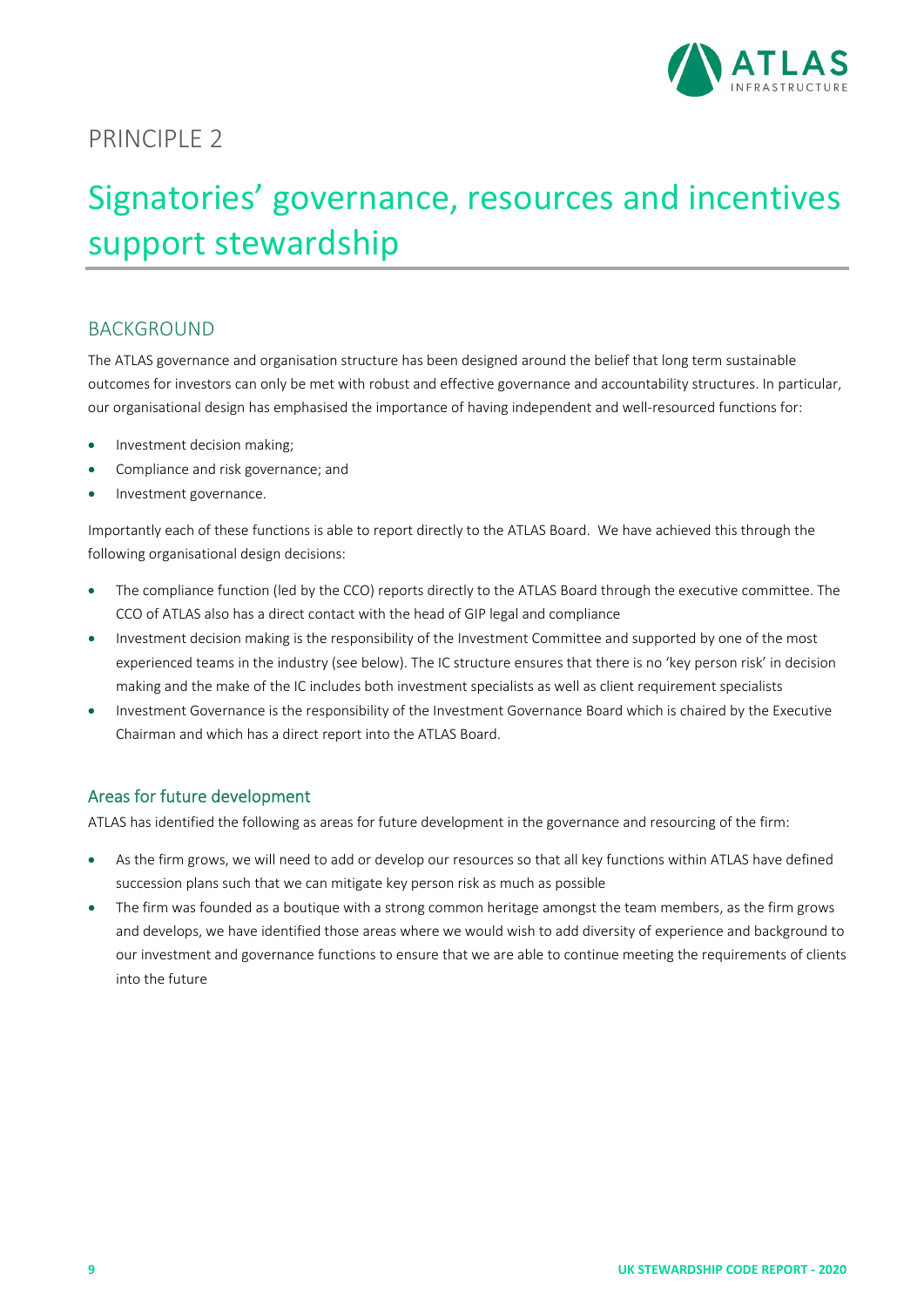

### RESOURCING

The ATLAS investment team consists of a group of five investment Partners with a deep knowledge of the infrastructure sector, supported by seasoned Principals, Associates and Analysts; their collective expertise spans a wide range of infrastructure sectors, geographies and disciplines. The team comprises 13 investment professionals in total, which we believe to be one of the largest in the field of listed infrastructure.

The team is split between offices in London and Sydney. Well-resourced bases in both the northern and southern hemispheres promote easier access to management teams in every part of the world and so facilitate more active engagement with portfolio companies. The separate well-resourced locations also facilitate a 24-hour coverage, when required, and contribute to high operational resilience.

The ATLAS team has been assembled to include individuals with diverse but complementary skills across a range of investment and corporate disciplines as well as experience in both listed and unlisted infrastructure investment.



The Chair of the ATLAS Board and of the ATLAS Executive Committee does not have any functional lead responsibilities and is therefore independent of the executive functions of ATLAS. The role of the Chair is to ensure proper governance within ATLAS and to act as the contact point between the Company and the ATLAS Board, as well as between the ATLAS IGB and the ATLAS Executives, on the one hand and Board, where necessary.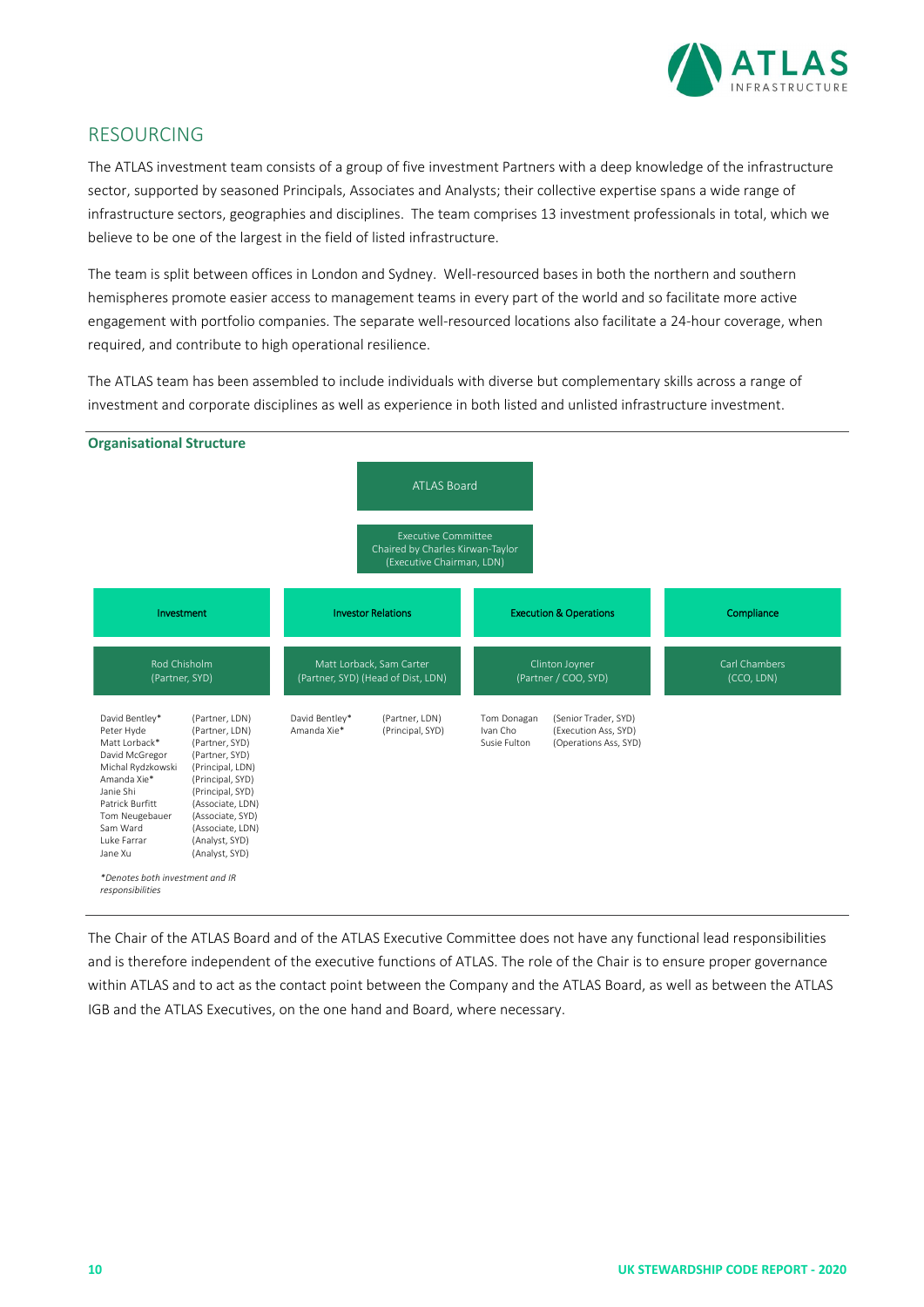

### OWNERSHIP AND ALIGNMENTS

ATLAS is majority owned by GIP with the remaining 40% owned by ATLAS partners and staff.

#### Partners & Staff Equity Ownership

It is a principle of the Firm that ownership should be widely spread among its employees, including among its Investment Principals and non-Investment staff, to align employees with the long-term objectives of the firm and its clients. Accordingly, equity ownership within the firm is distributed among 11 of the 20 members of staff.

ATLAS is in the process of establishing a mechanism for the transfer of equity between current equity holders and the next generation of leaders in the firm. This process is designed to promote coherent and stable succession planning to ensure the long‐term sustainability of the firm.

#### GIP Equity Ownership and Involvement

GIP is a leading global, independent investor in private infrastructure. GIP is represented on ATLAS's main board; it has no managerial or operational responsibilities within the Firm: the businesses of GIP and ATLAS are completely separate.

ATLAS is able to leverage the deep knowledge base of the GIP infrastructure team through quarterly Sector Forums, in which ATLAS and GIP discuss a specific sector. The ability to access GIP's deep knowledge base provides insights into the infrastructure sectors and provides important input into asset valuation and investment decision making.

The requisite Chinese walls and information barriers are observed during these forums. Members of the compliance teams from both organisations participate in the forums to ensure that the correct regulatory protocols are in place and adhered to by all parties.

## ATLAS GOVERNANCE STRUCTURES

The ATLAS approach to responsible investment forms part of the investment process and investment philosophy of the firm. As such accountability is as follows:

- ATLAS Board ensures that policies (including RI and Investment Process) are being followed by ATLAS investment function.
- ATLAS Investment Governance Board independent board that monitors portfolio compliance with investment mandate aims and policies including ESG. Reports to ATLAS board
- ATLAS Head of Investment responsible for the Investment function within ATLAS including implementation and monitoring of ESG and RI policies and objectives. Reports to ATLAS Board
- ATLAS Investment team Partners (sector leads), responsible for ensuring that all sector research includes ESG and RI in accordance with ATLAS investment process and policy.
- Macro and Climate Advisory Boards –these two boards are advisory in nature only and provide information to the investment team which the investment team may choose to incorporate in its analysis. These two advisory boards are discussed further in Principle 4.

ATLAS has established strong governance structures to control both its business and its investment decision process. These provide a strong focus on risk management and regulatory compliance within the structure of the business and embed the protection of clients' interests within our investment framework.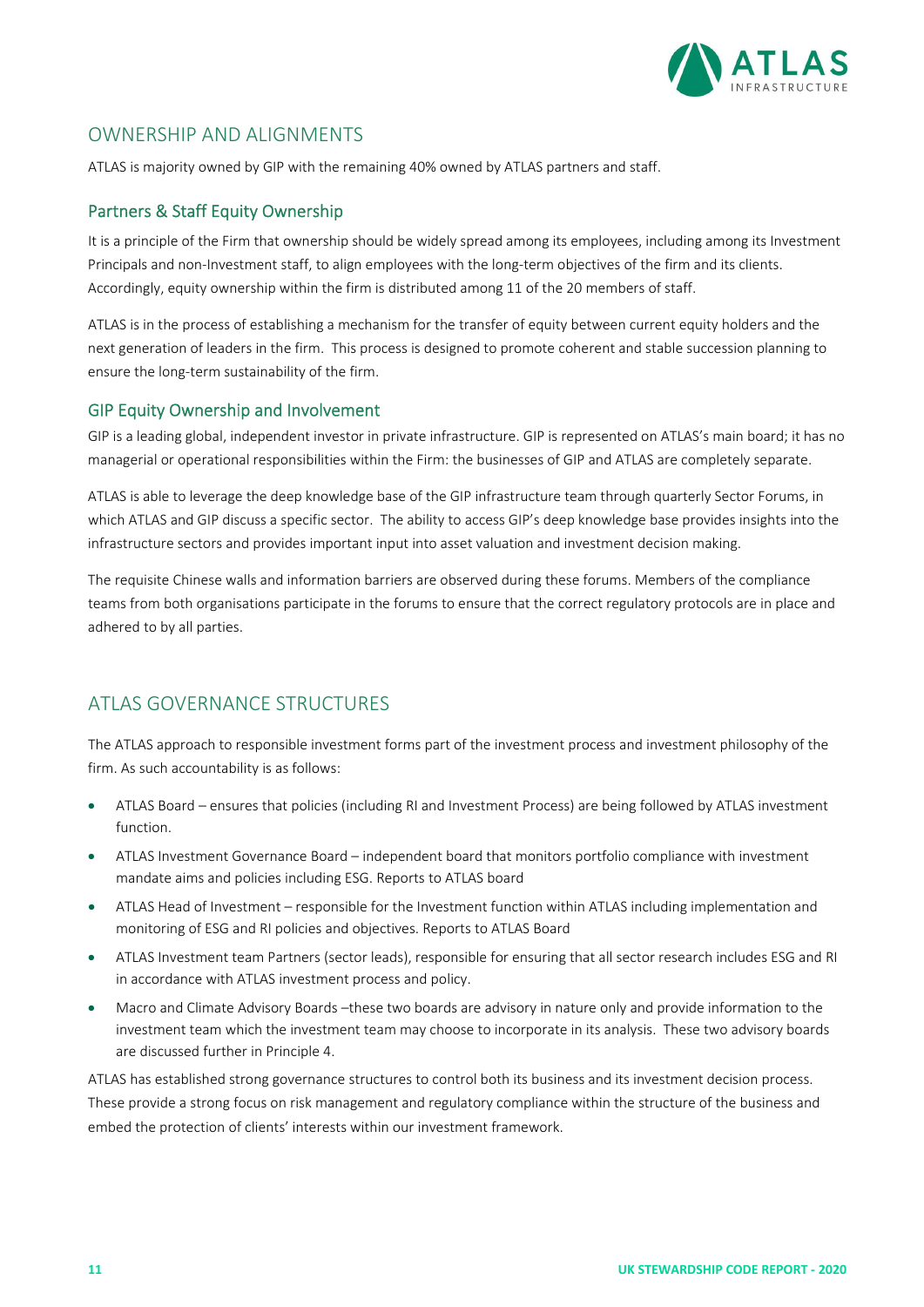

The following diagram illustrates ATLAS's governance structures



## INVESTMENT GOVERNANCE BOARD (IGB)

ATLAS is aware that asset management firms face a number of challenges that can adversely impact risk and performance over time. These may include style drift, misalignment with investors leading to excessive risk taking, management distractions and simply poor investment decision making.

With this in mind, ATLAS has established an IGB to provide independent oversight of its investment process and outcomes focussing on consistency of investments against the stated investment strategy for each portfolio, including risk budgets, illiquidity tolerance, risk/return objectives and ESG considerations including climate risks, the consideration of the long‐term interests of the investors/clients in the ATLAS funds; and the policies of ATLAS relating to equal treatment of clients and best execution and allocation.

The IGB has no direct investment or management duties and is not involved in considering or recommending individual investment decisions. Its purpose is to provide independent scrutiny of the investment decision making within ATLAS, and to provide advice for ensuring consistency of ATLAS's investment decision making with the mandates given by its investors/clients.

The IGB meets quarterly and has the option to request information or presentations from one or more members of ATLAS's Investment Committees to assess the execution of portfolio decision making against expectations. Typically, the IGB reviews at least one individual investment decision per quarter as part of its regular monitoring.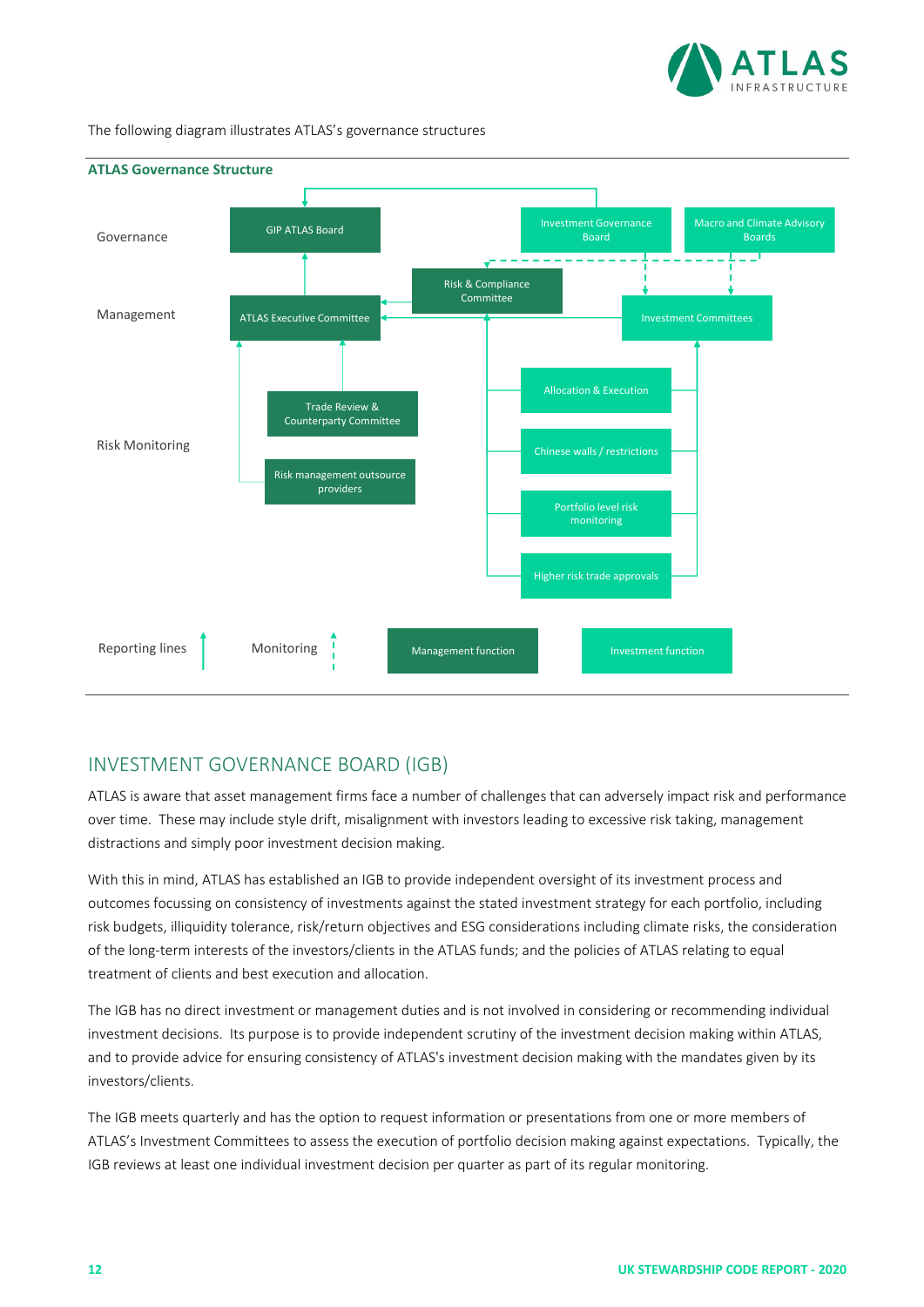

The Chairman of the IGB provides a report to the ATLAS Board on its activities, and may make recommendations for action to the Board, if its reviews so warrant.

### INVESTMENT IN SYSTEMS, PROCESSES, RESEARCH AND ANALYSIS

#### Research Management System

As part of ensuring good investment stewardship, it is essential that all research, investment and engagement activities are recorded and tracked. ATLAS has implemented the Factset Research Management System which provides a centralised repository for managing all our research outputs including all company meeting notes, company engagements, research meeting presentations, financial model outputs, investment decisions and voting decisions.

#### Financial Analysis / Modelling

ATLAS produces all its own models and does not utilise any broker models (or extracts from broker models) within this process. The models are long‐term, projecting cash flows up to a horizon of up to 80‐years.

We believe that the ATLAS master model is a best-in-class valuation tool developed by the ATLAS team using years of previous experience in listed infrastructure modelling. The model, which represents several man years of programming, provides the investment team with a fully constructed and heavily automated accounting and valuation tool, enabling the team to focus their time on asset cashflow modelling.

The master model is based in Excel but sits within Modano software. This software allows analysts to add or subtract assets, change accounting treatment or run scenarios with one click due to its use of a robust formula link management system. This automation greatly improves efficiency and materially reduces the potential for errors.

The model connects to the ATLAS database and decision support through a discrete upload process that generates a time stamped audit trail (including a reference copy of the underlying model) every time an analyst uploads new forecasts into the ATLAS database. This includes a reconciliation to the last uploaded forecasts and associated commentary.

## STAFF PERFORMANCE MANAGEMENT AND REMUNERATION

#### Remuneration

The ATLAS remuneration structure has been developed to encourage teamwork over individual performance. A key element of this is that all staff at a particular level are remunerated equally. This is in contrast to a system which calculates remuneration individually.

The remuneration of all ATLAS staff is comprised of a base salary and a variable component which is linked to the performance of the business and, through either equity ownership or through participation in a profit share scheme.

Long term outperformance of the strategy will result in attracting and retaining client funds which will support profitability of ATLAS and payments through profit share and dividends. Since all investment staff are involved in supporting all mandates, we believe it is appropriate that the team is rewarded and incentivised.

ATLAS believes that discretionary annual bonuses mechanically linked to short term performance metrics are not well aligned to achieving longer term outcomes for clients and can lead to excessive risk taking.

Salary levels are set so as to be competitive with other firms in the market (for those staff that don't have equity participation). The Firm's system of profit allocation allows for a further payment of up to 100% of each individual's salary to be allocated from profits in the course of a year. In the event of there being insufficient profit to allow this for all staff,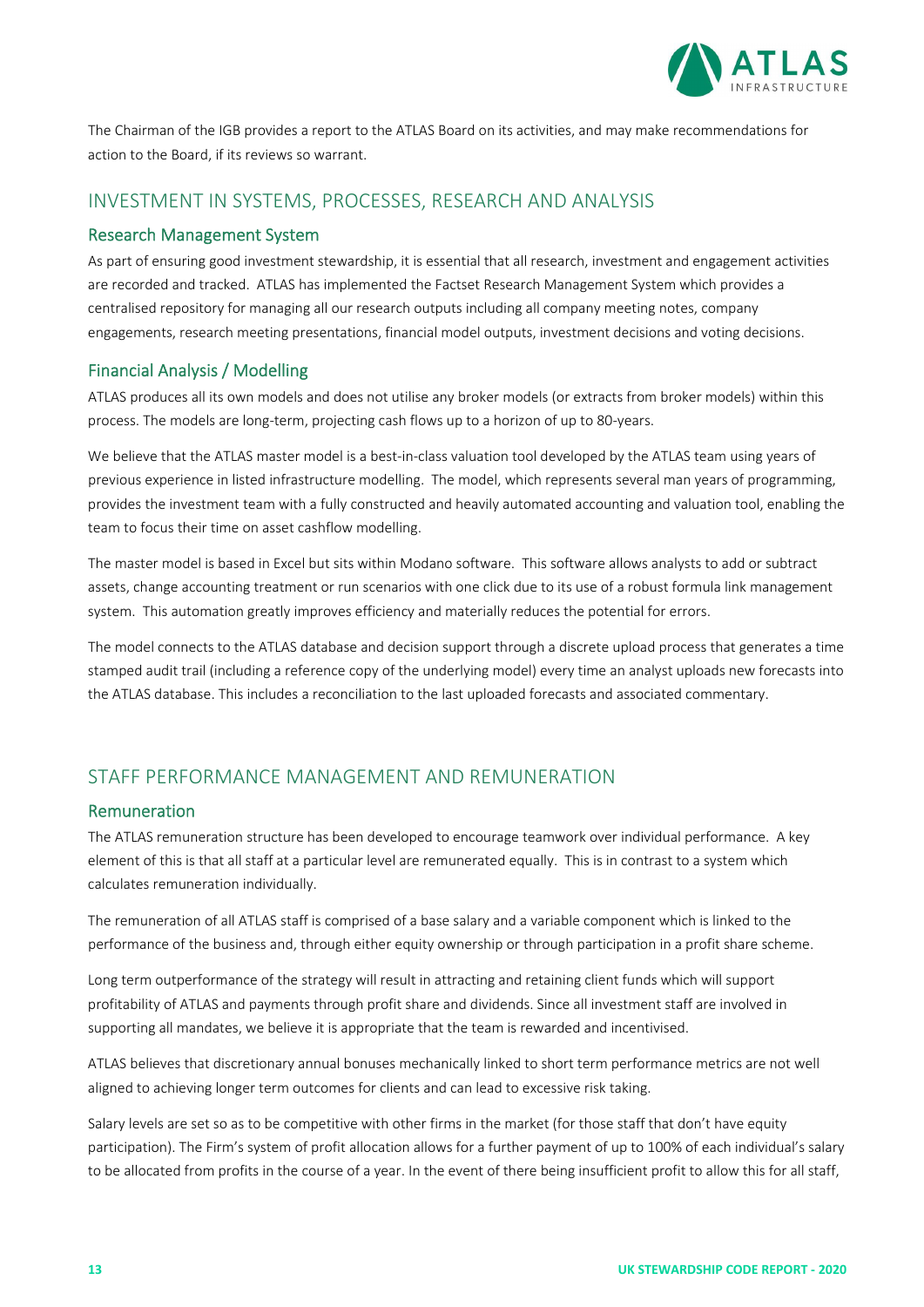

the most junior staff are paid first. Partners compensation is linked to investor returns through co-investment over medium to long time periods.

#### Monitoring

Formal staff appraisals occur annually. ATLAS has developed a skills matrix for both investment and non‐investment positions within the Firm to articulate the expectations for knowledge and skills within its four role categories (Analyst, Associate, Principal, Partner).

ATLAS sets remuneration KPIs and performance expectations for each level in the organisation as part of their skills matrix based review. The KPIs include the requirement to formulate adequate ESG risk scenarios around potential investments as well as the requirement to identify and prioritise for engagement the key ESG issues facing each company in our coverage.

#### SUCCESSION AND SUSTAINABILITY

ATLAS is a global business, and all critical functions have a backup between Sydney/London. ATLAS has adopted a 'Partnership approach' with leadership from a broad team of Infrastructure specialists rather than individual Portfolio managers. Investment decisions are made through an Investment Committee which reduces 'key man' risk and ensures portfolios are managed using greater resources of expertise.

ATLAS is mindful that an effective succession plan enables the smooth transition of critical roles and therefore seeks to minimise disruption to the firm and its clients. As unexpected events can have short-term and long-term implications, the ATLAS succession plan contemplates both.

## TRAINING AND PROFESSIONAL DEVELOPMENT

All staff are required to attend an annual compliance training session provided by a third‐party or conducted by a member of the RCC. The internal compliance function provides ad-hoc / thematic training sessions if there are any changes to regulation. All staff are required to sign annual acknowledgements to ongoing compliance. The Chief Compliance Officer regularly monitors and reviews the training record to ensure continued compliance and to remedy any non‐compliance.

There is access to regular online technology training (covering areas of security awareness, phishing) and this is provided by an outsourced technology provider.

ATLAS encourages all staff to pursue continued professional development through participation in industry forums, conferences, workshops etc. ATLAS offers funding assistance for registration, materials, examination costs and paid study leave. Interested staff are required to submit formal applications to seek Exco approval.

Ongoing training needs are formally discussed and agreed at least once a year during staff performance review meetings.

Designated ATLAS partners approve staff training requests while functional heads are responsible for mentoring staff within their division.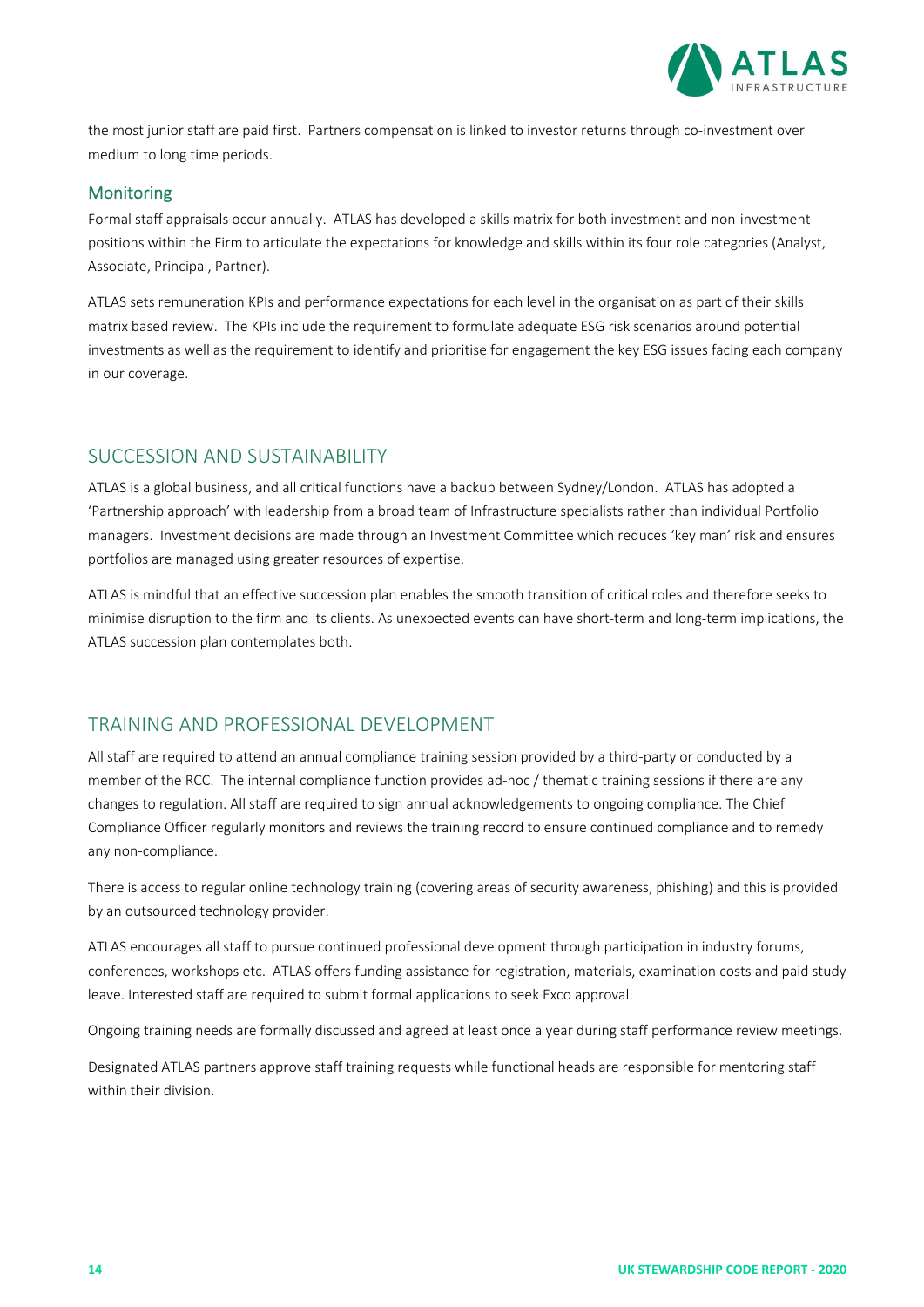

### DIVERSITY AND INCLUSION

Diversity is likely to rest on a wide variety of factors: culture, education, experience, gender, ethnicity, and sexual orientation are among the factors we consider when we assess diversity within our own organisation, and we aim to foster an environment which is inclusive and respectful of all individuals, so as to represent an attractive career option for as wide a group of people as possible. We consider the same factors when we assess diversity among our investee companies and among our suppliers. Our aim is to promote an environment in which all can thrive and where merit and contribution are the basis for compensation and advancement. Further information on our policies and progress in this area can be found on our website.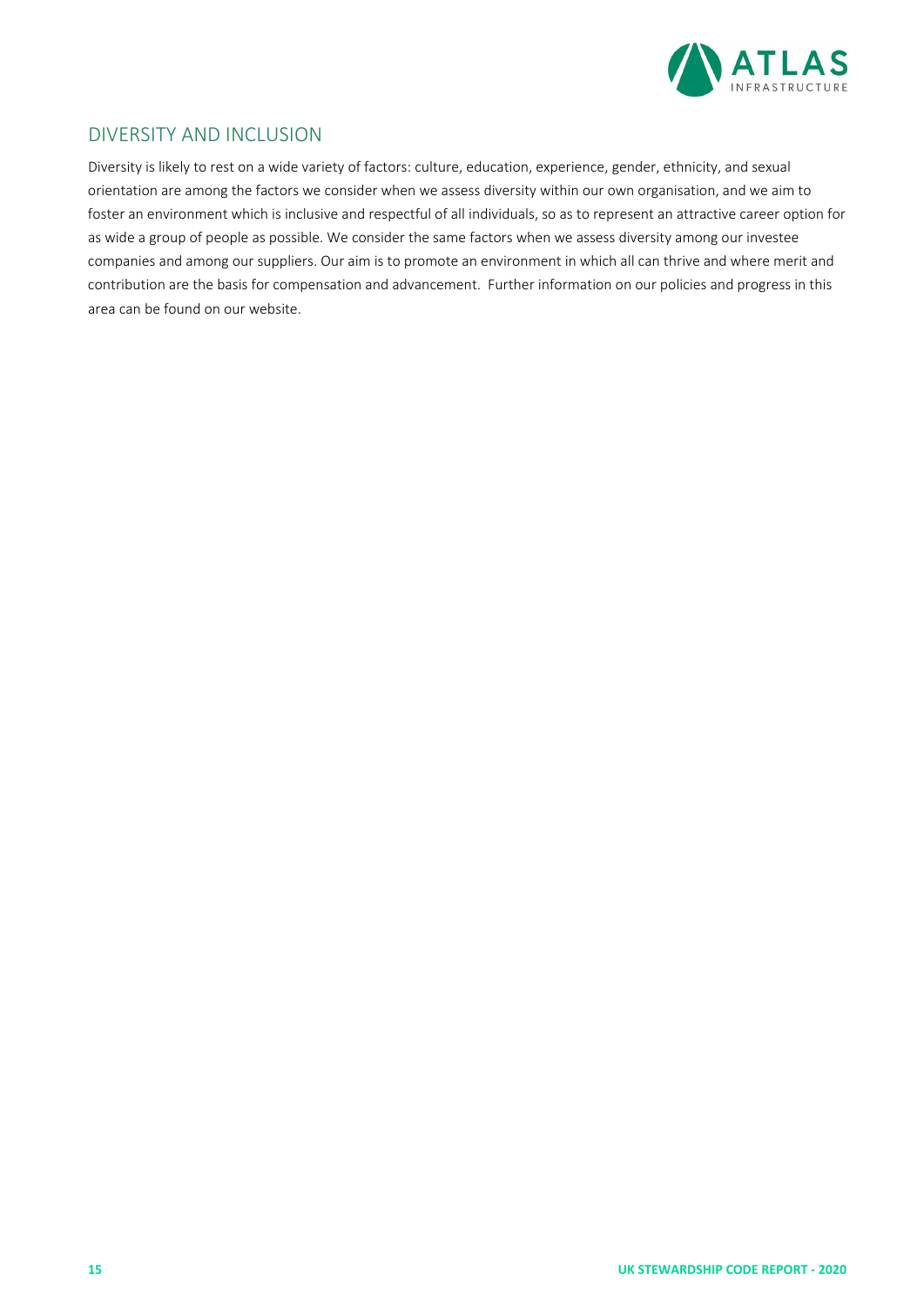

## Signatories manage conflicts of interest to put the best interests of clients and beneficiaries first.

## BACKGROUND

ATLAS has an overarching responsibility to ensure that it pays due regard to the interests of its clients and to that end aims to always treat them fairly. As a regulated entity, ATLAS is required to take all appropriate steps to identify, prevent or manage conflicts of interest that may arise while conducting regulated activities. The firm has a conflicts of interest policy which articulates how matters are dealt with when the interest of clients or beneficiaries diverge from each other. A summary of the conflicts of interest policy as it pertains to stewardship can be found below.

We believe that identifying conflicts of interest is the first mitigating step to managing potential conflicts and we have sought to identify circumstances that we believe may give rise to a conflict of interest. We support this with clear lines of responsibility, so all members of staff are aware of their role in the process. As a general rule, we will typically seek to disclose an actual or potential conflict of interest as a method of managing a conflict, unless doing so will breach a legal or regulatory guideline or would not be in the interests of clients. An alternative approach, when faced with conflicts, which in certain situations may be appropriate, is to refrain from acting.

ATLAS recognises that conflicts can arise in a range of situations and are often driven by business, resourcing and reward structures which lead to misalignment of interests either between a firm and its clients, or between members of its client base. Accordingly, there are a number of elements of the ATLAS business and team structure that have been established to mitigate the risk of conflicts arising. These include:

- A reliance on our own internal research and no use of broker materials. This ensures the integrity of the research process and avoids any issues around the payment for broker research;
- An investment process which eliminates individual analyst ownership of stock research or recommendations. Our observation is that research and remuneration structures in which one individual "owns" a particular stock of group of stocks and is remunerated on the basis of their recommendations, can lead to misalignment between the analyst and the client interests. The ATLAS team approach to research and remuneration aims to overcome these types of conflicts;
- A range of governance bodies (in particular the IGB) which are charged with ensuring that ATLAS is operating in the best interests of its clients and in accordance with all regulatory requirements. For example, the IGB has queried the ATLAS investment team around higher‐than‐expected turnover in 2020 and whether this was in the interest of ATLAS investors and in line with the ATLAS philosophy;
- Fee structures that do not incentivise ATLAS to act in contravention of the interests of its clients or to pursue short term performance. These include performance fee structures that preference short term and/or index relevant performance over long term absolute return;
- Establishment of clear investment capacity guidelines, noting that increasing the firm's assets under management beyond the natural capacity of the strategy can reduce the ability of the firm to deliver the strategy in line with client expectations; and
- Clear policies and procedures around trading and trade allocation to ensure the fair treatment of all clients.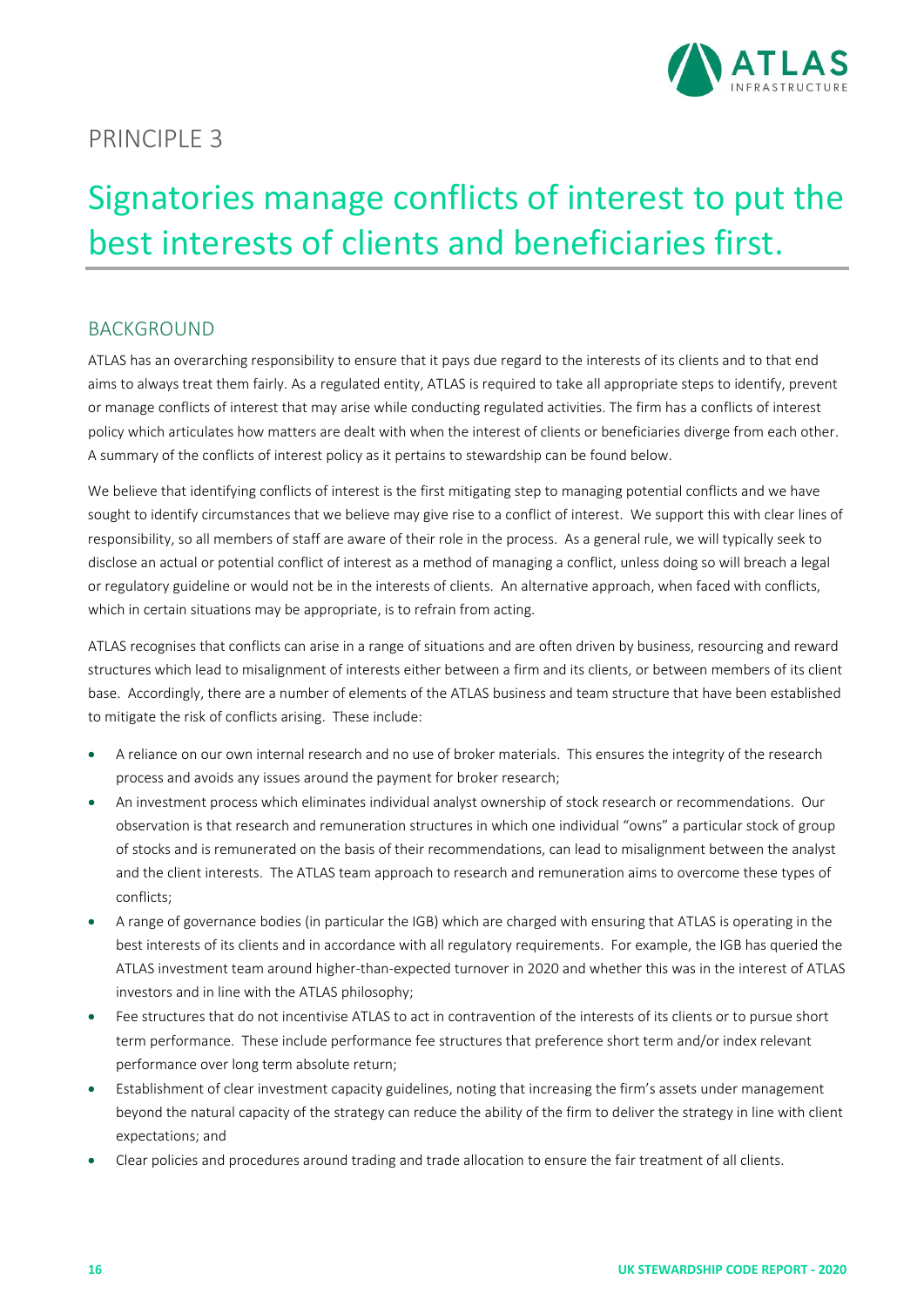

We also recognise that each conflict situation is unique and we continue to review the specific matters relevant to our business and update our policies accordingly.

#### GUIDELINES FOR CONFLICT IDENTIFICATION AND MANAGEMENT

ATLAS has established clear guidelines for identifying conflicts of interest. In particular, staff should consider whether ATLAS:

- is likely to make a financial gain, or avoid a loss, at the expense of a client;
- has an interest in the outcome of a service or activity provided to a client, or of a transaction carried out on behalf of a client, which is distinct from the client's interest in that outcome;
- has a financial or other incentive to favour the interests of one client or group of clients over another;
- carries out the same business as the client; or
- receives or will receive an inducement from a person other than the client in relation to services provided to the client in the form of monetary or non‐monetary benefits or services.

#### Conflict Management and Avoidance

A number of arrangements have been put in place with a view to taking all appropriate steps to prevent conflicts of interest from constituting or giving rise to a material risk of damage to the interests of any client. Where conflicts are unavoidable, ATLAS ensures that appropriate policies and procedures are put in place to manage such conflicts.

#### Conflict Monitoring

The Conflicts of Interest Policy is reviewed by the CCO on an ongoing basis and is reviewed by the Board annually to determine whether all conflicts remain relevant or if any conflicts no longer apply. At the annual review, the CCO will confirm whether in his/her view conflicts are being effectively managed. The Board of ATLAS will review all aspects of ATLAS's Conflicts of Interest Policy in conjunction with the Conflicts Register with a view to identifying any conflicts that may previously have gone undetected or are no longer live conflicts or potential conflicts.

Where there is concern that the conflict management arrangements are not being followed, the CCO will raise this with the Board who will consider appropriate steps to ensure compliance with the arrangements.

#### Recording and Disclosing Conflicts

ATLAS maintains a register of conflicts which includes details of both actual and potential conflicts faced by ATLAS daily in its business.

In cases where a conflict is not capable of being managed so as to ensure, with reasonable confidence, that risks of damage to client interests will be prevented, the Firm will make a disclosure to affected clients. This may only be done as a last resort and after all attempts at mitigating or managing the conflict have failed.

#### Conflicts Training

All staff receive a copy of the Firm's Compliance Manual and Compliance Policies & Procedures Manual and receive training in respect of conflicts of interest. In addition, all staff are required to give a periodic undertaking confirming compliance with the Firm's compliance procedures, including PAD and policies relating to the receipt of gifts, benefits and entertainment.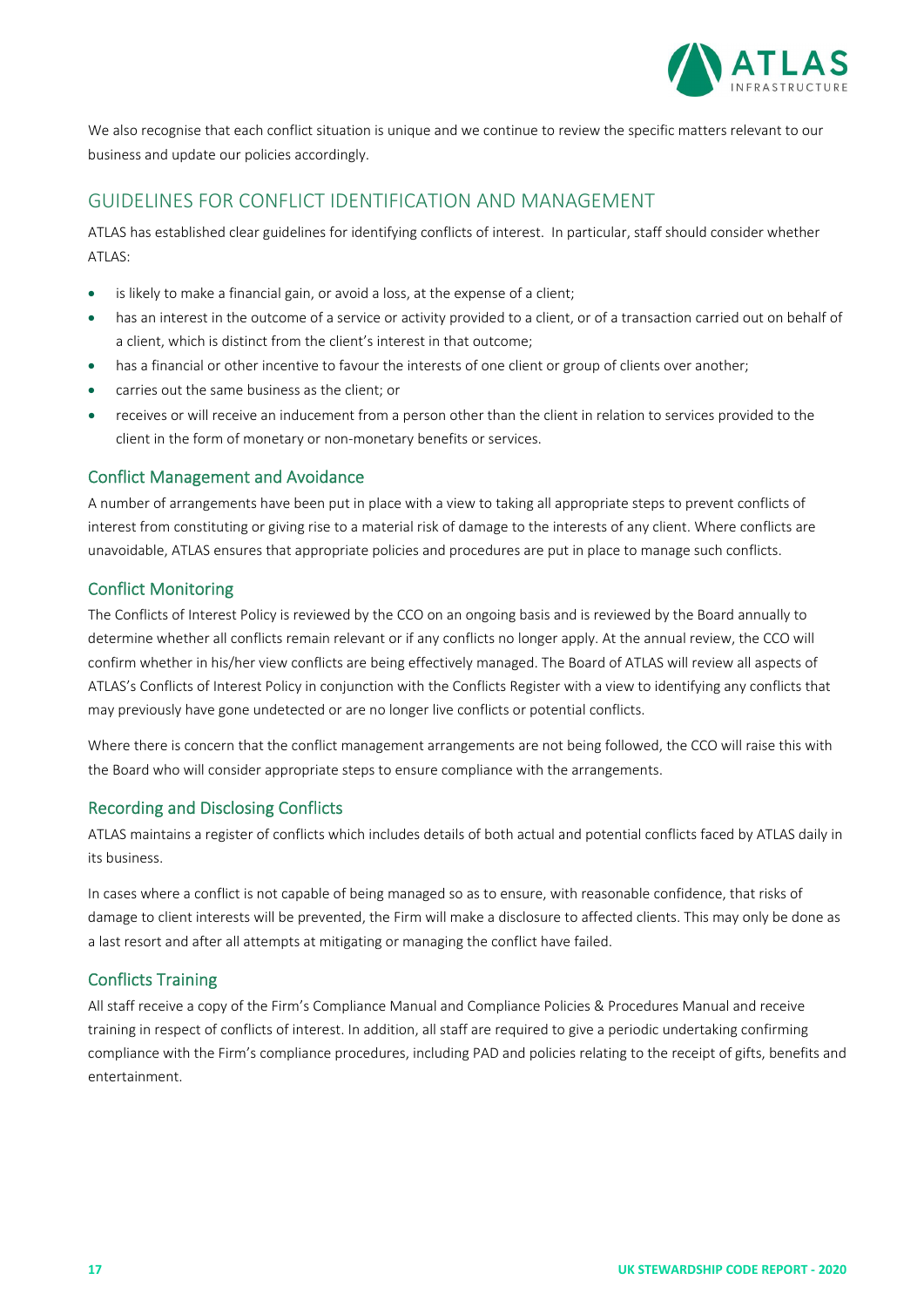

## Signatories identify and respond to market‐wide and systemic risks to promote a well‐functioning financial system.

### SYSTEMIC OPERATIONAL RISKS

ATLAS takes the view that it is not itself a large enough enterprise to pose any kind of systemic risk to the entire market but that as a party exposed to the efficient functioning of the market as a whole, it has a duty to interrogate and monitor its financial counterparties, and to maintain an appropriate diversity of counterparties. Operational risks are addressed through a Risk and Compliance Committee ("RCC") which is responsible for the maintenance and oversight of the Firm's Operational Risk Framework, and which approves the appointment of all new counterparties. The RCC consists of the Firm's Chairman, COO and CCO (see also Risk Oversight in the next section).

#### SYSTEMIC INVESTMENT RISKS

ATLAS defines risk as the probability of a permanent (not temporary) impairment to our clients' investment returns. Good risk control means preservation of capital not low volatility. Risk is rarely "symmetric" and does not automatically lead to potentially higher returns.

We recognise that the Infrastructure asset class is exposed to common risk factors such as GDP growth, Inflation, cost of capital and climate transition (among others). Controlling this risk is important not just to reduce portfolio risk but also because common factor exposure is one of the primary causes of cross‐asset class correlation.

All ATLAS financial models are built on a standardised platform. This master model platform has direct links into a centralised macro database, which incorporates all macro forecasts. These macro scenarios can be adjusted to enable

The consistency with which macro factors are included in our investment models means that we have the ability to evaluate the comparative influence of macro factors and macro scenarios (such as global recession) on the prospective return of each investment and on the portfolio as a whole.

The ATLAS approach to risk evaluation and management comprises three main components which are discussed in further detail below:

- Stress testing asset specific;
- Stress testing macro environment; and
- Macro factor exposure analysis.

#### Stress testing – asset specific

ATLAS stresses all assets based on a "minor" and "major" stress events. These stress scenarios are asset specific and therefore not directly comparable between assets, but are designed to be similar in probability (e.g. a 1 in 10‐year event for a Minor Stress and a 1 in 15+ year event for major stress). An example of a Minor Stress for an Airport is a small and short-term traffic shock, whereas the Major Stress would be the modelled bankruptcy of the hub carrier.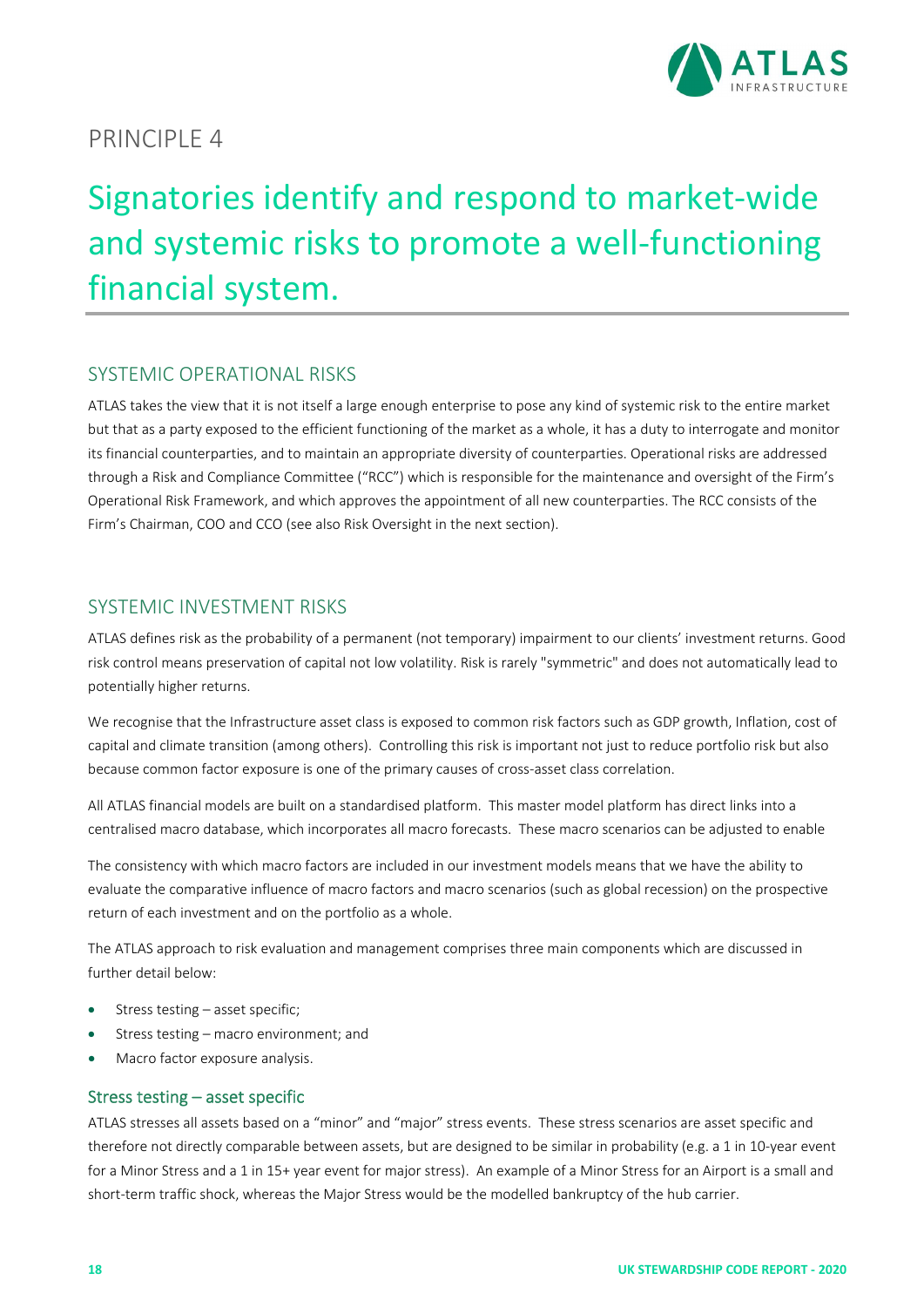

In conducting these stress tests, ATLAS seeks to evaluate the resiliency of the company including testing where companies may need to raise additional debt or equity capital at unfavourable rates. Given our focus on capital preservation discussed in Principle 1 above, ATLAS aims to evaluate the risk of a capital loss over a three year time horizon.

#### Stress testing – macro environment

As noted above, the consistency of the ATLAS financial model platform enables a range of macro scenarios to be run to stress test all assets and the portfolio as a whole against a range of potential macro environments. At present ATLAS runs a stress test based on a near term global recession as well as a stagflation environment. We see these as the most likely and most impactful economy wide shocks at the current time. However, other scenarios can be run across the portfolio at from time to time where emerging macro‐economic or system wide threats emerge.

Recognising that climate policies present a key particularly those in the energy and transportation sector, ATLAS also models two climate scenarios: a "Fast Transition" scenario and a "Delayed Action" scenario. ATLAS aims to ensure that its portfolio is resilient particularly in a Fast Transition scenario.

#### Macro factor exposure

Macro betas are a representation of specific macro factor risk within the universe constituents and ATLAS portfolios more broadly. All ATLAS cashflow models utilise a common macroeconomic database which is governed for comparability and consistency by the ATLAS Macro Advisory Board at least semi‐annually.

The macro betas are produced by running a scenario whereby the macroeconomic inputs into the cashflow model are increased by 1 percentage point for the entire duration of the model (generally 50+ years).

The macro betas represent the change in the perpetuity free cash flow to equity internal rate of return (FCFE IRR) given a 1 percentage point change to the macroeconomic factor. As an example, a real GDP beta of 0.80 would imply a 0.80% move in the FCFE IRR if real GDP growth was increased by 1% over the entire length of a cashflow model. Conversely, a negative macro beta would imply a lower FCFE IRR resulting from a lift in the specific macro factor. All macro betas use the nominal FCFE IRR, except for the inflation beta, which uses the real FCFE IRR to distinguish the underlying changes.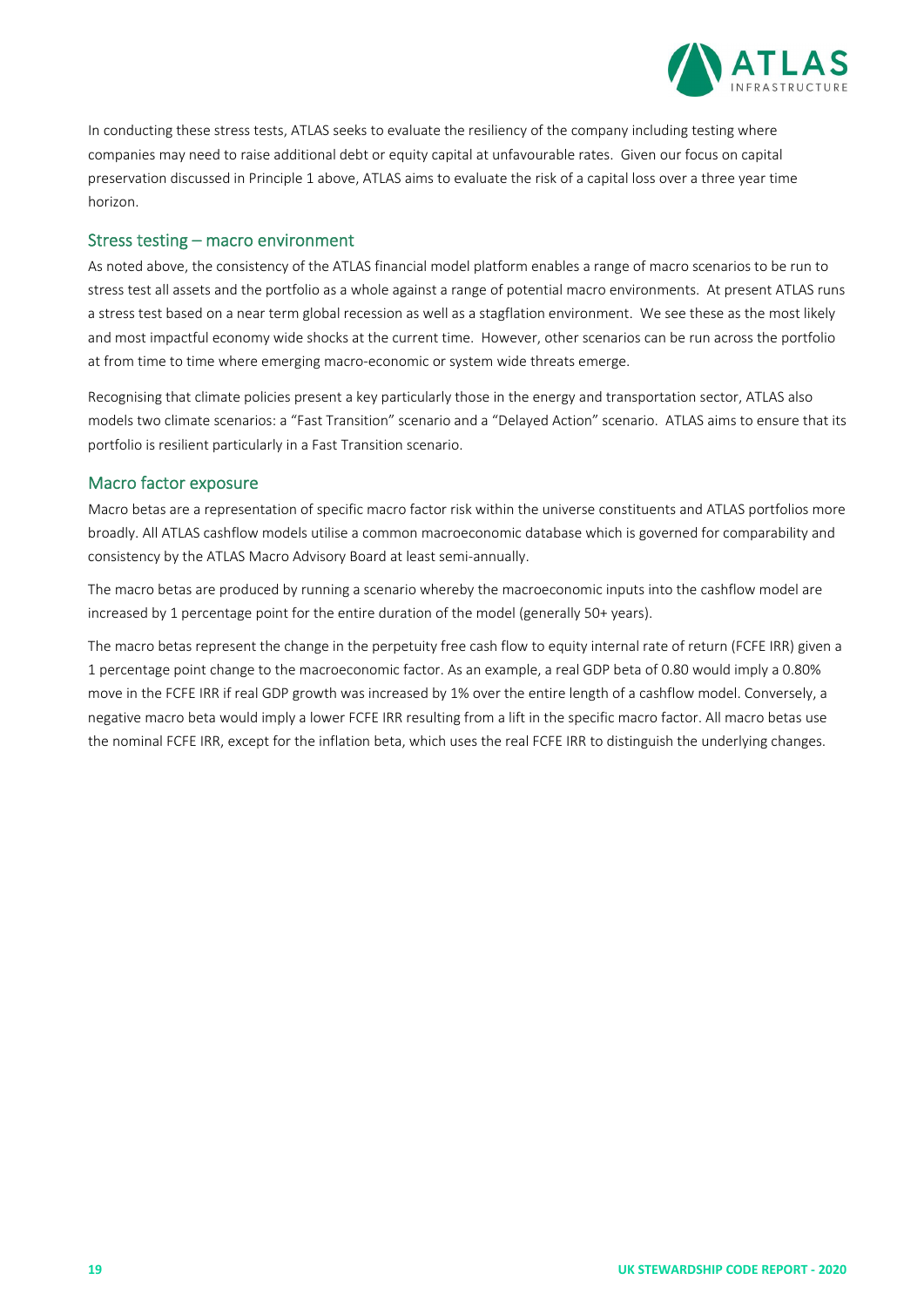

## Macro risks included in portfolio construction

The table below provides further discussion on the macro risks included in our analysis and the portfolio management guidelines for each risk.

| <b>Metric</b>                             | Approach to analysis                                                                                                                                                                                                                                                                                                                                                                                                                                                                                                                                                                                                                                                                     | Portfolio guidelines                                                                                                                                                                                                                                                                                      |
|-------------------------------------------|------------------------------------------------------------------------------------------------------------------------------------------------------------------------------------------------------------------------------------------------------------------------------------------------------------------------------------------------------------------------------------------------------------------------------------------------------------------------------------------------------------------------------------------------------------------------------------------------------------------------------------------------------------------------------------------|-----------------------------------------------------------------------------------------------------------------------------------------------------------------------------------------------------------------------------------------------------------------------------------------------------------|
| <b>GDP Beta</b>                           | ATLAS is conscious that our clients are seeking a portfolio of assets<br>which are not excessively exposed to economic conditions and in<br>particular are not leveraged to economic growth.<br>ATLAS therefore tests the impact on company cashflows of a<br>permanent 1% movement in GDP. Different assets have very<br>different return outcomes from this change in GDP expectations with<br>assets such as toll-roads being particularly sensitive, whilst most<br>utilities have very low sensitivity to economic growth.                                                                                                                                                          | Through the cycle the portfolio should<br>have similar exposure to GDP than the<br>universe. In particular, the portfolio must<br>not have a materially higher GDP<br>exposure than the investment universe.                                                                                              |
| <b>Inflation Beta</b>                     | ATLAS tests the impact on company cashflows and investment<br>returns of a permanent 1% increase in inflation. Each financial model<br>reflects the level of inflation passthrough included in regulatory and<br>contractual arrangements and therefore changes in inflation are<br>reflected in changes in long term asset cashflows. ATLAS calculates<br>then calculates the inflation passthrough at the whole of portfolio<br>level.                                                                                                                                                                                                                                                 | The ATLAS portfolio is constructed with<br>an explicit guideline of reducing inflation<br>risk and achieving as close to a full<br>inflation hedge as possible.<br>The portfolio should aim for as close to a<br>hedged exposure to CPI as possible and<br>lower exposure than the investment<br>universe |
| Long Bond<br><b>Beta</b>                  | ATLAS tests the impact on cashflows and investment returns of a<br>permanent 1% increase in long bonds. Infrastructure assets often<br>have regulatory and contractual structures that enable movements in<br>the long bond to be passed through in the form of changes to the<br>allowed return on the underlying asset base, however, these<br>mechanisms work very differently for different assets. Each financial<br>model reflects the level of long bond passthrough included in<br>regulatory and contractual arrangements and therefore changes in<br>long bonds are reflected in changes in long term asset cashflows.                                                         | The portfolio should aim for as close to a<br>hedged exposure to bond rates as<br>possible and lower exposure than the<br>investment universe                                                                                                                                                             |
| Global<br>Recession<br>Scenario           | This scenario evaluates portfolio performance in a world with above-<br>trend CPI and neutral GDP growth. The scenario starts with the base<br>case and increases CPI over the medium term. The equity risk<br>premium also increases to reflect higher inflation risk. Bond yields<br>are assumed to increase commensurate with higher inflation. These<br>changes are greater for countries we have identified as having<br>greater political and monetary policy risk. Over the long term, we<br>assume a reversion to the base case.                                                                                                                                                 | The portfolio should have similar or less<br>downside than the investment universe in<br>the macro risk scenarios                                                                                                                                                                                         |
| Stagflation<br>Scenario                   | This scenario evaluates portfolio performance in a world where the<br>post-GFC productivity decline is extended, resulting in subdued<br>growth and inflation. The scenario starts with the base case and<br>reduces GDP, inflation, industrial production and long bonds. These<br>reductions are more pronounced for countries identified as most at-<br>risk given a recession scenario. The scenario also assumes an<br>increase in the equity risk premium. Over the long term, we assume a<br>reversion to the base case.                                                                                                                                                          | The portfolio should have similar or less<br>downside than the investment universe in<br>the macro risk scenarios                                                                                                                                                                                         |
| Fast<br>Transition<br>Climate<br>Scenario | This scenario evaluates the impact of acceleration of climate change<br>mitigation policy. In the Fast Transition, the bulk of climate transition<br>policy including shut down of coal generation, progression to >50%<br>electric vehicles, and a start to phasing out gas usage all begin in the<br>2020s. By 2050 the developed world economy is at near net zero<br>carbon emissions without the use of carbon dioxide removal or<br>carbon capture and storage technology. Fast Transition heavily<br>impacts the oil and gas pipelines sector and electricity<br>generation/networks directly, as well as indirectly through supply<br>chain impacts on freight rail and seaports | The portfolio should minimise any<br>downside risk in Fast Transition scenario<br>$-$ aiming for close to 0                                                                                                                                                                                               |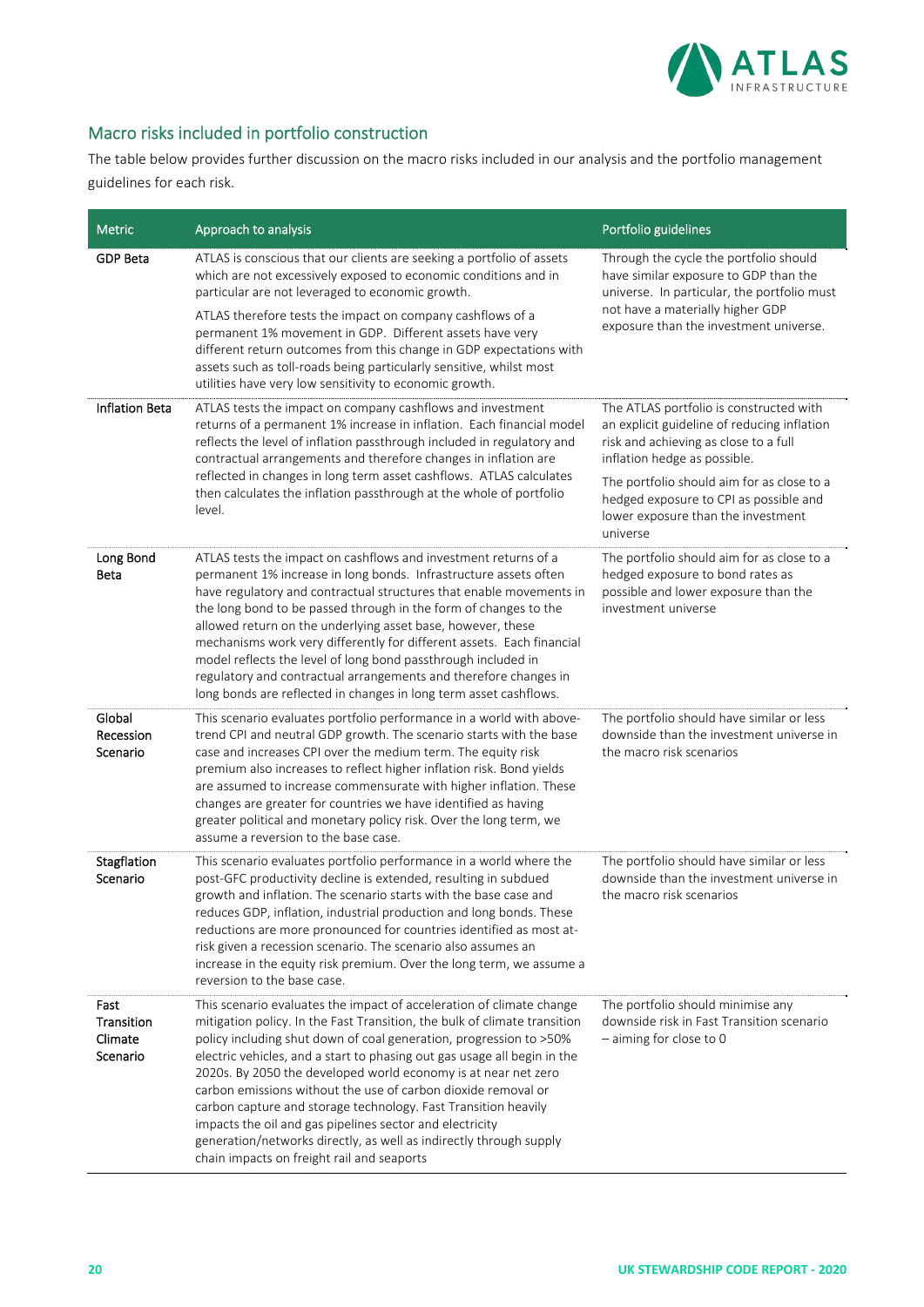

### RISK OVERSIGHT AND MANAGEMENT

#### Investment Committee

A key responsibility of the IC is to limit the exposure of the portfolio to any one common exogenous risk factor in order to limit large permanent capital loss. This is the purpose of the macro and climate scenarios. Examples include GDP sensitivity (recession) and exposure to small changes in Market Risk Premia (stagflation).

#### Investment Governance Board

A key responsibility of the ATLAS IGB is to periodically review the exposure of the portfolio to these macro risks and also to consider how the ATLAS Investment Committee is recognising and responding to any other systemic risks that may arise from time to time.

#### MACRO AND CLIMATE ADVISORY BOARDS

To assist in its assessment of the wider economic, political, and climate policy trends affecting the financial performance of the infrastructure sector, ATLAS has implemented a Macro Advisory Board (the "MAB") and a Climate Advisory Board ("CAB").

#### Macro Advisory Board (MAB)

The role of these two advisory boards is to provide specialist advice to the investment team with respect to the critical macro‐economic inputs in the Firm's investment model, which include interest rates, economic growth, inflation, market risk premia and foreign currency rates.

The ATLAS Macro Advisory Board comprises:

- Geoffrey Warren: Geoffrey is an Associate Professor at the Australian National University, who brings with him experience of economic strategy in both commercial and academic roles. His input at the MAB focusses on Australian and global trends.
- Chris Watling: Chris is the CEO and Chief Market Strategist of Longview Economics, which he founded in 2003 following a career at Cazenove and KPMG. With a strong background in economic and scenario modelling, his geographic focus at MAB is on Europe and the US.

#### Climate Advisory Board (CAB)

The ATLAS Climate Advisory Board meets on a six monthly basis and assist in the establishment of scenarios around climate change policies and expectations around changes to potential

The CAB includes three members who bring complementary experience in the climate change and energy policy fields. The experience of these members provides a very valuable addition and input into the ATLAS investment process as it relates to considering climate change risks. Members of the ATLAS CAB are:

- Ben Caldecott: Ben is the founding Director of the Oxford Sustainable Finance Programme at the University of Oxford and one of the leading authorities on the economics of climate change. His focus at MAB is on climate change policy and its economic implications.
- Amandine Denis-Ryan: Amandine is the Head of System Change and Capability at ClimateWorks Australia; the leading climate change think tank in Australia.
- Randolph Brazier: Randolph is the Director of Innovation and Electricity Systems at the Energy Networks Association. He is also a Future Energy Leader on the World Energy Council.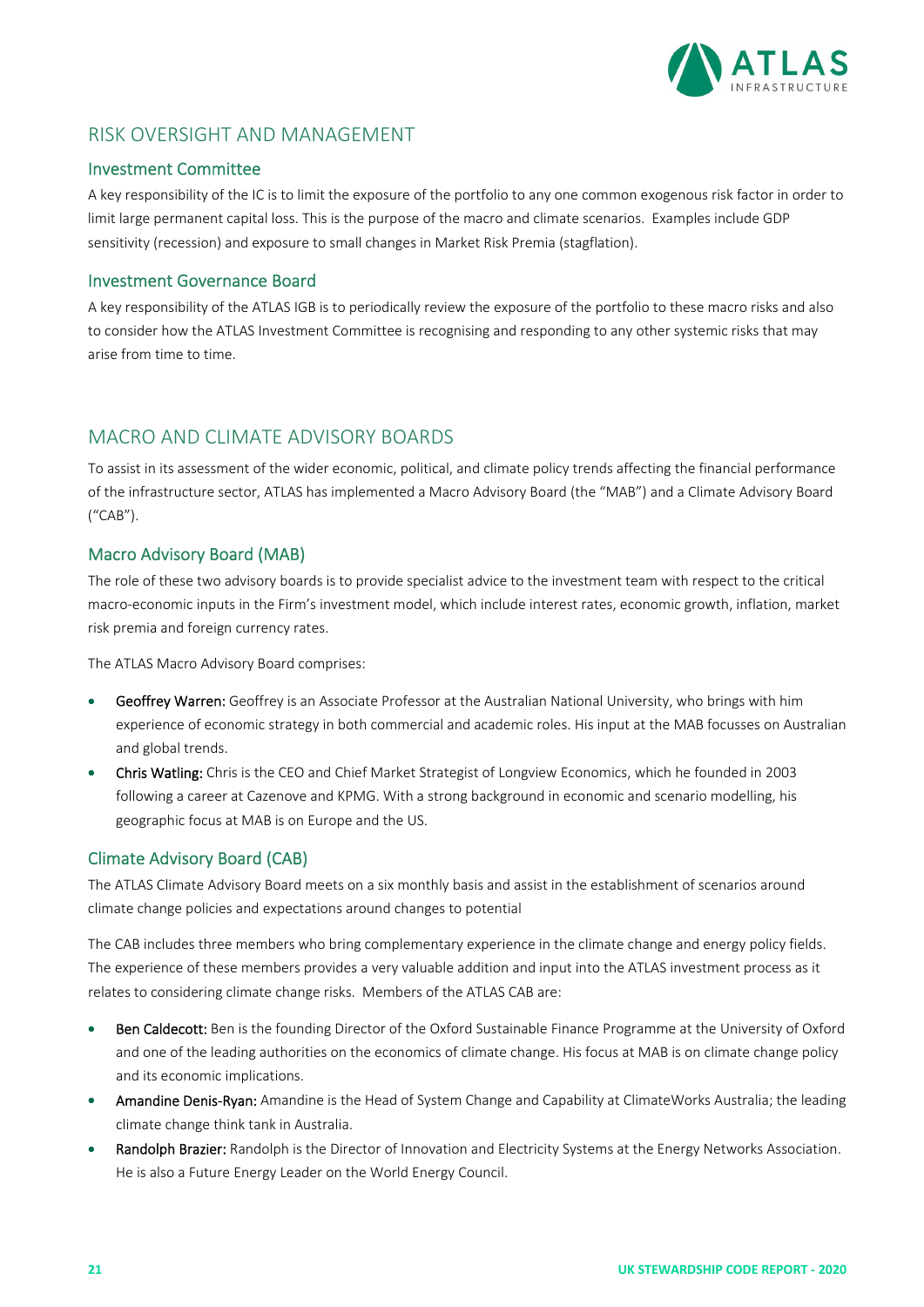

## CASE STUDY – CLIMATE CHANGE POLICY RISK MANAGEMENT

As noted above, all ATLAS models include cash flow and IRR forecasts under three climate scenarios. ATLAS then utilises these IRR's in constructing its portfolio. ATLAS primarily utilises the Base Case for stock selection, however, it also aims to ensure that at the total portfolio level, the portfolio has the same or a better IRR under a Fast Transition scenario. The aim being that the portfolio is not negatively exposed to such a scenario.

ATLAS can identify the contribution of each security to the overall Fast Transition exposure. The following chart demonstrates the contribution of each stock in the portfolio to the Fast Transition exposure of the portfolio, relative to the Base Case. Whilst the portfolio does contain stocks that would perform less well in a Fast Transition scenario, the portfolio as a whole would be expected to perform better in a Fast Transition climate policy environment than under the Base Case.



Base Case vs Fast Transition Real 10‐year IRR as at 30 June 2021

#### Net Zero Asset Manager Initiative

In November 2020, ATLAS was one of the 30 founding signatories of the Net Zero Asset Manager (NZAM) initiative (announced 11th December) which is sponsored by the IIGCC and five other global investor alliances. This initiative commits ATLAS to achieving net zero emissions across all our investments by 2050, and to set an interim (2030) target for the proportion of our investments which are aligned with this goal. ATLAS was happy to support this initiative as it aligned well with our investment beliefs, as well as with our strategy and focus as a long term, sustainable investment manager

- This commitment is consistent with our investment belief that we can deliver superior sustainable returns through ensuring that our portfolios are well positioned to take advantage of opportunities from climate transition as well as minimising the risks associated with stranded assets
- Although the ATLAS Global Strategy does not explicitly target net zero emissions as an outcome, our incorporation of climate transition scenarios and risks has resulted in a portfolio which is closely aligned with a net zero pathway and we believe this alignment will increase over time; hence we are very confident in our ability to make a commitment on behalf of our investors regarding an alignment target for 2030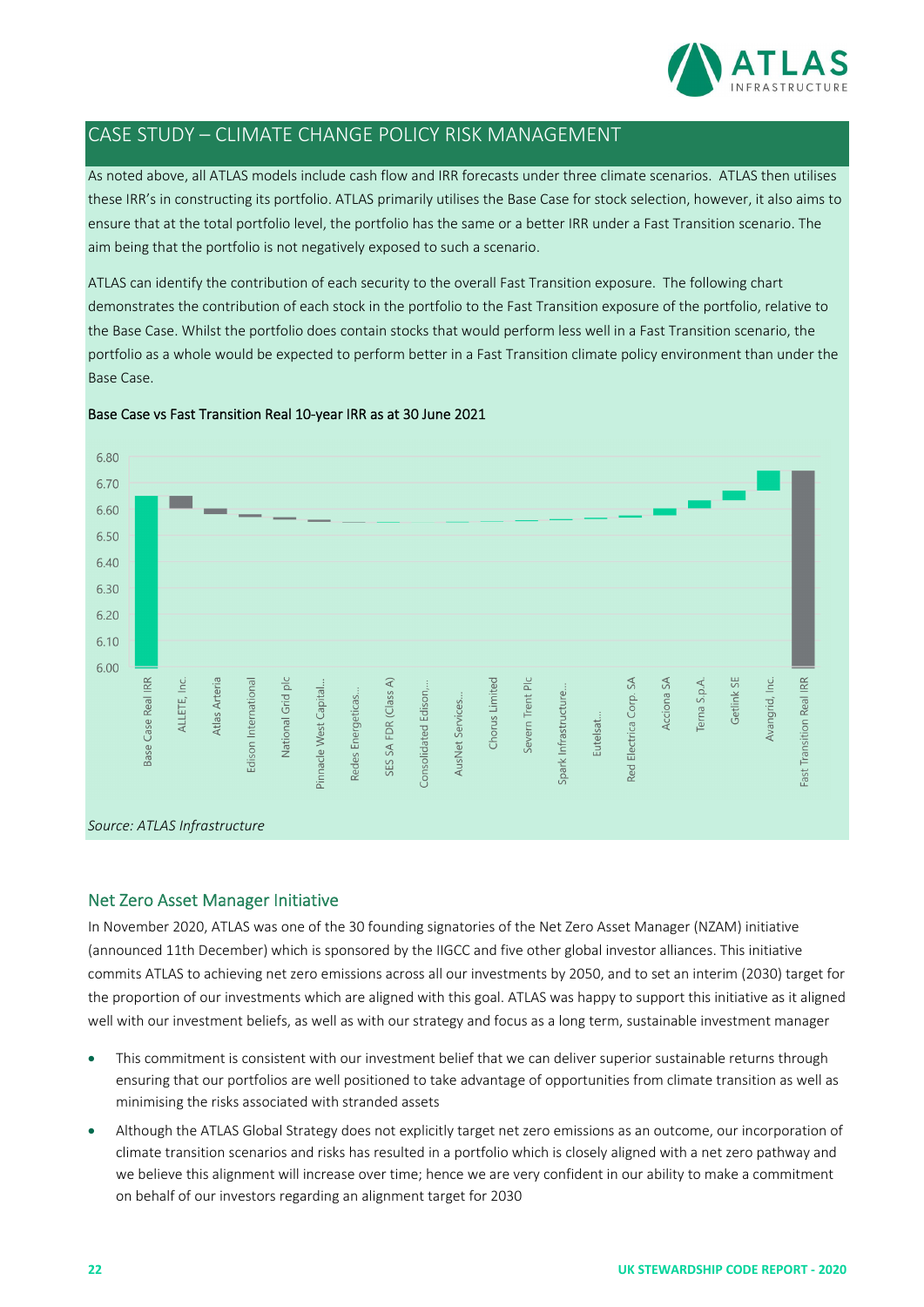

## CASE STUDY – PARIS ALIGNMENT INVESTOR INITIATIVE CASE STUDY

ATLAS is actively involved in the working groups of the Institutional Investors Group on Climate Change (IIGCC) Paris Alignment Investor Initiative (PAII). Launched in May 2019, the PAII aims to develop a framework for aligning investors' portfolios with the Paris climate targets. Over the past 12 months, the ATLAS investment team has worked to implement and embed the PAII Framework (based on the September 2020 PAII document) within the ATLAS investment process.

This implementation has involved an extensive process of measuring, forecasting and benchmarking the Scope 1, 2 and material Scope 3 emissions for each company in our portfolio and broader investment universe. The process has also involved significant engagement with companies to understand their long‐term business plans. ATLAS is one of the first institutions to implement the PAII framework in detail in our asset level analysis.

In order to assist other institutions in their implementation of this PAII framework we have published a detailed case study which we have shared with both the IIGCC and a number of institutions. This case study provides a detailed overview of the implementation process and includes:

- the initial outcomes of and findings from our implementation to date;
- a summary of some of the key issues and learnings we have identified thus far; and
- our view of the major developments and next steps in our implementation

### JOINT INITIATIVES

ATLAS is a member of the IIGCC's Policy Working Group and has participated as a signatory in a number of the IIGCC's initiatives which are designed to encourage governments and policy makers to improve standards around climate change standards and reporting:

- Joint signatory to a letter to senior officials in the European Commission highlighting their support for a robust methane policy as part of implementing the Green Deal.
- Joint signatory to a letter to the UK Prime Minister, which calls for an ambitious UK 2030 Nationally Determined Contribution (NDC) in line with a net zero 2050 target.
- Joint signatory on the 2021 Global Investor Statement to Governments on the Climate Crisis

## IDENTIFICATION OF OTHER DISRUPTIVE FORCES

Given the risk of capital impairment which can be caused by disruptive technologies, ATLAS has developed a number of features within its models to evaluate the potential impact of these changes. In particular, the structures developed to model the impact of climate change policies may also be leveraged to model the impact of disruptive technologies.

In addition to climate change, there are three other key areas in which ATLAS sees material risk of disruptive technology:

- Technology change in communications. Communications infrastructure is particularly exposed to potential changes in the ways in which consumers utilise different forms of communications.
- Transportation. This includes the potential impact of autonomous/electric vehicles on energy systems as well as potential changes around the transition of short air travel to rail. ATLAS has implemented scenarios within relevant models to test the exposure of assets to these two significant changes in the transportation sector.
- Renewable energy price declines: Impact of the declining cost of renewables on electricity generation (note this is a different risk than climate change policy).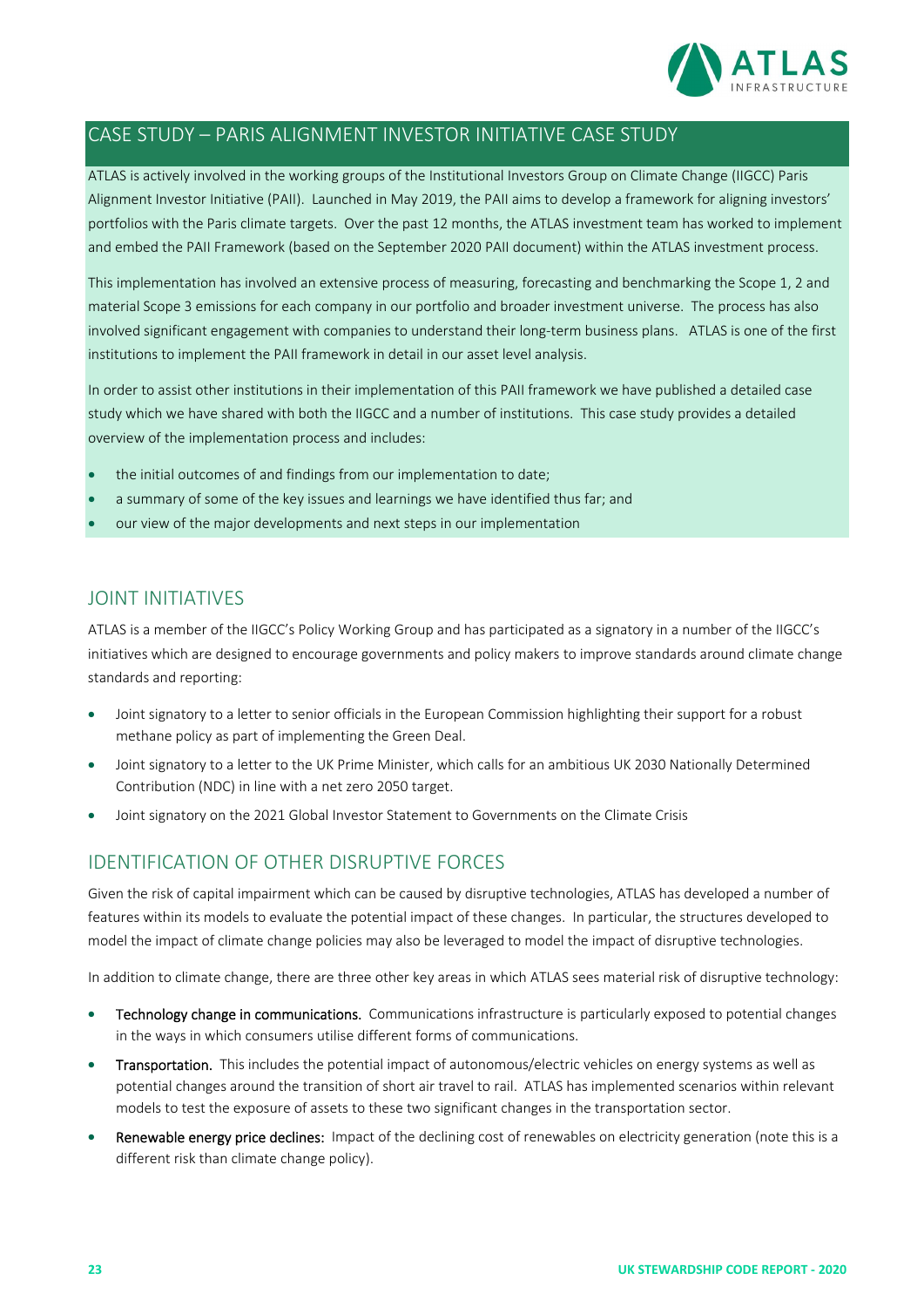

## Signatories review their policies, assure their processes and assess the effectiveness of their activities.

## INVESTMENT, GOVERNANCE AND COMPLIANCE POLICIES

ATLAS has implemented various policies to govern its business conduct including those that cover investment implementation, governance and regulatory compliance. The following policies and manuals form daily guidance for ATLAS practices:

- Employee Handbook
- Compliance Manual
- Trade Allocation Policy
- Order Execution Policy
- LinkedIn and Social Media Policy
- Cyber Security Policy
- **•** Expert Network Policy
- Remuneration Policy
- Client Trading Policy
- Risk Management Framework
- Outsourcing Policy
- Diversity and Inclusion Policy
- Press Policy
- Responsible Investment Policy
- Pandemic Policy
- Travel policy

ATLAS Compliance policies cover topics such as, Conflicts of Interest, Breaches, Marketing (including Financial Promotions), Best Execution, Aggregation and Allocation, Trading Errors, Market Abuse, Use of Dealing Commission, Interaction with Third Parties, Personal Account Dealing, Gifts, Benefits and Entertainment, Outside Business Interests, Complaints, Training and Competence, Client Privacy and Data Security, Account Opening and Closing Procedures, Proxy Voting, Whistleblowing, Financial Crime & Money Laundering, Anti‐Bribery, Telephone Recording & Electronic Communications, Managing ERISA Clients, Side letters, US Political and Charitable Contributions and Public Positions.

These policies are maintained by the Chief Compliance Officer and all changes must be approved by the Executive Committee and where appropriate by the ATLAS Board. Investment policies, particularly those that relate to portfolio guidelines and limits are also reviewed and approved by the ATLAS Investment Governance Board.

ATLAS considers its CPPM to be a living document and is updated as significant changes occur but at a minimum, every 12 months. The CCO will obtain external assistance with regards to regulatory changes and update the CPPM as required. CPPM changes are reviewed and approved by the ATLAS Risk & Compliance Committee. ATLAS staff are required to attest to reading and understanding the CPPM and where necessary additional staff training will be provided.

## RISK OVERSIGHT

The ATLAS Risk Management Framework ("RMF"), outlines the requirements that the RCC and Board of Directors have determined should be met to monitor ATLAS complying with best market practice with regards to risk management standards. The RMF was developed based on the International Standards for Risk Management ISO 31000 and is reviewed periodically (at least annually) by the RCC.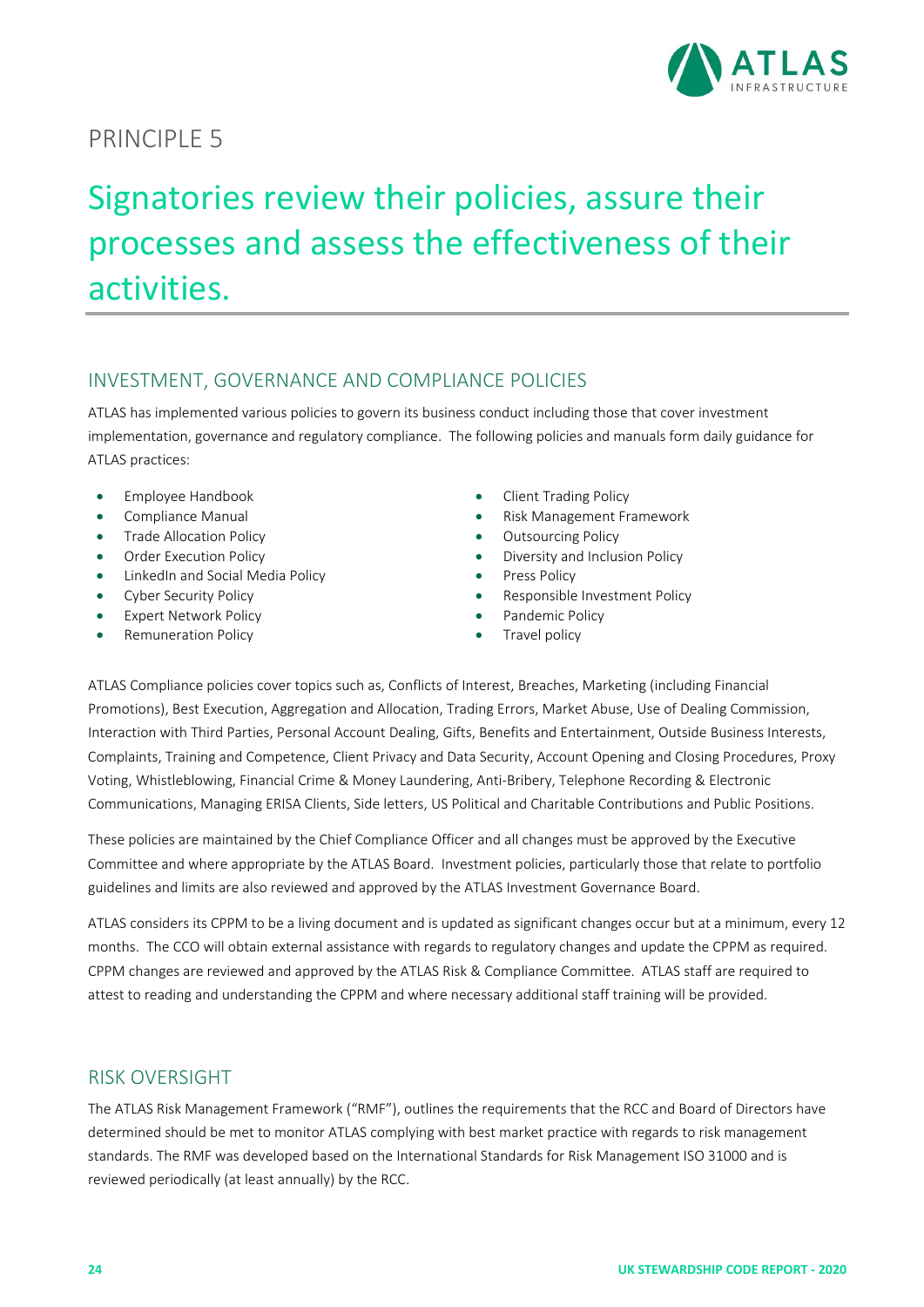

Operational risks identified by ATLAS are documented/logged within the RMF and fall under the following risk categories; trading risks, post-trade risks, counterparty risks, business conduct and reputational risks, technology and cyber security risks, business continuity risks, fraud and financial crime risks, outsourcing risks, communications risks, compliance risks and insurance risks.

### THIRD PARTY ASSESSMENT

#### Regulatory Compliance

ATLAS also an ongoing engagement with an external compliance consultant, ACA Compliance, to provide ongoing support and independent review of ATLAS's policies, procedures and processes.

ATLAS is a member of the Alternative Investment Management Association (AIMA) and has access to a large database of global regulatory requirements including impending changes. RCC members attend regular industry forums to keep abreast of industry and regulatory developments.

#### GS007 Assessment

ATLAS engages Ernst & Young to conduct Investment Operational Due Diligence ("ODD") assessments of ATLAS.

The GS007 assessment is designed to assess operational risks and included an inspection of the frameworks in place underpinning the investment philosophy, people and processes, in order to assess the capability of ATLAS to implement the investment strategies it has been engaged to manage on behalf of its clients, who have signed agreements with ATLAS. EY did not raise any issues in its most recent assessment in September 2021.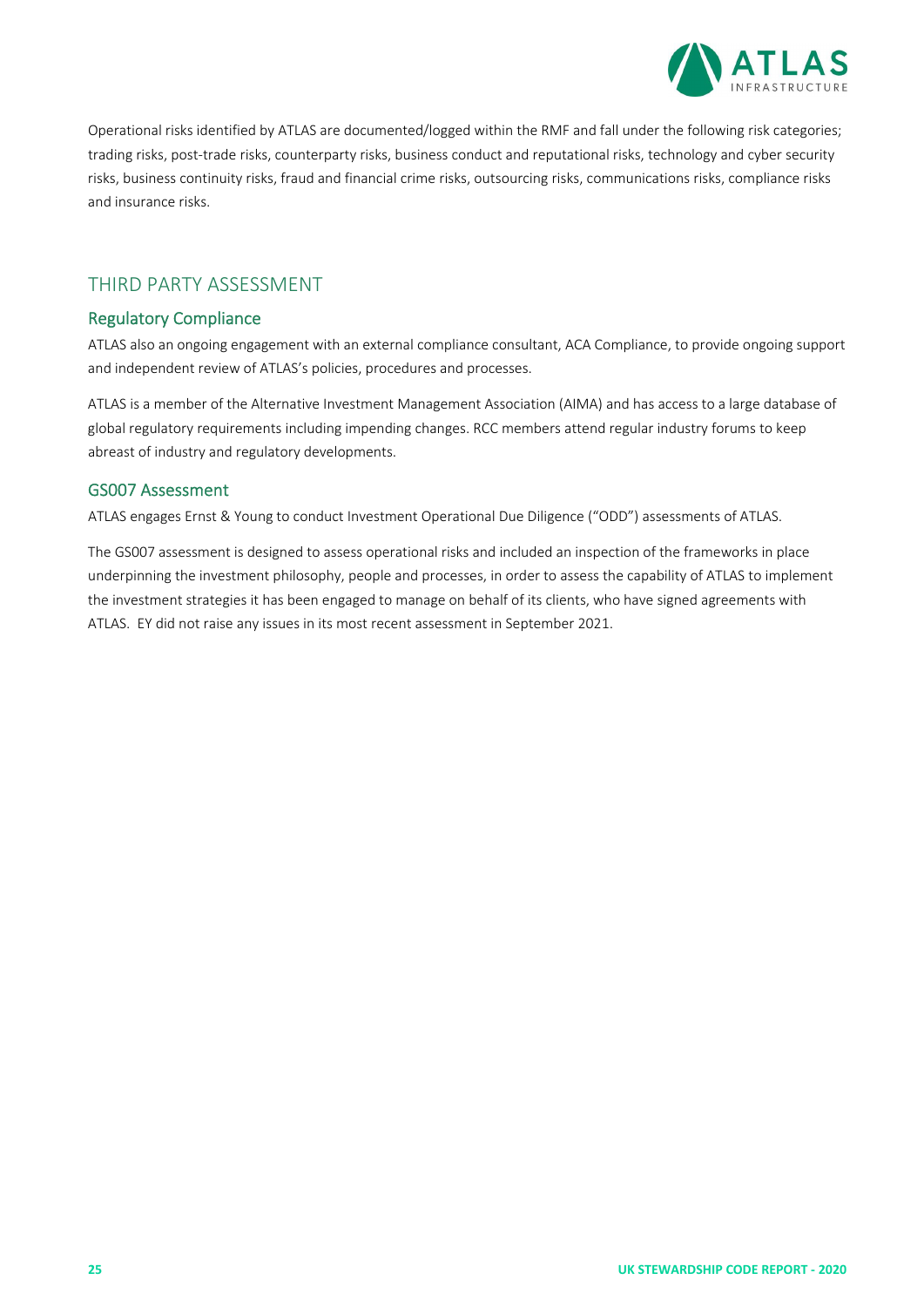

Signatories take account of client and beneficiary needs and communicate the activities and outcomes of their stewardship and investment to them.

## UNDERSTANDING INVESTOR REQUIREMENTS

As a boutique investment manager, ATLAS has a close relationship with its clients which facilitates a frequent and open interaction.

A key element in understanding client requirements and reflecting these in the investment process is to ensure that there is direct connectivity between members of the investment team and our clients. Accordingly, several members of the ATLAS investment team (including two of the five Investment Committee members) also have roles which involve direct client liaison.

Furthermore, the ATLAS Investment Governance board comprises three individuals who have each worked for pension and sovereign wealth funds (BP Pension Fund, CalPERS and Catholic Super). A key role of the IGB is to leverage their experience from the client side to provide feedback to the ATLAS investment team on likely client requirements.

## ASSETS BY TYPE

As at 30 September 2021, ATLAS's total AUM was US\$1.9bn via the ATLAS Global Infrastructure UCITS ICAV and segregated mandates (all managed under the "Global Strategy").

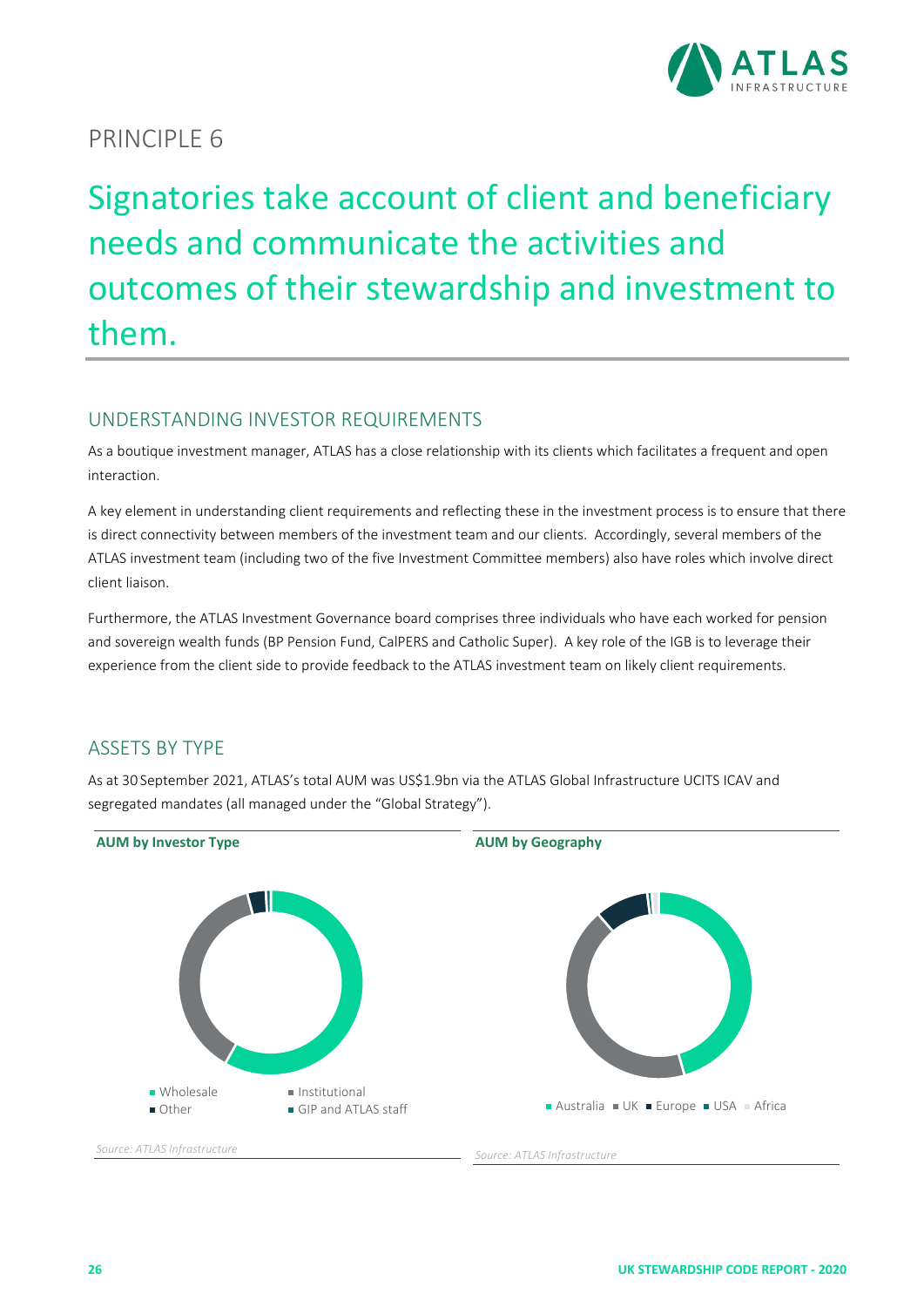

## INVESTMENT OBJECTIVES AND BENCHMARKING PERFORMANCE

#### Absolute real‐return benchmark

ATLAS recognises that infrastructure is typically included in our client's Real Assets allocation. This allocation is typically focussed on delivering absolute, inflation linked returns. Importantly, the Real Assets allocation is not focussed on delivering any equity benchmark related performance and often is used to derive returns that are less correlated with the equity market.

Reflecting this, the ATLAS benchmark is set against an absolute, real return target of G7 CPI +5.0% p.a. All ATLAS investments are made with this benchmark in mind.

Importantly, ATLAS does not manage its funds with reference to any of the listed infrastructure indices as we believe that doing so would undermines our objective of being absolute returns focussed.

#### Focus on 10‐year investment return metric

Reflecting the fact that ATLAS is often included in portfolios alongside unlisted infrastructure investments, the ATLAS investment process seeks to utilise investment research, valuation and decision‐making metrics which are similar to those used in the unlisted infrastructure market. ATLAS utilises long term valuation models similar to those used in the private markets infrastructure sector. Furthermore, ATLAS utilises a 10‐year real investment return assuming exit at the discounted value of the business at the end of the holding period as the primary metric for assessing stocks for inclusion in the portfolio, and measures and reports the expected 10-year real IRR of the portfolio as a whole. This metric is similar to the longer term investment return metrics that unlisted managers use to evaluate their investments and therefore enables our clients to directly compare the available returns in the listed and unlisted infrastructure portfolios. This in turn facilitates informed decisions around where they believe their real assets allocations are best invested.

#### IMPORTANCE OF TRULY ACTIVE AND INDEPENDENT PORTFOLIO MANAGEMENT

ATLAS recognises that investors have a choice of approaches to investing in the listed infrastructure sector. It also recognises that in choosing to invest with ATLAS, our clients are seeking a manager that is providing them with an experienced investment team which seeks to differentiate between the available investment opportunities to only invest in those securities that meet their investment requirements.

The ATLAS Investment process therefore includes several components that are essential to facilitate independent investment management and the active stewardship of their investments, including:

- Independence: ATLAS does not use any broker inputs in its investment process. Our large investment team has the resources and experience to do its own independent research.
- High conviction: Concentrated portfolio reflecting a high conviction approach and a focus on only those assets that meet client risk and return requirements.
- Company meetings: Regular interaction with portfolio company management. The regularity with which we engage with our portfolio companies is important for two reasons: Firstly it ensures that our forecasts are informed by the most recent management strategy and insights into the business operations. Secondly it provides us with the opportunity to communicate our preferences to management which in turn reflect the preferences of our clients.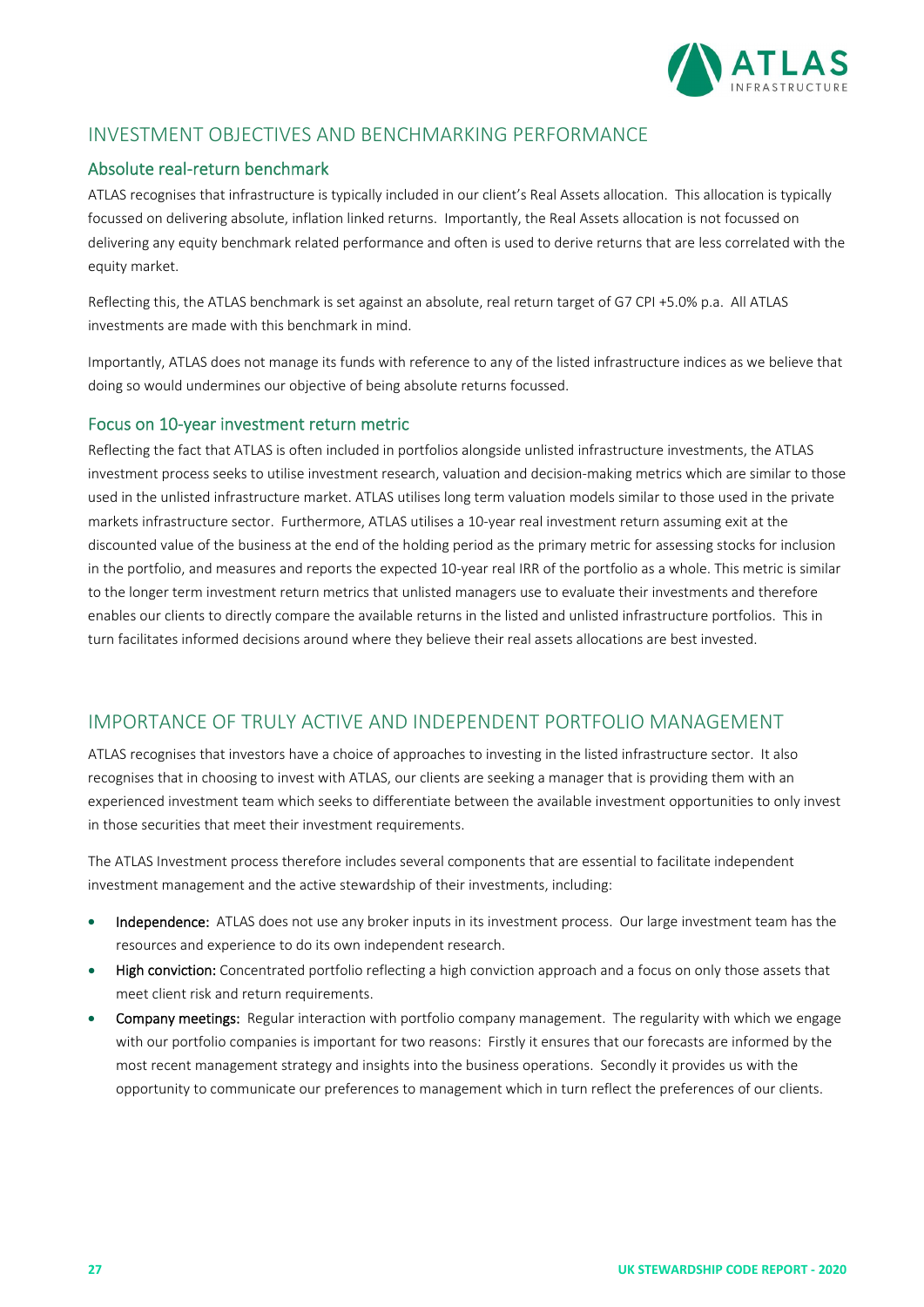

### INVESTOR REPORTING

ATLAS provides clients with a range of monthly, quarterly, and annual reports to assist them in understanding and evaluating how ATLAS has performed with respect to risk, return, exposure and stewardship of their portfolio.

A key focus of our client interaction and reporting is to ensure that we address our clients' questions and requirements around stewardship, sustainability and the outputs and possible impacts of our strategy and portfolio. Whilst we endeavour to meet all investor information needs relating to the topic through effective and effective reporting (see below), we recognise the varied nature of current and future enquires and will always seek to support sustainability related requests as fully and in as much detail as possible.

The main sources of stewardship information in our reporting appear in the quarterly and annual performance report.

| Quarterly Reporting - ESG and stewardship                                                                                                                                                                                              |                        | Additional stewardship information in Annual Report                                                                                                                                                                                                                                                                                                    |
|----------------------------------------------------------------------------------------------------------------------------------------------------------------------------------------------------------------------------------------|------------------------|--------------------------------------------------------------------------------------------------------------------------------------------------------------------------------------------------------------------------------------------------------------------------------------------------------------------------------------------------------|
| ESG issues and risks identified for all stocks in the<br>ATLAS portfolio<br>Current live engagement processes, including any<br>joint engagements and any engagements concluded<br>in the period<br>Reporting against key ESG metrics: | $\bullet$<br>$\bullet$ | ATLAS voting records<br>Detailed stock by stock investment return attribution:<br>breakout return between underlying asset return and<br>impact of buy/sell signals - identifies what part of the<br>return is the underlying stock return and what part<br>was driven through ATLAS investment decisions<br>Attribution of performance between sector |
| Fast Transition climate scenario exposure<br>Look forward portfolio emissions against SBTi targets                                                                                                                                     |                        | performance and buy/sell signals providing investors<br>with insights as to the driver of returns                                                                                                                                                                                                                                                      |

Further, as part of our commitment to SFDR, ATLAS will be reporting on a number of climate transition KPIs that are reported internally and externally to ATLAS clients and monitored by the ATLAS Investment Governance Board.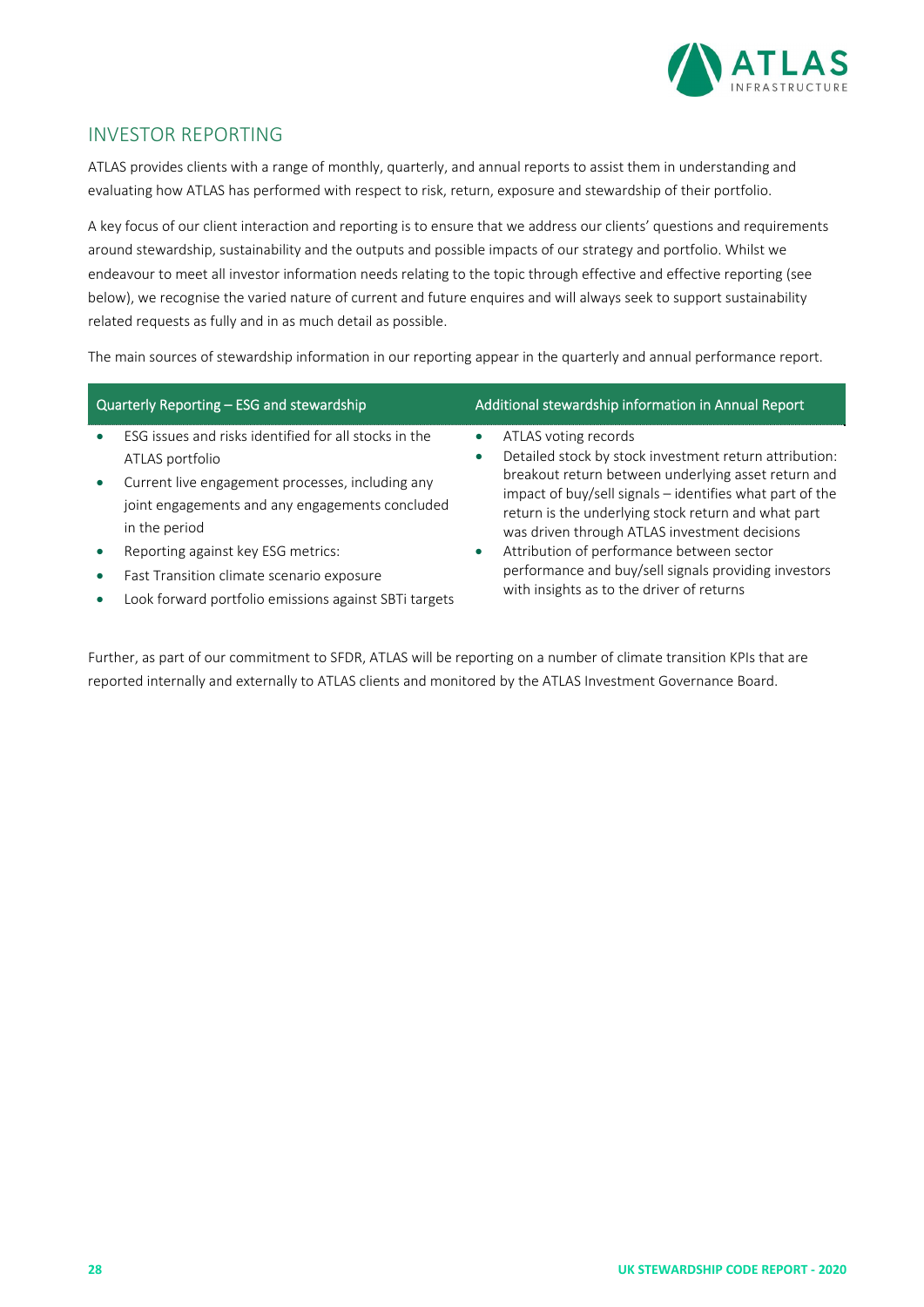

## CASE STUDY – REPORTING ON EMISSIONS FORECASTS

ATLAS reports on our portfolio company emissions relative to the broader investment universe and how the emissions profile of our portfolio has changed over time. The below chart shows the Trucost annual estimated direct tonnes of carbon dioxide emissions per last annual report EBITDA (USDm) on a weighted average basis for the Global Strategy and ATLAS coverage universe.



#### Global Strategy and Coverage Universe Direct & Total CO2/EBITDA (USDm)

*Source: ATLAS Infrastructure, Trucost*

#### Notes:

ATLAS uses direct emissions - those from sources owned or controlled by the company. This is equivalent to the international standard *'scope 1' emissions (GHG Protocol).*

*Trucost emissions data is updated annually from a combination of company disclosures and Trucost estimates.*

EBITDA is converted to USD millions as at the report date for consistency across the portfolio and universe.

Total emissions (unused) includes direct suppliers such as purchased electricity from the grid. As such, electric utilities with large proportions of carbon intensive generation are disproportionate contributors to aggregate statistics. This also means that a company internalising a carbon-intensive socialised cost at a lower emission intensity than their suppliers will increase its direct CO2 emissions but provided a net social benefit by reducing total societal emissions. An example of this may be Pennon Group - burning waste for electricity instead of using landfill and buying energy from the grid. Here, less land is used for burying waste, and less carbon-intensive *fuels are used to generate electricity. Pennon's emissions rise, but social land and air pollution fall.*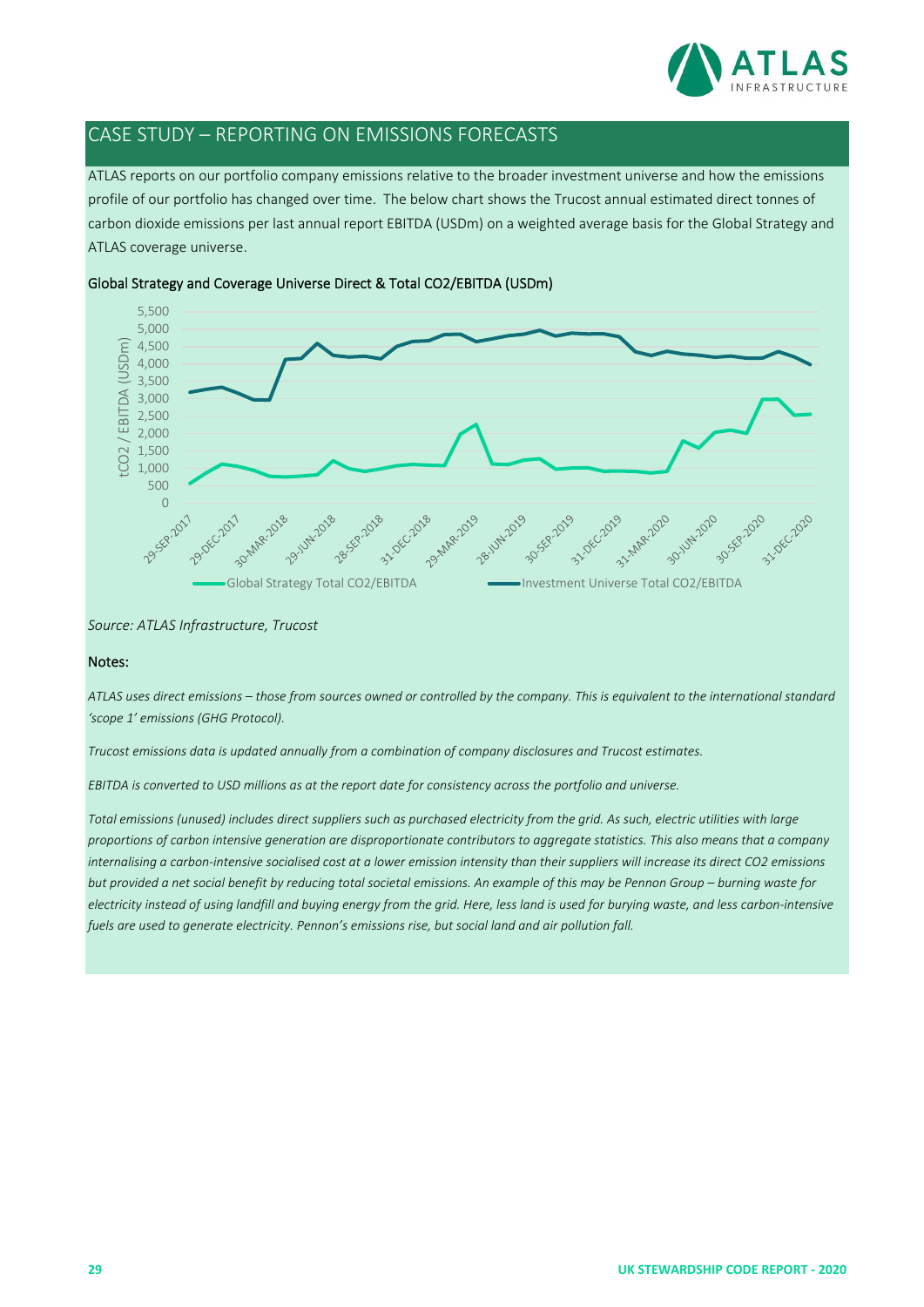

## CASE STUDY – UNDERSTANDING AND REPORTING INFLATION EXPOSURES

ATLAS recognises that inflation protection is a key part of the reason that our investors allocate to the asset class.

Infrastructure assets can form an important source of inflation protection within investors' portfolios although it is important to note that such protection is not consistent across all assets and we must be conscious of the range of inflation protection provided by different assets in the portfolio.

Recognising the inflation protection is a key element of our client's requirement for this portfolio, ATLAS constantly monitors and reports to our clients (on at least a quarterly basis) the exposure of the portfolio to inflation and aims to ensure that the portfolio is materially better hedged to inflation than the broader index. The chart below shows the ATLAS inflation beta since inception. As highlighted, the portfolio has consistently maintained a materially stronger inflation hedge than the investment universe.

#### Portfolio Inflation Beta Since Inception

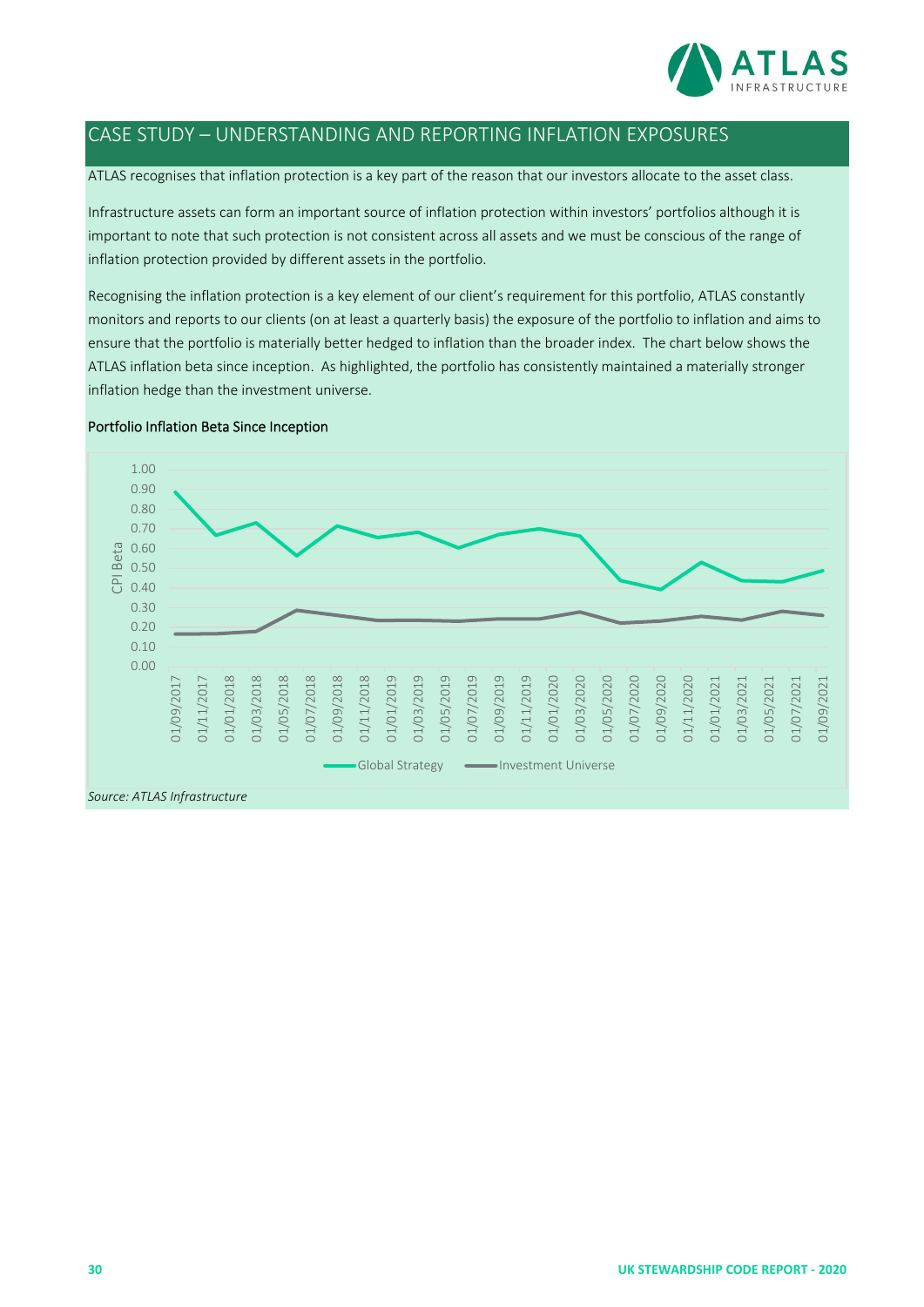

## Signatories systematically integrate stewardship and investment, including material environmental, social and governance issues, and climate change, to fulfil their responsibilities.

## INTEGRATION OF STEWARDSHIP AND INVESTMENT

ATLAS's approach to the environmental, social and governance aspects of investment is one which aims to understand the implications of each of ESG factor at a company level and to account for these factors within our models through their impacts on company cash flows and through asset stress testing. In summary, our investment process incorporates ESG factors as follows:

- Environmental: We divide environmental influences into two categories: environmental performance and climate change. Environmental performance is monitored through company and regulatory disclosures, and we reflect that performance within the cash flows of our company models. These may include fines or changes to allowed returns. We model the impact of climate change very specifically, as discussed in Section 3.
- Social: ATLAS recognises that infrastructure assets operate under an implicit social contract and that companies which fail to perform in line with that contract (through overcharging, or under delivering) may be subject to penalties or reduced allowed returns. ATLAS's financial models make explicit assumptions about the level of profits that are earned by infrastructure assets and our forecasts assume that companies earn "fair" returns over time, provided that the company provides a service in line with customer and regulator expectations. Whilst historically some companies have earned significant excess returns, we have experienced that these are eroded over time (through regulation or other means) and so our models migrate these returns to more normalised levels over time. In doing so we avoid assumptions that companies can earn excessive profits over extended periods at the expense of their customers and other stakeholders.
- Governance: Governance is considered on multiple levels. In evaluating the impact of the company's management and oversight we make specific assumptions around management's ability to generate (or undermine) the company's value over time. A key element is the capability and incentivisation of management to make value accretive (or value destructive) investment decisions, both within the existing business and in the context of a company's strategic aspirations. This also incorporates assessment of capital structure decisions and subsequent uses of cash.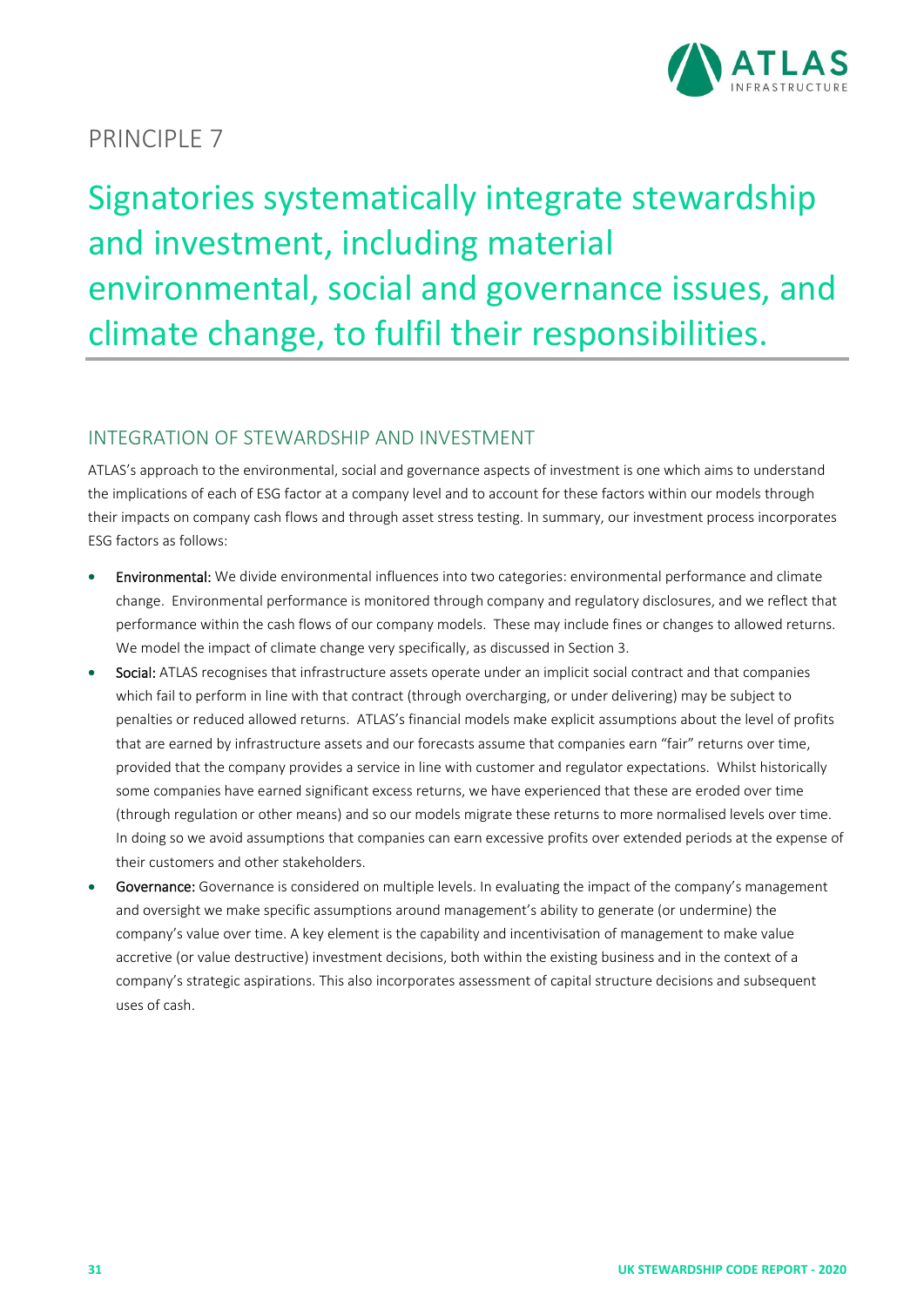

| <b>ESG</b> area                              | <b>Topic</b>                                          | Incorporation in Investment process and<br>analysis                                                                                                                                                                                   | Portfolio construction impact<br>(Global Strategy example)                                                                                                                              |
|----------------------------------------------|-------------------------------------------------------|---------------------------------------------------------------------------------------------------------------------------------------------------------------------------------------------------------------------------------------|-----------------------------------------------------------------------------------------------------------------------------------------------------------------------------------------|
| Environment<br>transition & policy<br>risk   | CO2 Intensity                                         | Trajectory of emissions used in company<br>profile report, emissions data included<br>as specific risk field in portfolio<br>construction                                                                                             | The Global Strategy guideline is for lower<br>emissions than the universe which will<br>place a limit on the selection of high<br>emission companies for the portfolio                  |
|                                              | Carbon Beta                                           | The carbon beta for each company is<br>calculated in the financial model and<br>stored in the company profile as well as<br>the ATLAS database                                                                                        | The Global Strategy guideline is for lower<br>carbon beta than the universe which will<br>place a limit on the selection of high carbon<br>beta companies for the portfolio             |
|                                              | Scenario modelling                                    | Prior to upload, each scenario (including<br>fast transition) is run and the cashflow<br>outputs stored in the ATLAS database<br>such that scenario returns always<br>appear alongside portfolio returns in<br>portfolio construction | The Global Strategy has a guideline of<br>positive exposure to fast transition which<br>will limit the ability to hold assets with<br>negative exposure to fast transition<br>scenarios |
| Environment<br>physical risk &<br>resilience | Impacts of climate<br>events                          | Increased costs of climate events will<br>increase capex forecasts which will<br>either directly reduce returns or will<br>impact any excess returns earned<br>through regulatory outcomes                                            | Lower forecast returns will result in<br>companies with high physical risk not being<br>selected compared with similar risk / return<br>assets                                          |
| Social                                       | Regulatory<br>contract                                | We make explicit assumptions around<br>the sharing of efficiencies (and<br>overruns) between customers and the<br>utilities. This in turn influences the<br>amount of any excess returns retained<br>by shareholders                  | Companies with strong regulatory<br>relationships will keep more returns and<br>therefore be more likely to be included<br>than similar risk / return assets.                           |
|                                              | Social contract                                       | Long term excess returns need to be<br>justified with social contract in company<br>profile, strong social contract leads to<br>higher returns for longer                                                                             | Companies with strong social contract have<br>higher equity returns and similar risk /<br>return assets.                                                                                |
|                                              | Corporate<br>citizenship &<br>Workforce<br>engagement | Poor corporate citizenship and<br>engagement is reflected in base case<br>returns and in potential stress case<br>results                                                                                                             | A company showing a lower return or a<br>greater risk of loss in a stress scenario<br>would be harder to place in the portfolio                                                         |
| Governance                                   | Ownership                                             | ATLAS financial models can forecast<br>changes in ownership including dilution<br>and accretion which impact equity<br>returns                                                                                                        | In portfolio construction we would see the<br>direct impact in expected returns and<br>monitor expected equity dilution as a<br>separate risk factor                                    |
|                                              | Alignment &<br>Incentives                             | We incorporate poor alignment and<br>incentives through explicit forecasts for<br>reinvestment and capital discipline<br>which can increase or decrease equity<br>returns                                                             | Companies with poor reinvestment will<br>show lower returns and higher risk and will<br>be less likely to form part of a portfolio                                                      |

## USE OF THIRD‐PARTY DATA

ATLAS utilises third party provider RepRisk to provide input into its evaluation of ESG factors. RepRisk is a firm which specialises in the evaluation of ESG matters and applies a detailed methodology which systematically identifies and assesses material ESG risks. The RepRisk Rating (RRR) is a letter rating (AAA to D) that facilitates corporate benchmarking against a peer group and the sector, as well as integration of ESG and business conduct risks into business processes.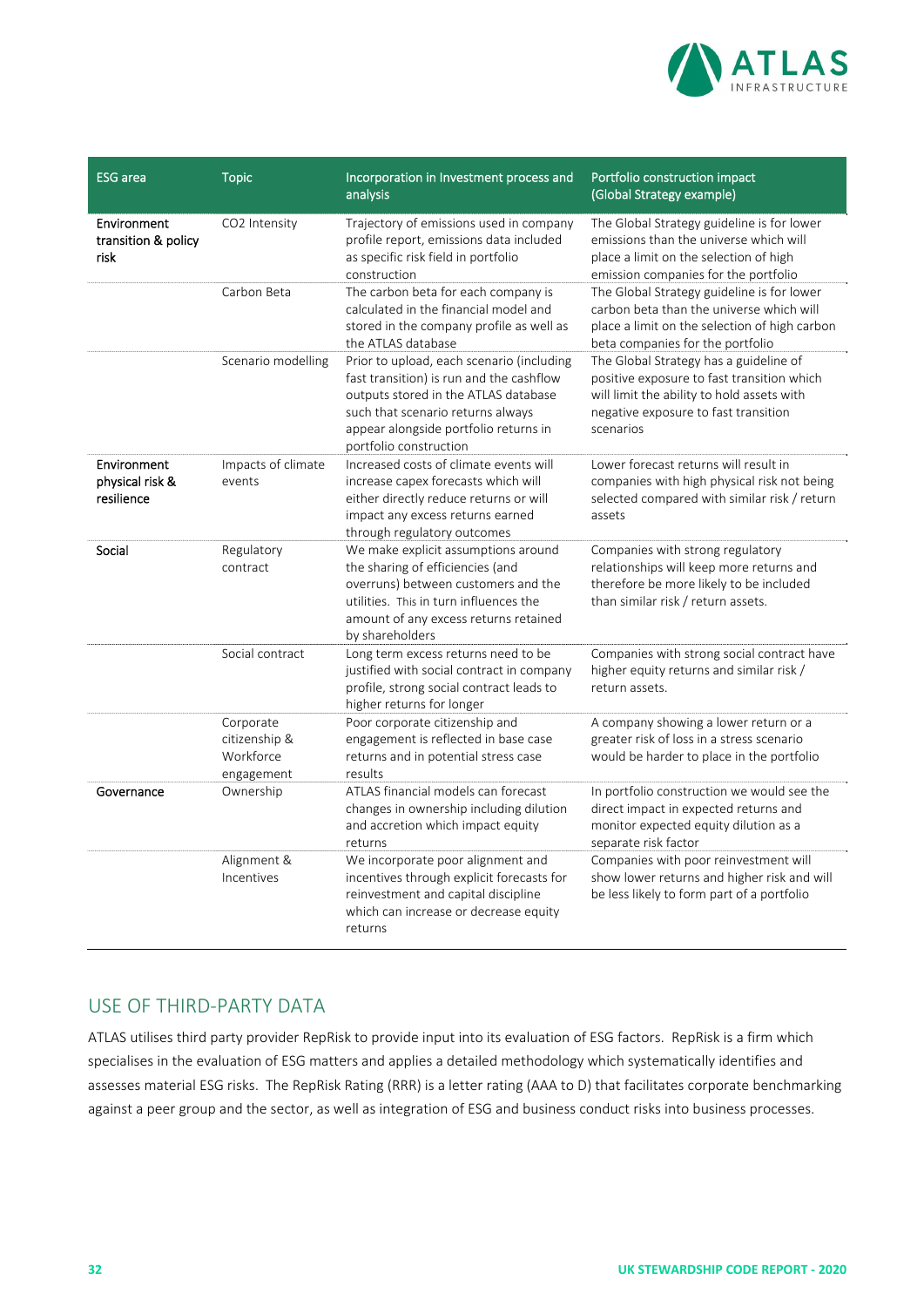

## ESG ISSUES IDENTIFIED IN THE PORTFOLIO

ATLAS incorporates ESG risks directly into our estimates of asset level cashflows and scenario risks. We then quantify this for each company and represent as either an impact to the base case estimate equity IRR, a change to the estimated IRR under a scenario, or as a risk of capital loss in a stress event. The table below lists the portfolio companies where the application of ESG risk has produced a change (greater than 0.5% reduction to base case real IRR from a climate transition perspective or greater than 5% risk of equity loss in stress case) to forecast or risk estimates and the follow up engagement actions taken:

| Company                  | <b>Risk</b>                                                             | Incorporation                                                                                                                                                                                                    | Measurement and<br>return implication                                                                                                              | Engagement                                                                                                                                                                                                                                                                                                                                | <b>Escalation</b>                                                                                                                                                                                                                       |
|--------------------------|-------------------------------------------------------------------------|------------------------------------------------------------------------------------------------------------------------------------------------------------------------------------------------------------------|----------------------------------------------------------------------------------------------------------------------------------------------------|-------------------------------------------------------------------------------------------------------------------------------------------------------------------------------------------------------------------------------------------------------------------------------------------------------------------------------------------|-----------------------------------------------------------------------------------------------------------------------------------------------------------------------------------------------------------------------------------------|
| Acciona                  | Governance<br>and<br>reinvestment<br>risk                               | Stress scenarios include<br>deployment of material<br>capex into new projects<br>that are below the cost of<br>capital                                                                                           | Estimated capital<br>loss of 19% in<br>major stress event                                                                                          | This is a new addition to the<br>portfolio, and we have not<br>engaged significantly with<br>the company at this time                                                                                                                                                                                                                     | N/A                                                                                                                                                                                                                                     |
| ALLETE, Inc.             | Environment -<br>Fast<br>Transition                                     | Base case scenario shuts<br>down remaining coal in<br>2030s, fast transition<br>scenario shuts down and<br>strands coal generation<br>mid 2020s                                                                  | Equity IRR<br>reduced by 2% in<br><b>Fast Transition</b><br>scenario                                                                               | Engaged with management<br>on ability to bring forward<br>coal plant retirements and<br>how this would reduce both<br>emissions and risk for the<br>company ATLAS modelling<br>indicates that despite early<br>retirement of coal plants,<br>ALLETE is currently not in<br>line with a Paris Agreement<br>emissions reduction<br>pathway. | ATLAS began an<br>engagement with<br>ALLETE on 22 March<br>2021, but this has not<br>yet resulted in<br>meaningful response<br>from the company.<br>The vote against<br>executive<br>compensation is an<br>escalation of<br>engagement. |
| Avangrid                 | Social -<br>Regulatory<br>stress,<br>Environment -<br>Delayed<br>action | The company does not<br>complete its offshore<br>wind pipeline due to social<br>and environmental<br>pushback from local<br>communities                                                                          | Estimated capital<br>loss of 14% in<br>major stress event                                                                                          | Engaged with management<br>on how they intend to avoid<br>wind project problems in<br>the future                                                                                                                                                                                                                                          | N/A                                                                                                                                                                                                                                     |
| Chorus                   | Social -<br>Regulatory<br>stress                                        | Regulated asset base is<br>reduced in order to lower<br>costs to end customers                                                                                                                                   | Estimated capital<br>loss of 13% in<br>major stress event                                                                                          | Engaged with management<br>on how they can reduce<br>prices for customers as well<br>as eliminate rural<br>broadband gaps and hence<br>reduce social contract risk                                                                                                                                                                        | N/A                                                                                                                                                                                                                                     |
| Edison<br>International  | Environment -<br>physical risk                                          | Liabilities from current<br>wildfire litigation are<br>increased in the stress<br>case vs base case. In<br>delayed action increased<br>wildfire frequency results<br>in bill stress and increased<br>liabilities | Estimated capital<br>loss of 7% in<br>major stress<br>event, reduction<br>of 2% in equity<br>IRRs in delayed<br>action (physical<br>risk) scenario | Engaged with management<br>about their wildfire<br>mitigation spend and<br>strategies to reduce future<br>risk                                                                                                                                                                                                                            | N/A                                                                                                                                                                                                                                     |
| Eutelsat                 | Governance<br>and<br>reinvestment<br>risk                               | Stress scenarios include<br>deployment of material<br>capex into new<br>technology assets with<br>poor returns                                                                                                   | Estimated capital<br>loss of 43% in<br>major stress event                                                                                          | Engaged with management<br>on capital discipline and risk<br>management setting out<br>ATLAS preferences and<br>concerns                                                                                                                                                                                                                  | Wrote to company<br>board to set out<br>concerns over<br>reinvestment risk and<br>management<br>incentives                                                                                                                              |
| Pinnacle West<br>Capital | Environment -<br>Fast<br>Transition                                     | Base case scenario shuts<br>down remaining coal in<br>2030s, fast transition<br>scenario shuts down and                                                                                                          | Equity IRR<br>reduced by 0.6%<br>in Fast Transition<br>scenario                                                                                    | Engaged with management<br>on potential to exit coal<br>earlier and challenges with                                                                                                                                                                                                                                                       | N/A                                                                                                                                                                                                                                     |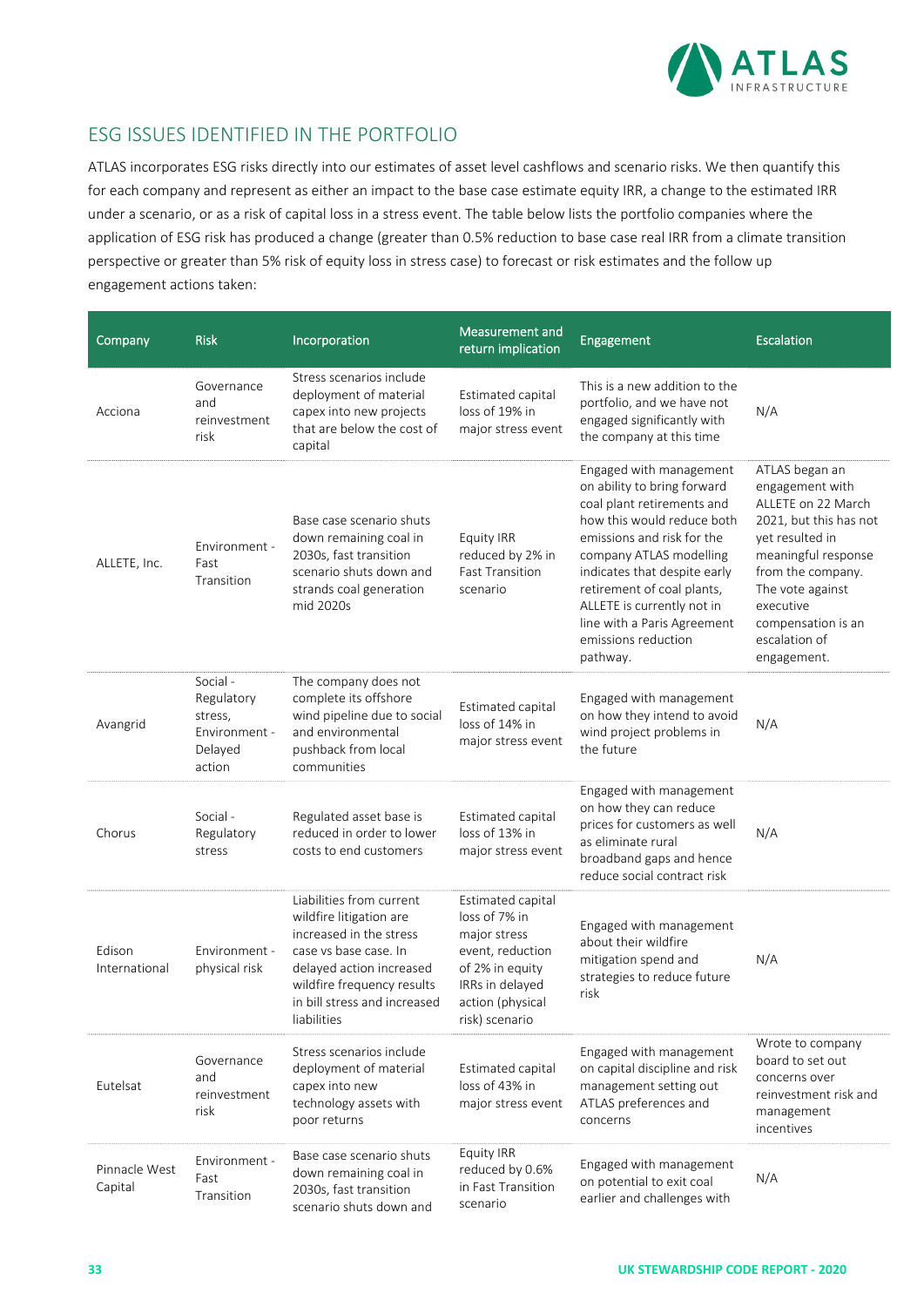

| Company                 | <b>Risk</b>                                                               | Incorporation                                                                                                  | Measurement and<br>return implication                                     | Engagement                                                                                                                                              | Escalation                                                                                                                                            |
|-------------------------|---------------------------------------------------------------------------|----------------------------------------------------------------------------------------------------------------|---------------------------------------------------------------------------|---------------------------------------------------------------------------------------------------------------------------------------------------------|-------------------------------------------------------------------------------------------------------------------------------------------------------|
|                         |                                                                           | strands coal generation<br>mid 2020s                                                                           |                                                                           | mitigation of impacts on<br>local communities                                                                                                           |                                                                                                                                                       |
| <b>SES SA</b>           | Governance<br>and<br>reinvestment<br>risk                                 | Stress scenarios include<br>deployment of material<br>capex into new<br>technology assets with<br>poor returns | Estimated capital<br>loss of 32% in<br>major stress event                 | Engaged with management<br>on capital discipline and risk<br>management setting out<br>ATLAS preferences and<br>concerns                                | N/A                                                                                                                                                   |
| Spark<br>Infrastructure | Social -<br>Regulatory<br>stress,<br>Governance -<br>Reinvestment<br>risk | Stress scenarios include<br>capital deployed on higher<br>risk projects that do not<br>support core assets     | Reinvestment<br>returns reduced in<br>minor and major<br>stress scenarios | Engaged with management<br>on discipline on acquisitions<br>outside of regulated<br>business as well as<br>importance of maintaining<br>social contract | Wrote to company<br>board to set out<br>concerns over<br>engagement with<br>regulators, managing<br>reinvestment risk and<br>management<br>incentives |

## CLIMATE CHANGE

#### Transition risk analysis

Whilst ATLAS regards all ESG factors as important to our analysis, we believe that climate change and energy transition are the risks that will have the most fundamental impact on the companies in our investment universe, as well as being of great significance to many of our clients as well as society more broadly. Climate transition is hence the risk to which we pay most attention, and on which we spend the most time modelling.

We believe that it is inevitable that governments will implement material climate policy actions through time and that the combination of these climate policies, together with technological evolution, will lead to material changes in global energy systems. This is likely to have profound implications for infrastructure assets, some of which will be beneficiaries of this change, whilst others may see their businesses significantly disrupted.

ATLAS has integrated an approach to measuring the impact of future climate policies within all its financial models. The ATLAS approach evaluates the expected investment return of each company universe under three different climate policy scenarios:

- Base Case: The world implements climate policy at a firm but moderate pace. Energy transition occurs in a meaningful but relatively orderly manner. Certain assets become stranded.
- Fast Transition: Climate policies implemented at an accelerated pace, disrupting several industries and leading to stranded assets in a number of fossil fuel related sectors.
- Delayed Action: Minimal climate policy in the near term. However, physical climate change prompts more severe policies over the longer term which leads to market disruption and stranded assets.

As noted above, all ATLAS models include cash flow and IRR forecasts under three climate scenarios. ATLAS then utilises these IRRs in constructing portfolios. While the primary focus in stock selection is the events and valuation reflected in our Base Case, we also take account of expected IRRs under both Fast Transition and Delayed Action scenarios in managing portfolio risk. ATLAS aims to ensure that at the total portfolio level, the portfolio has the same or a better IRR under a Fast Transition scenario than under its Base Case such that the portfolio is not negatively exposed to such a scenario.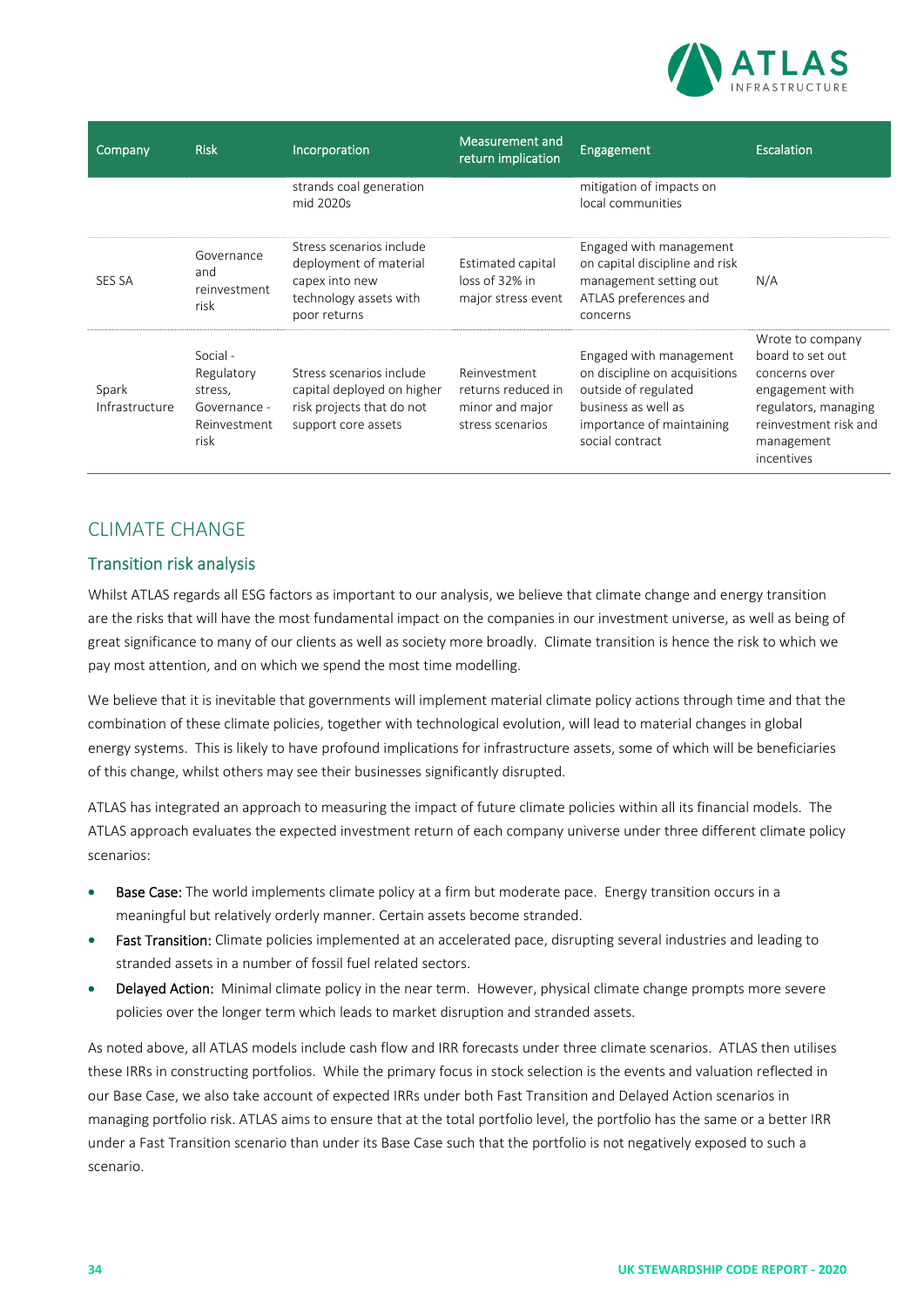

#### Emissions forecasting and alignment to commitments

ATLAS calculates company emissions data from the asset operations level and integrates this data to a mechanism modelled on the Science Based Targets Initiative's analysis of the trajectory individual companies (or sectors) are required to deliver to be Net Zero aligned company goals. The SBTi is a reputable evaluator of corporate emissions reduction goals supported by the World Resources Institute, IEA, and UN IPCC and recommended to ATLAS as signatories of the IIGCC Paris Aligned Investment Initiative.

- 1. ATLAS uses combined scope 1 and 2 emissions the benchmark company reductions against the SBTi pathways for B2DS and 1.5C scenarios.
- 2. Emissions data is updated annually from a combination of company disclosures and ATLAS estimates.
- 3. Revenue is converted to USD millions as at the report date for consistency across the portfolio and universe.

## SUSTAINABLE DEVELOPMENT GOALS

The ATLAS ESG assessment includes a number of factors that form part of the SDGs, which also impact our investment analysis and portfolio decisions as follows:

- GOAL 6: Clean Water and Sanitation We have a number of companies which provide water and wastewater services. Through due diligence we identify the opportunities those companies have to improve access to water and wastewater services, including providing solutions to water scarcity as well as improvements to recycling and treatment. We then include these opportunities in our growth and return forecasts
- GOAL 7: Affordable and Clean Energy We include renewable energy in our universe, and our climate transition assumptions assume a growing preference for zero carbon technologies. This results in higher growth and lower risks for those companies that are making material contributions to the clean energy build-out.
- GOAL 9: Industry, Innovation and Infrastructure We actively support the case for long term infrastructure investment to support the economic growth and reduction in inequalities. We preference companies that have a strong 'social contract' where they are investing to provide essential infrastructure that improves the lives and outcomes for the members of society
- GOAL 13: Climate Action We explicitly include climate transition assumptions which results in lower forecasts for companies that are not taking climate action and higher forecasts (and hence investment) in companies that are taking proactive climate action and are aligned with Paris targets. Our analysis extends beyond renewable energy to all companies in the infrastructure sector and we use company and sector specific benchmarks to ensure that our companies are taking sufficient proactive action.

## CASE STUDY – SDG 6: CLEAN WATER AND SANITATION

The SDGs call for substantial improvements by 2030 to water use efficiency, water resource management and wastewater treatment. In our UK water utility forecasting we make explicit assumptions about company strategy to address these targets and identify those companies where investment plans are sufficiently large and well targeted to have a material impact. For those companies with well aligned strategies and investment plans we assume higher rates of regulatory returns and lower incidence of regulatory penalties, resulting in higher forecast equity returns for investors.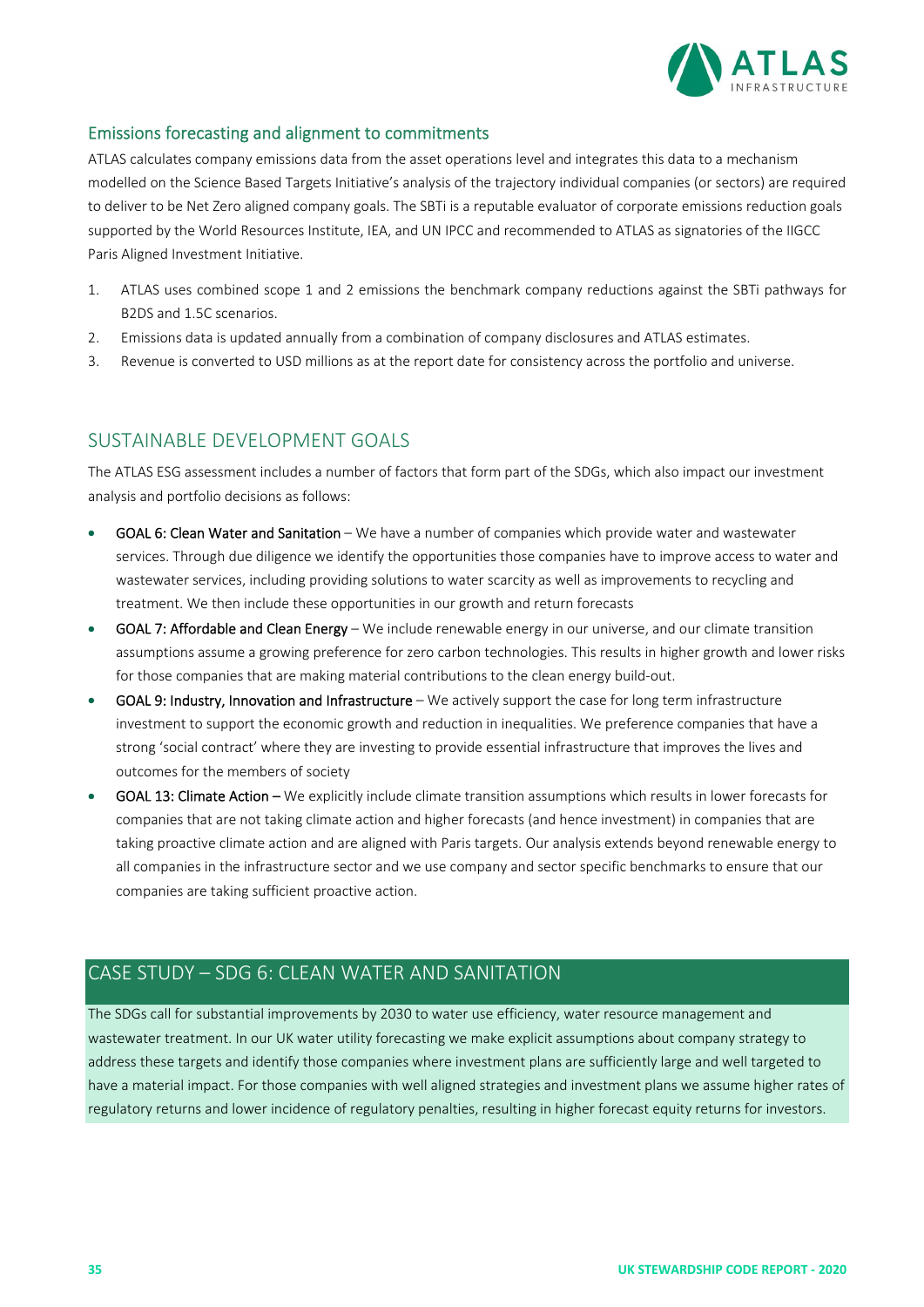

## Signatories monitor and hold to account managers and/or service providers.

#### **OVERVIEW**

#### Use of Third Parties for Investment Related Data

The ATLAS investment process in founded on a reliance on our own primary research and proprietary investment modelling. Accordingly, we use third party services providers primarily for detailed industry level data where it is not possible or efficient for us to generate this data ourselves.

The main providers of third party data in the ATLAS investment process include: Trucost (emissions), S&P Market Intelligence (financial), RepRisk (ESG), Factset (financial), OAG (airline industry data) and we have also trialled Sustainalytics for further ESG data.

As part of our sector and company due diligence, we undertake regular review of the accuracy of that data and seek to verify against other sources of information from management teams, regulators, market participants and other primary sources. This process has identified a number instances which have required us to revert to data providers and resulted in amended data sets. In this way, we have made some contribution to the improved integrity of the data that is made available to investors.

#### Use of Third Parties for Operational Support

Extensive due diligence was conducted during 2016/2017 to determine the ideal ATLAS operating model. Our approach was to identify key global providers and build on their proven systems to develop a robust end-to-end operating model capable of supporting our long‐term ambitions. Both local and global administrators were considered.

Comprehensive discussions were held with around 6 providers over several months and Northern Trust was determined to be the ideal partner given their ability to demonstrate:

- their global offering was most aligned to our global ambitions;
- the broader Northern Trust had existing capabilities to provide leading outsourced back/middle office, custody, depository and transfer agency services;
- a proven ability to integrate with our other service providers and system vendors;
- an ability to support a UCITS ICAV and Australian registered scheme; and
- best in class operations.

The ATLAS Chief Operating Officer is the owner of the Northern Trust relationship and if services are not delivered promptly, efficiently and accurately, or performance as measured against the service level agreement is not satisfactory, he will address the relevant issues.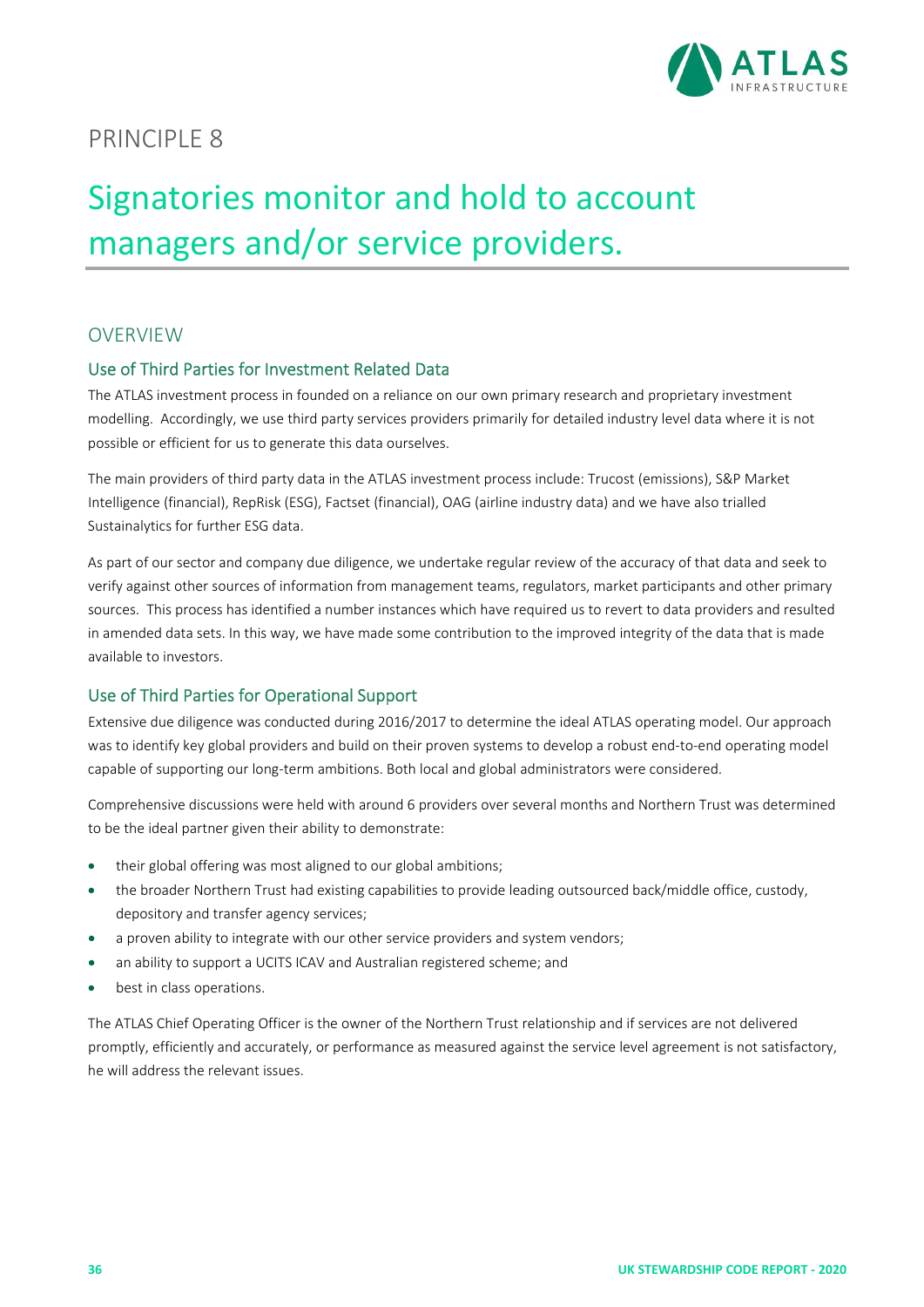

## OUTSOURCING SELECTION AND APPROVAL PROCESS

ATLAS has always undertaken to develop an operating model comprising leading global service providers with a proven ability to integrate with each other and our chosen system providers. Depending on the outsourced services being provided, some or all of the following steps are undertaken when short‐listing a service provider:

- establish an appropriate selection criteria;
- short-list potential partners who are interested, capable and compatible with the Firm;
- if determined necessary, prepare and distribute a Request for Proposal (RFP);
- determine who will participate in the final selection process;
- determine/assess any potential conflicts of interest;
- gain comfort with service providers financial stability; and
- visit finalists with a view to understanding compatibility with the Firm and seek greater detail on technical capabilities, service commitments and pricing.

Although the above allows for some discretion, material service providers are subject to a more thorough evaluation process compared to a less critical function such as ad hoc legal services.

Subsequent to the above, the Executive Committee will determine a shortlist of preferred providers who are subject to detailed due diligence. The Executive Committee has ultimate discretion as to whether to approve the appointment following the outcomes of due diligence.

All third‐party providers are required to be engaged via a legally binding written agreement.

#### Monitoring

The owner of each third‐party service provider (typically the COO), will monitor service levels on an ongoing basis to ensure each provider abides by the terms of their engagement. This will include regularly measuring the performance of providers against their engagement terms and/or service level agreement (SLA).

Material outsourced providers are subject to the following:

- Regular communication of agreed reporting;
- Ongoing communication in relation to any issues or outstanding matters;
- Quarterly SLA meetings which are formally documented; and
- Annual onsite visits in the relevant locations, if feasible.

Where appropriate, ongoing evidence will also be required from service providers to demonstrate their ongoing financial stability which may be in the form of financial statements and/or official credit ratings from a reputable provider. For example, this is required for Northern Trust as custodian of the ATLAS funds.

If services are not delivered promptly, efficiently and accurately, or performance as measured against their SLA is not satisfactory, the COO will address the relevant issues, or if deemed necessary the Executive Committee may terminate the relevant engagement and appoint an alternative service provider.

All service providers are subject to face-to-face meetings on at least an annual basis, if feasible.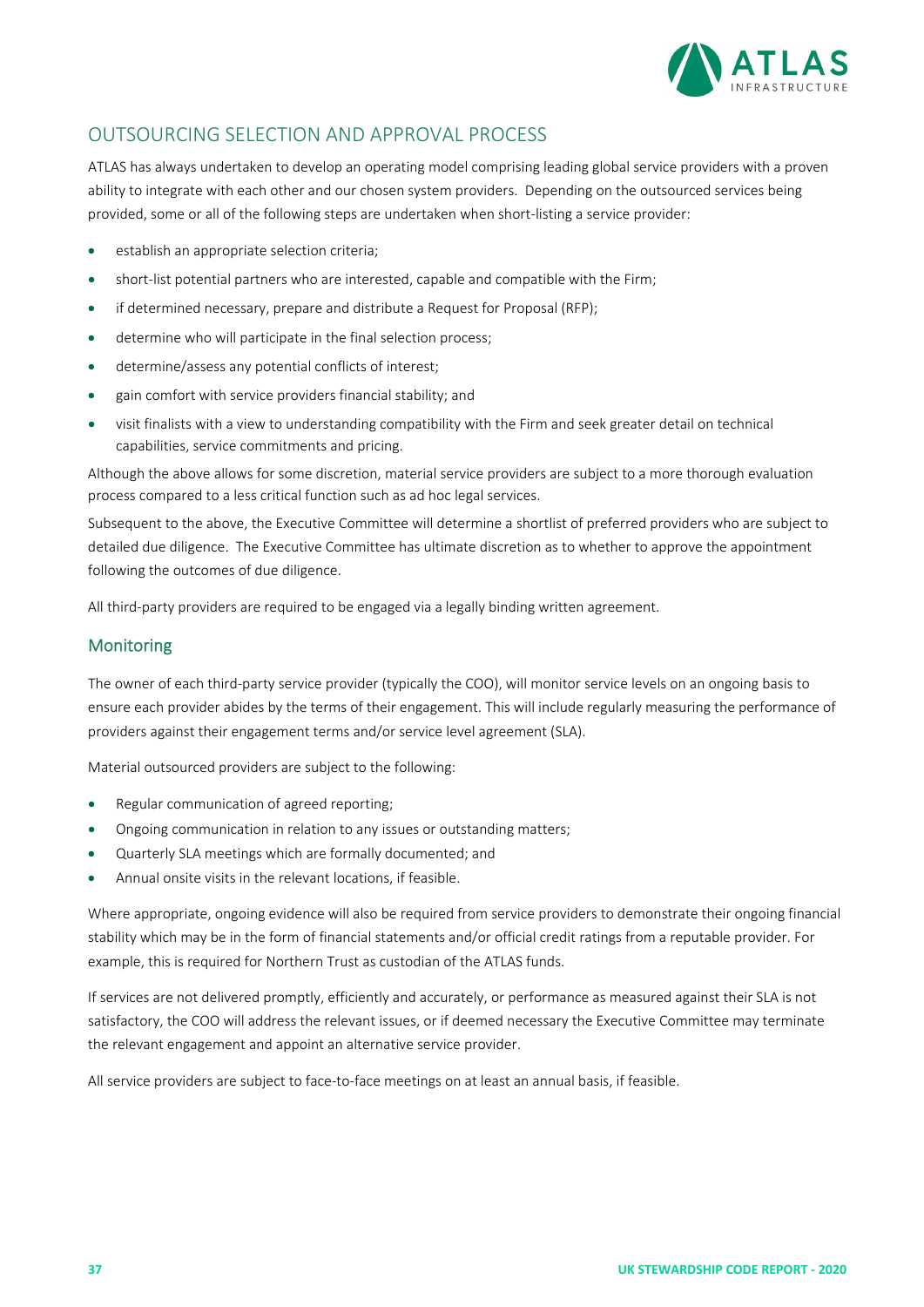

## Signatories engage with issuers to maintain or enhance the value of assets.

## BACKGROUND

ATLAS believes in active management and that management engagement is core to our responsibilities as a responsible steward of the capital we invest. We view engagement as a constant process involving a strong focus on being pro‐active and open-dialogue with companies to promote good practice, with a view to reducing the potential for a situation that requires remedial action.

The size and deep experience of the ATLAS team, together with our investment process which is heavily focussed on long term outcomes, results in company interactions which emphasise long term, sustainable cash flows.

ATLAS includes a section in every company profile (stored in its Research Management System) which tracks the matters that are required to be followed up with management. This section provides a central repository for all questions or other topics that emerge during either the research process, or during the presentation of companies to the investment team. The company profile also includes a separate section for tracking all ESG issues which are also required to be addressed with management.

#### COMPANY MEETINGS

ATLAS aims to meet with each of its portfolio companies on at least an annual basis and with as many other assets in our investment universe as possible over the course of the year. These company meetings are an essential part of both preinvestment due diligence and investment company monitoring. Company meetings provide an opportunity for our investment team to both illicit information from the company on their expectations for the company and to discuss strategy. Importantly, the meetings also provide an ability for our team to provide feedback to the company management on the areas we see as being important for management to focus on.

ATLAS requires that all company meetings include a discussion of identified ESG issues and risks as part of the agenda, during which ATLAS will seek to foster improvement ESG practice or disclosures towards specific outcomes and objectives. Key ESG issues, questions and follow ups are recorded for each company and are available to ATLAS clients as part of our portfolio reporting.

## SETTING ENGAGEMENT PRIORITIES

When determining priorities and issues for initiating a company engagement, the investment teams and IC will give consideration to:

- The materiality of the ESG issue to the ATLAS investment process and the potential impact on investment outcome for the company or the risk perception (i.e., ESG reporting) for the company
- Whether the ESG issues are measurable or actionable within a reasonable timeframe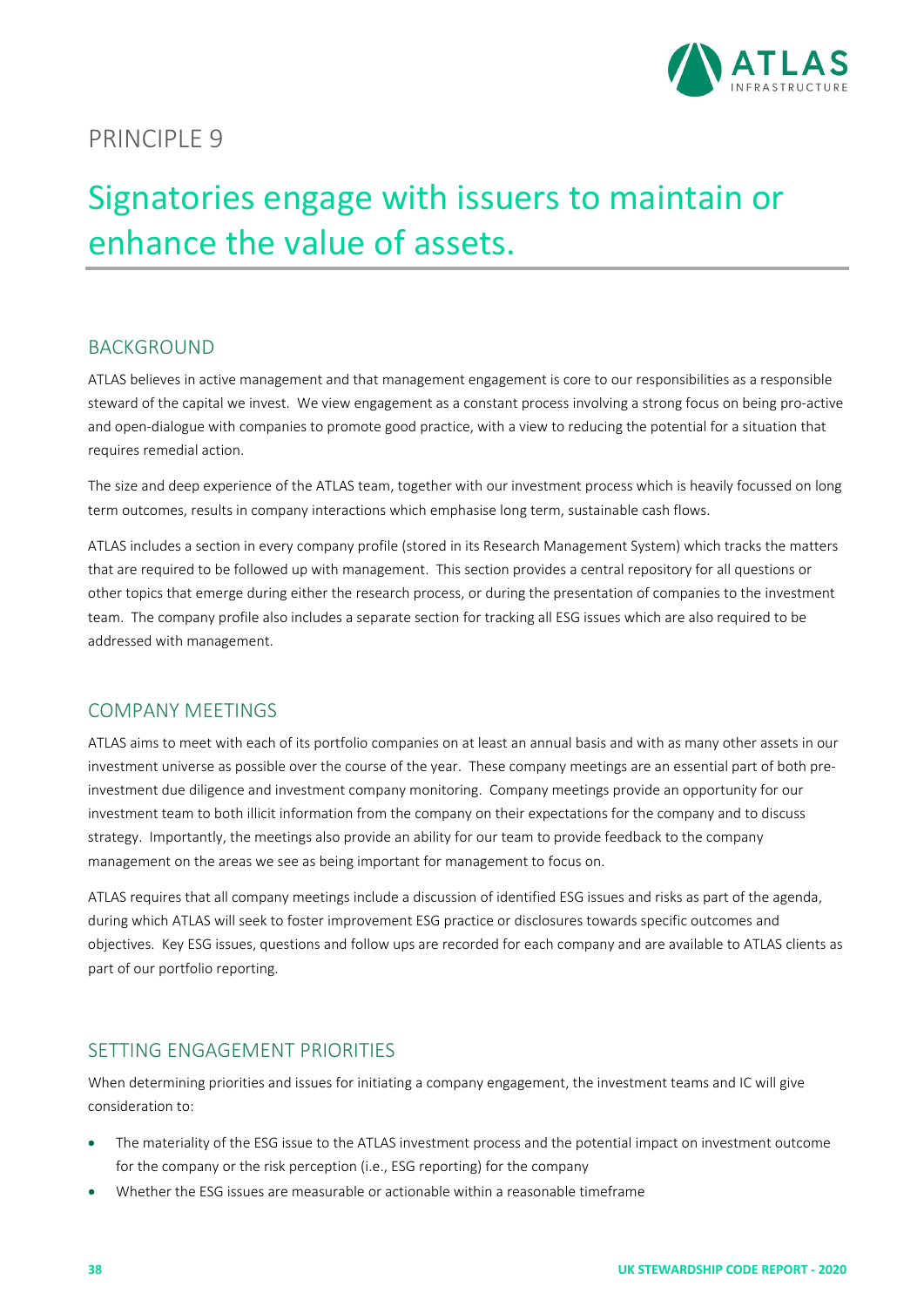

- Either relate to portfolio companies or companies where we are well known and/or have a relationship with management, and therefore our engagement will have the greatest chance of positive outcome
- Are most likely to result in some form of positive real‐world change (e.g. prioritising climate transition for companies with large potential scope to reduce emissions)
- Where the company is either in breach or potentially in breach of a portfolio guideline that requires an active engagement prior to divestment

| Company                                        | Engagement<br>Purpose             | <b>Engagement objective</b>                                                                                                                                                                                                                                                                                                                                                                                  | Status &<br>Consequences                                                              |
|------------------------------------------------|-----------------------------------|--------------------------------------------------------------------------------------------------------------------------------------------------------------------------------------------------------------------------------------------------------------------------------------------------------------------------------------------------------------------------------------------------------------|---------------------------------------------------------------------------------------|
| Eutelsat<br>Communications<br>SA               | Governance                        | ×,<br>Make clear support for current strategy of prioritising<br>stable infrastructure cashflows as opposed to chasing new<br>growth opportunities.<br>To have the board re-assess management remuneration<br>×<br>such that there are no incentives to chase growth whilst<br>reducing returns and increasing risk                                                                                          | Closed - Failed.<br>Reduced position                                                  |
| Spark<br>Infrastructure<br>Group               | Governance                        | Provide feedback to board that ATLAS disapproves of<br>×<br>remuneration encouraging new investments in<br>unregulated infrastructure assets.<br>Provide feedback to board on ATLAS view of capital<br>×<br>allocation and use of capital structure.<br>Reinforce ATLAS desire for management to use their<br>×<br>position to advocate for ultimate customer benefit, not<br>just simple economic outcomes. | Ongoing*<br>Vote against<br>remuneration at FY20<br><b>AGM</b><br>Maintained position |
| <b>Pinnacle West</b><br>Capital<br>Corporation | $Environment -$<br>Climate Change | Gain additional information and/or commitments from<br>×<br>management to reduce emissions in line with science-<br>based pathway to 2050 (re: GFG)<br>Gain commitments from board on monitoring climate<br>×<br>transition risk and outcomes and including in<br>remuneration / KPIs.                                                                                                                       | Open - Partially<br>achieved<br>Maintained position                                   |
| <b>ALLETE Inc</b>                              | $Environment -$<br>Climate Change | Gain additional information and/or commitments from<br>×<br>management to reduce emissions in line with science-<br>based pathway to 2050 (re: coal and GFG)<br>Gain commitments from board on monitoring climate<br>×<br>transition risk and outcomes and including in<br>remuneration / KPIs.                                                                                                              | Ongoing<br>Vote against<br>remuneration at FY20<br><b>AGM</b><br>Maintained position  |
| SSE plc                                        | Environment-<br>Climate Change    | Obtain utilisation rates and closure dates for gas fired<br>×<br>generation<br>Agree SBTi 2030 below two degrees scenario target<br>×<br>Understand when the management AIP will be reviewed<br>×<br>with respect to renewable output and carbon intensity<br>targets                                                                                                                                        | Closed - Partially<br>achieved.<br>Sold (unrelated)                                   |
| Avangrid Inc                                   | Environment-<br>Climate Change    | Gain visibility over plans for GFG in service after 2030<br>×<br>Obtain some certainty that company is developing a plan<br>×<br>to reduce GFG post 2030 in line with 1.5C scenario<br>Encourage board to adopt more formal climate transition<br>×<br>reporting against targets and link remuneration                                                                                                       | Ongoing                                                                               |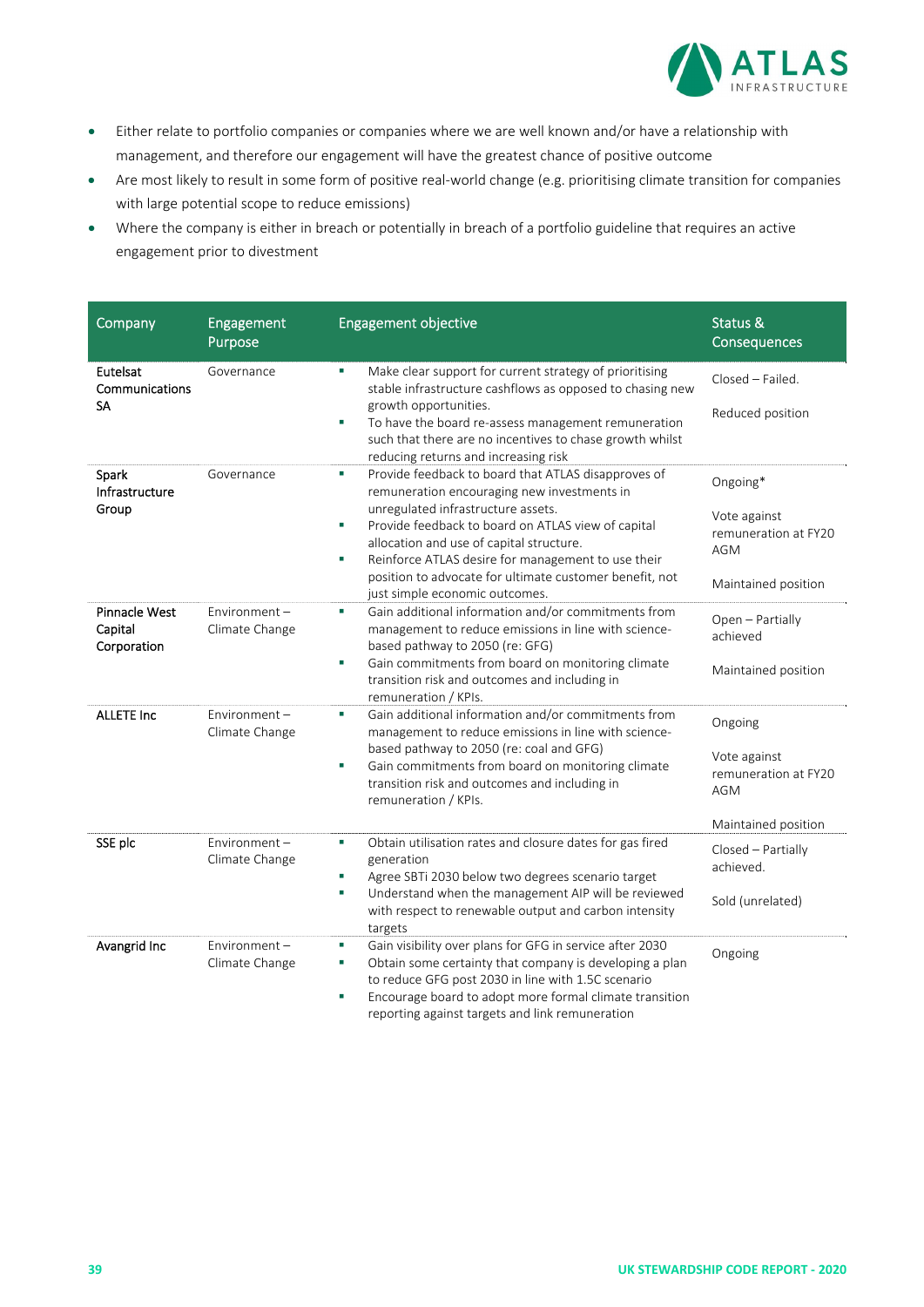

## OUR APPROACH TO CLIMATE ENGAGEMENT WITHIN THE IIGCC PAII / NET ZERO FRAMEWORK

ATLAS is a signatory to the Net Zero Asset Manager Initiative, sponsored by the IIGCC. To support this, we have implemented a net zero / PAII framework in line with the IIGCC guidelines. Engagement has a very specific role to play within this framework, in particular:

- Portfolio emissions and alignment budgets are set by the framework, in line with science‐based sector pathways
- Companies must be either aligned with their relevant science‐based pathway, or they must be the subject of a specific engagement on emissions reduction trajectory
- If that engagement is unsuccessful, and the company remains on a trajectory to exceed emissions pathway budget, then that company may be partially or fully divested from the portfolio.

## ENGAGEMENT WITH REGULATORS AND OTHER STAKEHOLDERS

As part of our stewardship responsibilities, ATLAS will engage with regulators and other stakeholders wherever we believe that our submission can improve the outcomes and sustainability of either the finance sector or the infrastructure sector. These engagements include, but are not limited to:

- Singular or joint engagements with national infrastructure regulators where we have identified improvements to company regulation that could improve the sustainability of the relevant company or sector. These engagements will generally be led by the ATLAS Investment sector teams and approved through the ATLAS Research Meeting
- Singular or joint engagements with financial regulators or other policy makers regarding the sustainability and performance of the financial sector (including infrastructure investment). These engagements will generally be initiated and approved through the Executive Committee of ATLAS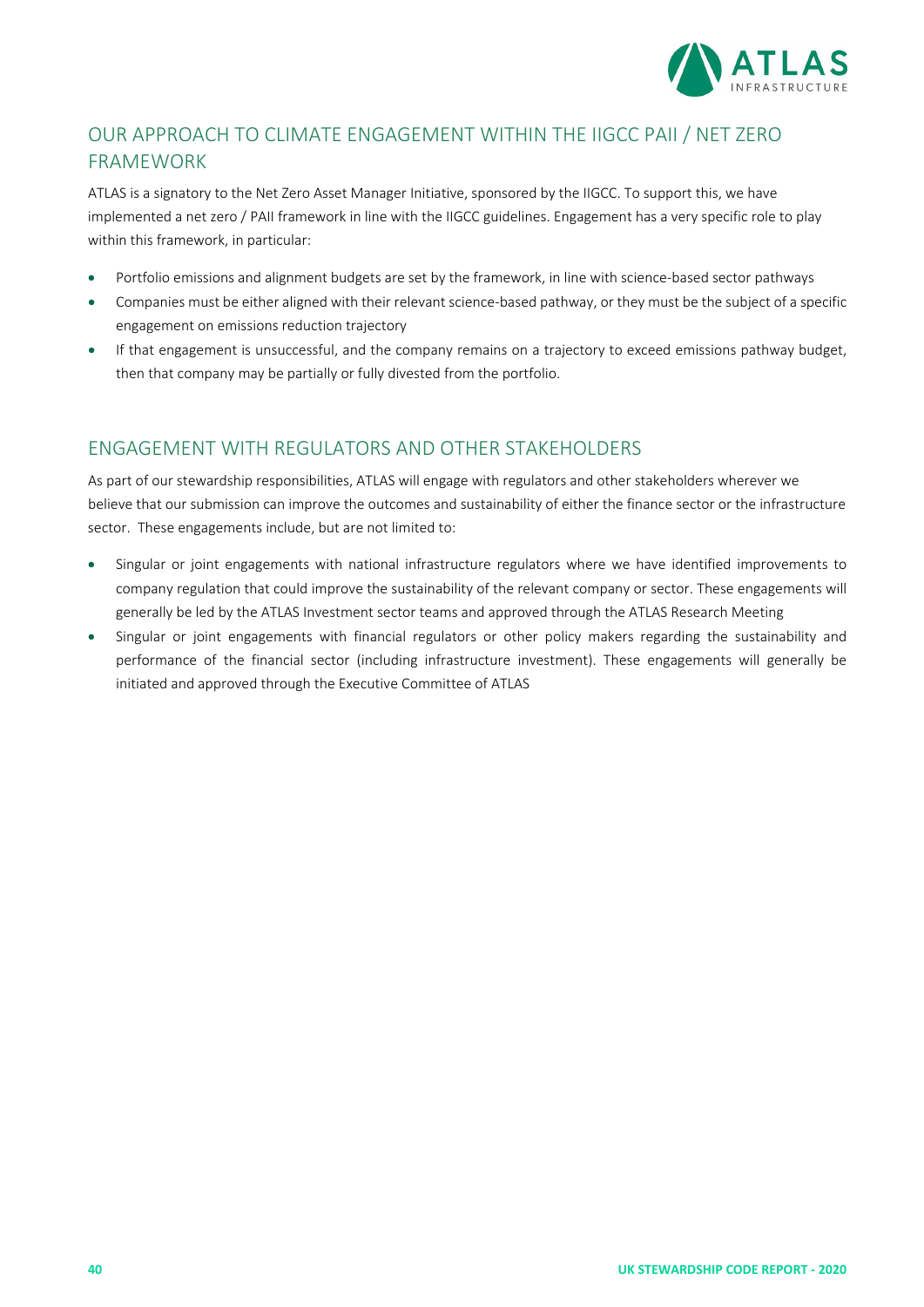

## Signatories, where necessary, participate in collaborative engagement to influence issuers.

## COLLABORATIVE ENGAGEMENTS

As a high conviction manager, ATLAS has a high level of interaction with each of our portfolio companies, and has had limited need to collaborate with other investors on specific company issues.

Nonetheless, we recognise that our influence as an investor will be enhanced if we can utilise collective engagements. Therefore, where we have identified an ESG issue through our investment process (through 5.1 above), we seek to identify any active collaborative engagements that we would be able to join in preference to initiating a unilateral engagement, provided that the collaborative engagement addressed at least the majority of the issues we have identified.

We also monitor collaborative engagements that are active and assess them against our ESG priorities and issues. The decision on whether to join an active collaborative engagement is reviewed by the ATLAS Research Meeting and ultimately the responsibility of the IC.

Where a collaborative engagement is used in preference to a sole engagement, it will be tracked in the same way (through the ATLAS Research Management System) and outcomes will be reviewed by the ATLAS IGB.

## INVOLVEMENT IN AND CONTRIBUTION TO INDUSTRY BODIES

ATLAS is involved with a range of investment and infrastructure industry bodies which provide a platform to facilitate collaborative engagements.

| <b>Ex</b> Ceres                                                 | ATLAS has recently become a signatory to the CERES investor network on<br>climate risk and sustainability. CERES are the leading organisation in North<br>America for coordinating investor, corporate, and policy action on climate<br>change. CERES is linked with the IIGCC in Europe, with whom ATLAS originally<br>started engaging as founding signatories of the Paris Aligned Investment<br>Initiative and Net Zero Asset Managers initiative. ATLAS has joined CERES in<br>order to leverage off the scale of CERES investor network for furthering<br>existing and future engagements with portfolio companies located in North<br>America. |
|-----------------------------------------------------------------|-------------------------------------------------------------------------------------------------------------------------------------------------------------------------------------------------------------------------------------------------------------------------------------------------------------------------------------------------------------------------------------------------------------------------------------------------------------------------------------------------------------------------------------------------------------------------------------------------------------------------------------------------------|
| <b>IIGCC</b><br>Institutional Investors Group on Climate Change | ATLAS is a member of the IIGCC and is an active participant in many of the<br>group's initiatives. ATLAS is a member of the IIGCC's Infrastructure Working<br>Group and Implementation Working Group which form part of its Paris<br>Alignment Investment Initiative ("PAII").                                                                                                                                                                                                                                                                                                                                                                        |
|                                                                 | ATLAS became a founding signatory to the Net Zero Asset Managers<br>commitment in December 2020. We believe this is an important commitment<br>as it entails a tangible set of goals for the asset management community that<br>go beyond other general statements of intent.                                                                                                                                                                                                                                                                                                                                                                         |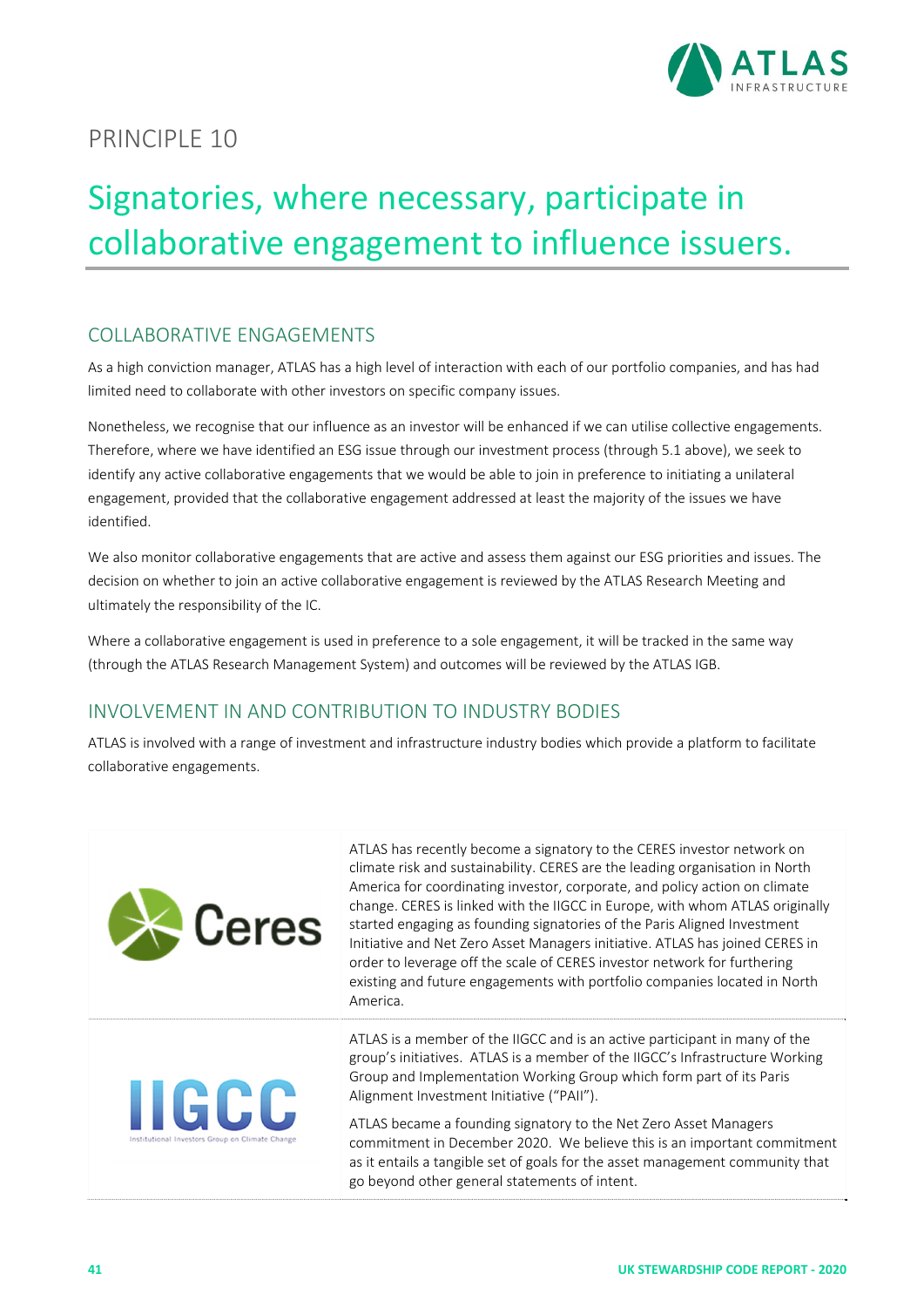



## CASE STUDY – AENA – INITIATIVE ON CLIMATE CHANGE FOCUS

At Aena's Octobr 2020 AGM, after a major shareholder sponsored initiative to bring more focus to climate change, the company agreed to put forward a shareholder resolution seeking approval for its climate change action principles, environmental governance and a change to its Articles of Association such that climate change would become a permanent AGM agenda item. ATLAS supported this initiative and hence voted in favour of the resolution. Therefore, commencing with the 2021 AGM, Aena will annually outline its climate action plan and progress for shareholder approval. Current targets include net‐zero emissions at its airports by 2040 and 100% self‐generated renewable energy use by 2026.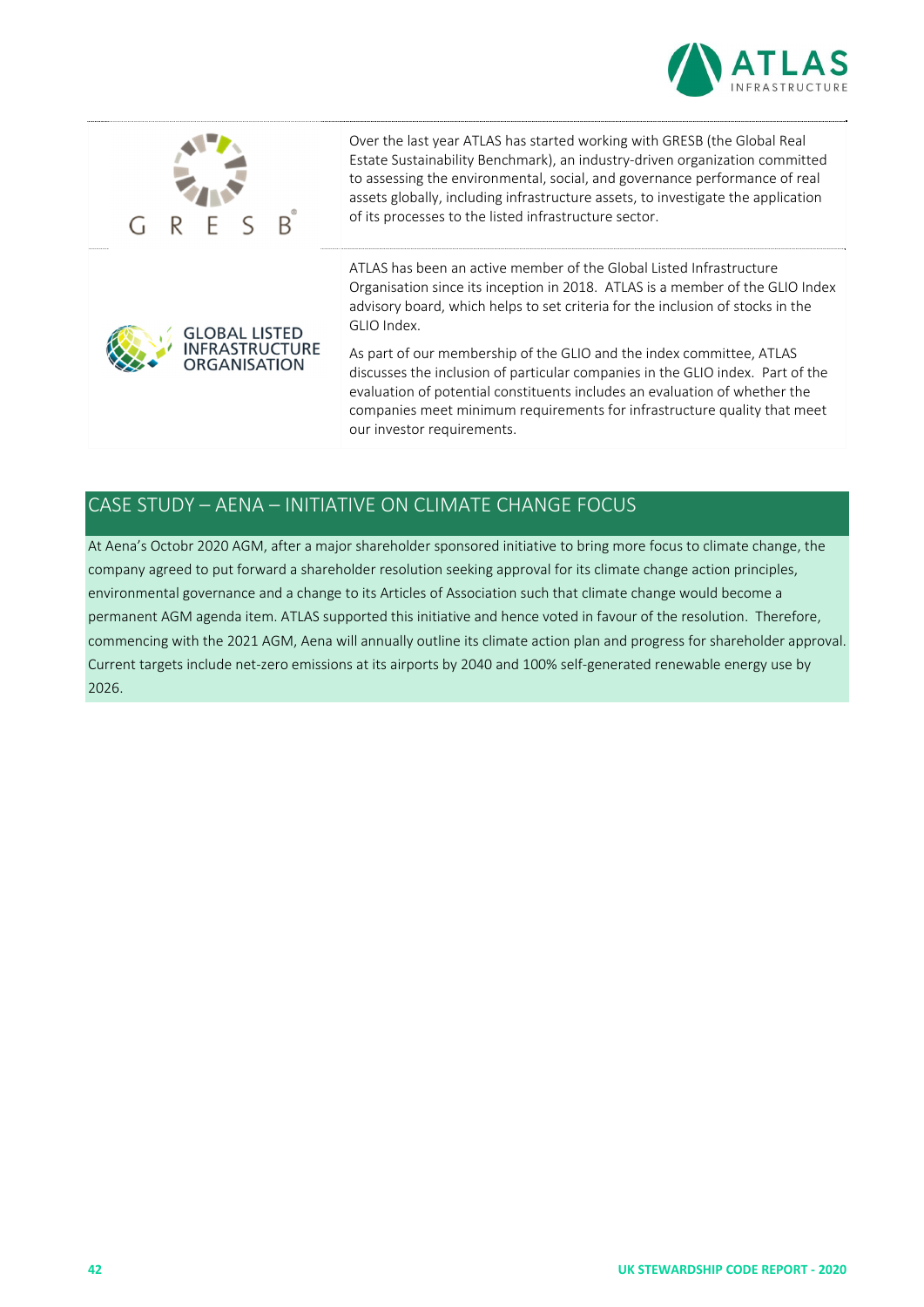

## Signatories, where necessary, escalate stewardship activities to influence issuers.

## MEASURING ENGAGEMENT PROGRESS & ESCALATING ENGAGEMENTS

The ATLAS engagement and stewardship process is a based on a continuous two-way communication between the investment team and company management teams, with a view to constructively encouraging improves in company practices. We consider escalating the engagement to a formal written communication from ATLAS Infrastructure to the board of the target company in the event that either:

- An issue has been raised by the investment team with management and has not been resolved to our satisfaction; or
- We have voted against a company sponsored shareholder resolution and the resolution has been passed with no subsequent review or amendment; or
- The ESG issue identified relates specifically to a board level governance or strategy decision.

These written engagements are proposed by the relevant ATLAS investment partner and reviewed through the ATLAS investment research meeting. Each written engagement is recorded in the ATLAS RMS and any subsequent follow up, including an assessment of the success of the engagement is also recorded prior to close.

The topics, progress and outcome of formal engagements are also reviewed by the ATLAS Investment Governance Board on a quarterly basis.

## REMEDIES FOLLOWING AN UNSUCCESSFUL ENGAGEMENT

In the event of an unsuccessful (or partially unsuccessful) formal engagement, the IC of ATLAS may take one or more of the following potential courses of action:

- Divesting from the asset
- Requiring an investment review to incorporate new ESG risk assumptions which may lead to full or partial divestment
- Initiating or joining a collaborative engagement that would address the unresolved issues (including supporting filing of shareholder resolutions)
- Voting against one or more management sponsored resolutions (including director re‐elections and remuneration policies)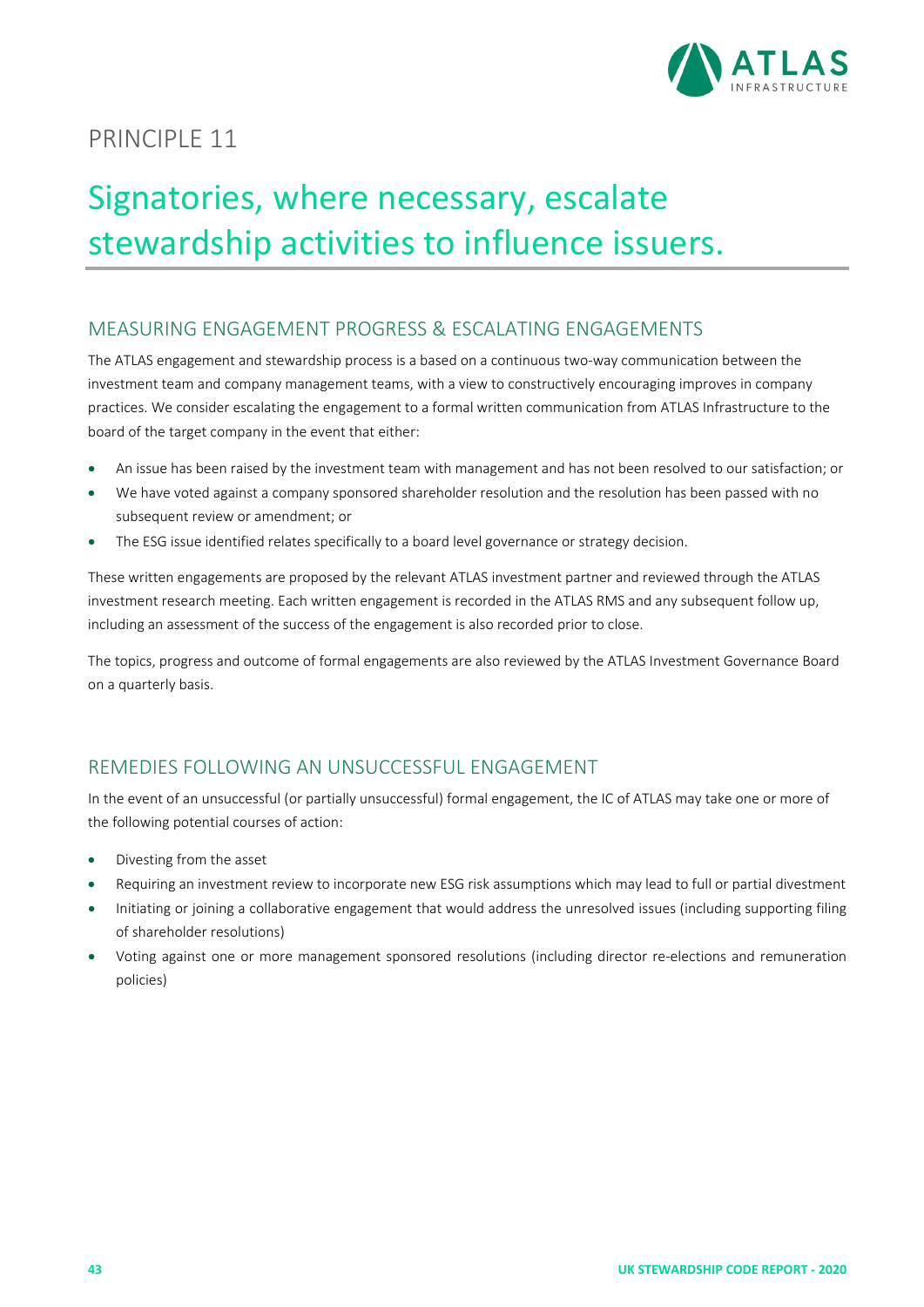

## ESCALATED ENGAGEMENT ACTIVITIES

#### Pinnacle West

| <b>Engagement</b><br><b>Status</b>   | Open Engagement                           | Engagement opened 19 March 2021<br>$\bullet$<br>Pinnacle West was identified through the ATLAS PAII implementation as a<br>Tier 3 'Potential to Transition' and therefore prioritised for engagement                                                                                                                                                                                                                                       |
|--------------------------------------|-------------------------------------------|--------------------------------------------------------------------------------------------------------------------------------------------------------------------------------------------------------------------------------------------------------------------------------------------------------------------------------------------------------------------------------------------------------------------------------------------|
| <b>Engagement</b><br>objectives      | Environment<br>Transition &<br>Governance | Gain additional information and / or commitments from management<br>$\bullet$<br>towards reducing emissions in line with a science based pathway to 2050,<br>particularly with regards the retirement plans for the gas fired generation<br>fleet<br>Gain additional commitments from the Board regarding the monitoring of<br>climate transition risk and inclusion of climate transition outcomes in<br>management remuneration and KPIs |
| <b>Engagement</b><br>outcomes        | Partially Achieved                        | During follow up meeting on May 12th, the company provided guidance on<br>$\bullet$<br>seasonal operation of coal plants, as well as provided more details on<br>intended management of gas fleet<br>These gave the ATLAS team the details required to re-forecast emissions                                                                                                                                                               |
| Investment<br>Impact / next<br>steps | Reduced pathway<br>risk                   | The reduction in near term emissions and the longer term gas plant plans<br>$\bullet$<br>resulted in lower fast transition risk & brought the company emissions<br>forecast to below the B2DS pathway to 2030<br>Company was upgraded from Tier 3 to Tier 2 (Transitioning to Net Zero)<br>Currently awaiting follow up with company following Board incentive<br>review planned for Q4 2021                                               |

#### Eutelsat Communications

| Engagement<br><b>Status</b>          | Open Engagement                                  | Eutelsat was identified as a company likely to chase growth at the expense<br>of cutting returns as it was experiencing a slowdown in its core video<br>business and under pressure to follow its peers to expand its top line<br>growth by investing in businesses/assets with less infrastructure<br>characteristics                                                                |
|--------------------------------------|--------------------------------------------------|---------------------------------------------------------------------------------------------------------------------------------------------------------------------------------------------------------------------------------------------------------------------------------------------------------------------------------------------------------------------------------------|
| <b>Engagement</b><br>objectives      | Governance -<br>Reinvestment                     | Made clear our support of current company strategy of prioritising stable<br>infrastructure cashflows as opposed to chasing new growth opportunities<br>Requested that the Board re-assess management remuneration to remove<br>$\bullet$<br>incentive to chase growth whilst reducing returns and increasing risk                                                                    |
| Engagement<br>outcomes               | Failed                                           | On 27 April 2021, Eutelsat announced it has invested \$550m in OneWeb, a<br>$\bullet$<br>start-up Low Earth Orbit Constellation<br>Follow up meeting with the CEO on 28 May 2021 confirmed the high risks<br>$\bullet$<br>associated with the OneWeb business<br>Eutelsat justified the investment in OneWeb as preserving the future<br>growth opportunity in connectivity expansion |
| Investment<br>Impact / next<br>steps | Increased risk,<br>reduced portfolio<br>position | Initial \$550m investment in OneWeb, combined with the uncertainty<br>$\bullet$<br>around the viability of the business, was evaluated as leading to increased<br>reinvestment risk for the stock.<br>Reduced our portfolio position in Eutelsat from 6.5% to 4.5%<br>$\bullet$                                                                                                       |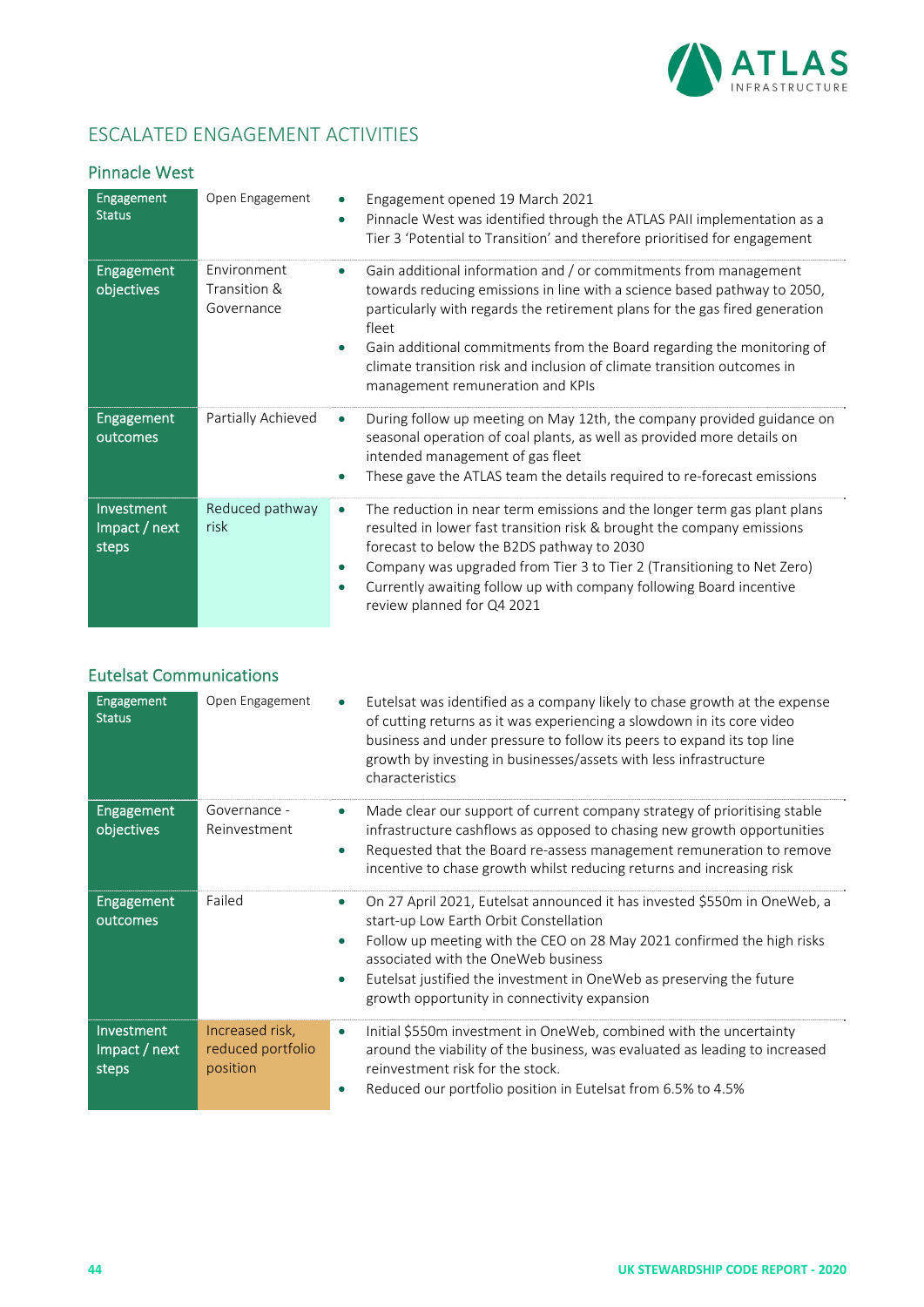

## Signatories actively exercise their rights and responsibilities.

### PHILOSOPHY

ATLAS believes that it should and can influence good corporate governance through the exercise of its legal rights for the benefit of its clients. Voting is an extension of, and an expression of, our investment process and our focus on delivering sustainable long term returns. Responsibility for voting recommendations lies with the sector teams which undertake research on the companies. The IC has ultimate responsibility for final decisions on proxy votes submitted for a portfolio holding. This oversight provides consistency and ensures compliance with voting guidelines.

An advantage of maintaining a relatively concentrated portfolio is that ATLAS has the capacity to consider each resolution individually, supported by frequent management interaction and a deep understanding of each portfolio company. ATLAS therefore does not need to rely on third party voting advisors.

#### TRANSPARENCY AND PUBLIC DISCLOSURES

ATLAS believes its clients and other shareholders should have full transparency when it comes to its voting policy and voting record. The voting policy which forms part of the Responsible Investment Policy is publicly available on our website. Our voting record for the past year is also available for viewing on our website. https://www.atlasinfrastructure.com/esg/

We will publish our voting actions on an annual basis which, depending on the timing of a company's AGM, may be up to one year after an AGM.

#### VOTING RECORD FOR CALENDAR YEAR 2020

|                  | Total votes | For | Against | Abstained |
|------------------|-------------|-----|---------|-----------|
| 2020 – Full Year | 296         | つフラ |         |           |

## VOTING PROCEDURE

The internal procedure for reviewing and determining company voting is as follows:

- Proxy vote recommendations are submitted to the IC by the relevant sector investment team
- Proxy vote recommendations contain a summary of ESG risks and key issues identified for that company including, where relevant, recommendations for voting on specific issues
- Final decision on proxy votes submitted by ATLAS for a portfolio holding are the responsibility of the relevant Investment Committee. The only exception is where the ATLAS segregated mandate client has requested and exercised their right to override proxy votes on shares held by their custodian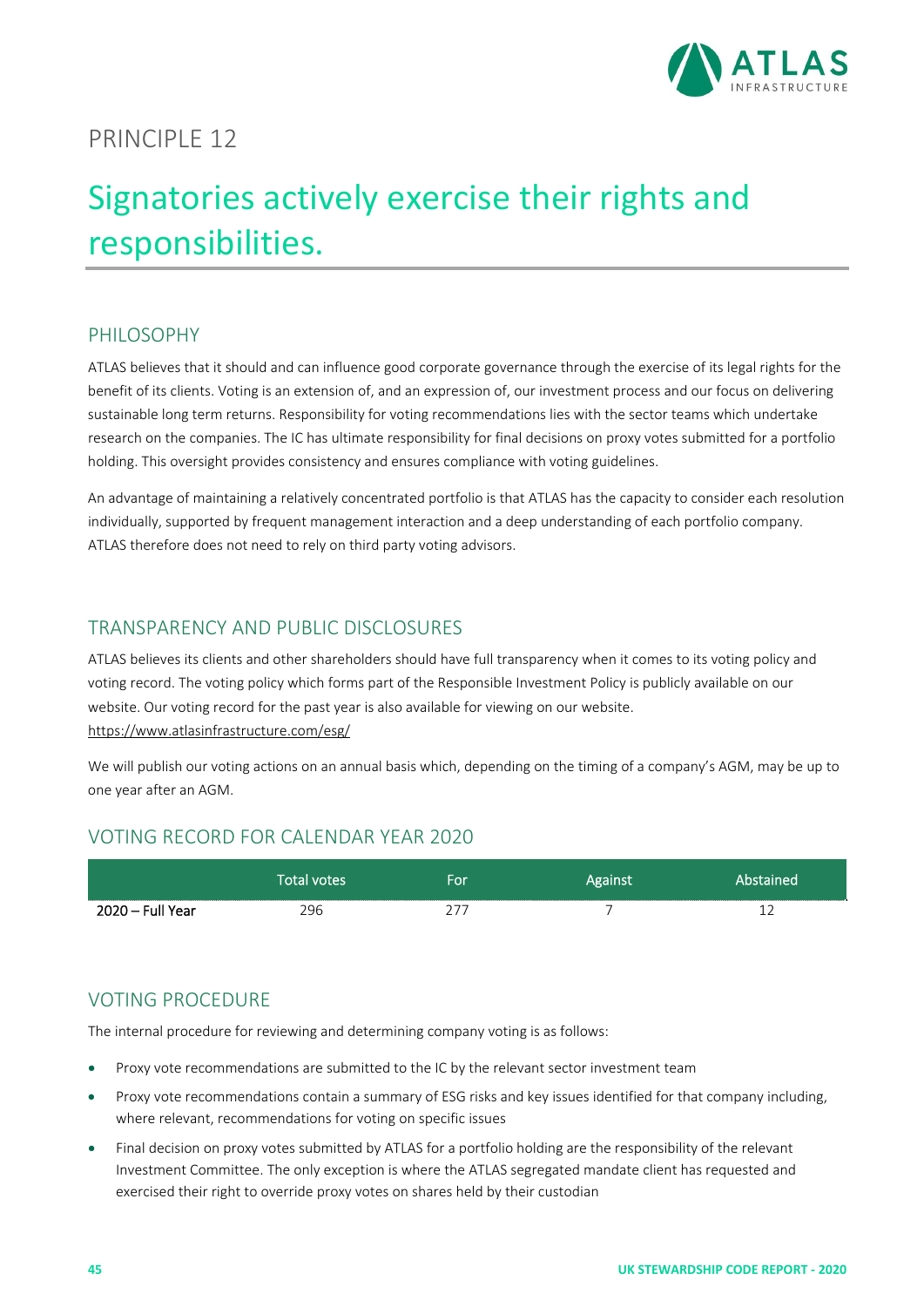

- Proxy votes are recorded and are made available to ATLAS clients and other interested parties on ATLAS's website
- Where we intend to vote against companies our policy is that the relevant sector investment team communicates this to company management ahead of time and explains the rationale

Where ATLAS votes against company management, ATLAS will explain our decision at the next company engagement including making reference to the underlying ESG issues.

## CASE STUDY – SPARK INFRASTRUCTURE – VOTE AGAINST REMUNERATION

Spark Infrastructure is a regulated Australian utility. The company undertook several projects and acquisitions that ATLAS believed were potentially not in the interests of shareholders. ATLAS engaged with management on several occasions to convey our concerns that the management team appeared to be focussed on growth rather than responsible capital allocation As part of our engagement we held a call with the Chairman and the head of the remuneration committee and expressed concerns that the management remuneration structures focussed on revenue growth.

Ultimately, despite this engagement, ATLAS decided to vote against the management remuneration structures.